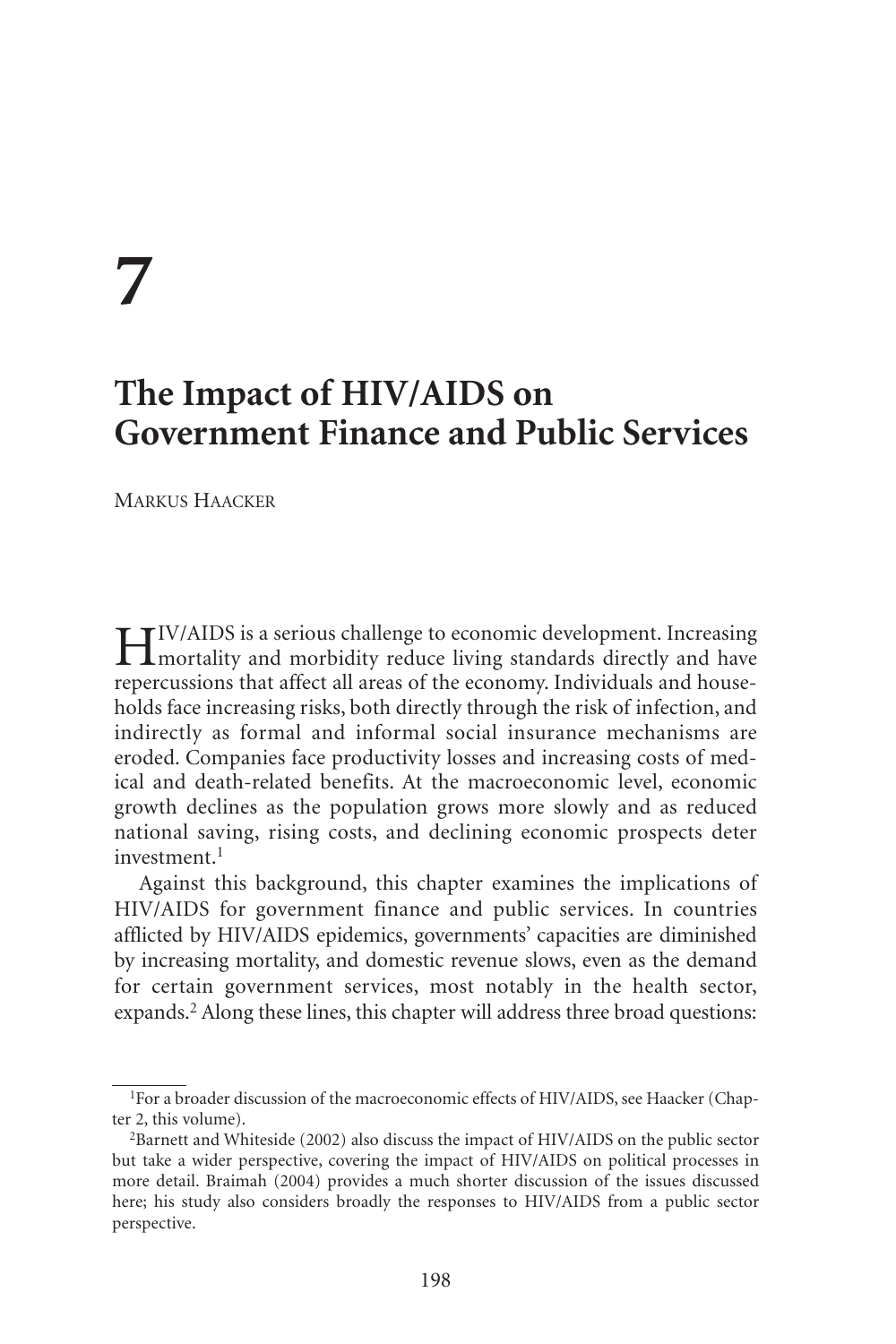- *What is the impact of HIV/AIDS on government employees, personnel costs, and the efficiency of public services?* Increased mortality, concentrated among the working-age population, results in disruptions to public services and, over time, will change the age composition of public servants. At the same time, governments frequently offer health and other benefits to public servants that are generous by national standards, and the costs of these benefits are likely to rise.
- *What are the implications of HIV/AIDS for public policy, and what are the fiscal consequences?* The most direct policy responses are efforts at prevention (for example, through the mass media, education, or workplace interventions) and the expansion of public health services. Through the adverse economic consequences of HIV/AIDS on individuals and households, the epidemic also creates challenges for social policy, in particular regarding the very substantial numbers of orphans. In light of the key role of education in economic development and also HIV/AIDS prevention, this chapter also discusses the impact of HIV/AIDS on the education sector.
- *How does HIV/AIDS affect government revenue, and what is the role of external finance?* HIV/AIDS has an adverse impact on the domestic tax base, and thus on government revenue. For most countries with high HIV prevalence, external grants account for a large proportion of general health expenditure and probably an even greater proportion of expenditure related to HIV/AIDS. Also, since external grants are frequently disbursed not through the government budget, but directly from the donor to the implementing agency, coordination of the various agencies active in this area is an important aspect of the government's agenda.

With data still scarce and our present understanding of the broad economic effects of HIV/AIDS still poor (at least in terms of a quantitative macroeconomic analysis), this chapter will not arrive at conclusive answers to these three questions. Instead, the aim of this chapter is to formulate an analytical framework and to synthesize the data that are available, to assist policymakers in developing a policy response to HIV/AIDS. At the same time, the fiscal repercussions of HIV/AIDS—its impact on the civil service, government expenditure, and government revenue—go far beyond what is generally subsumed under the costs of or the response to HIV/AIDS. For countries with severe epidemics, HIV/AIDS is therefore a general fiscal policy issue, and this chapter aims to contribute to an improved understanding of the consequences of HIV/AIDS from this angle as well.

The chapter is organized as follows. The first section analyzes how HIV/AIDS affects the government's human capacities through increased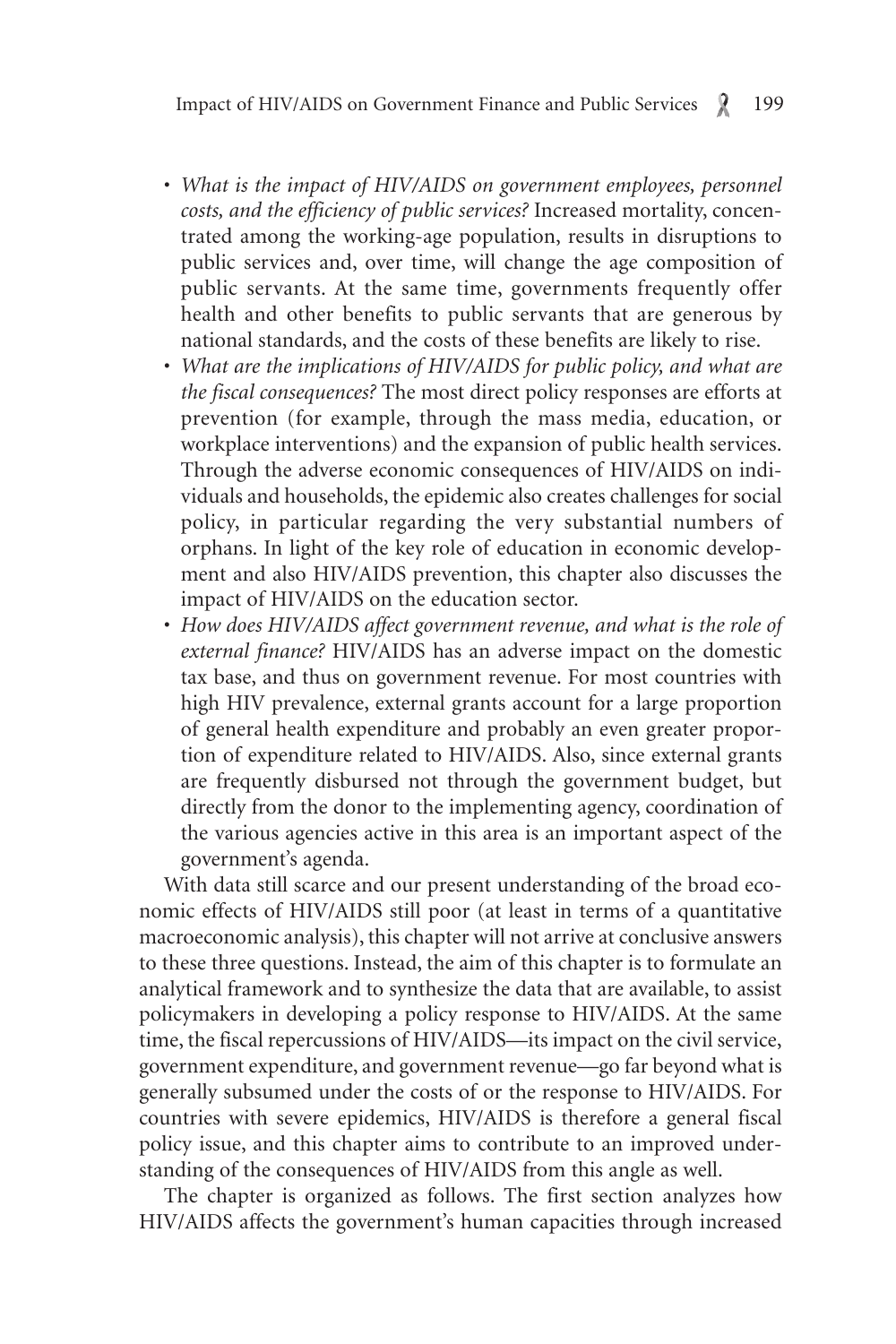mortality. Because of medical and death-related benefits and other costs related to increased attrition, the costs of public services increase for all areas of government. The losses in efficiency of public services, however, extend beyond the disruptions associated with increased attrition. For example, the age composition of government employees changes as many more die young and many fewer reach retirement age. The next four sections highlight various areas of government services or public expenditure particularly affected by HIV/AIDS: HIV prevention, care, and treatment; education; social expenditure; and pension schemes. HIV/AIDS also has an impact on government revenue. Therefore the chapter's sixth section discusses changes in domestic government revenue and the financing of general and HIV/AIDS-specific health expenditure. In many low-income countries, external grants play a very important role in financing HIV/AIDS-related expenditure, and this is the topic of the seventh section. The penultimate section discusses some issues pertaining to the impact of HIV/AIDS in the longer run. The final section concludes.

# **Impact on Government Employees and Personnel Costs**

The HIV/AIDS epidemic affects all levels and functions of government as an increasing number of government employees fall ill and die. Beyond the disruptions to public services associated with increased attrition rates, HIV/AIDS also affects the composition of government employees in various dimensions and the level of human capital available to the government. Also, because government employees generally enjoy some form of retirement, death-related, and medical benefits, the government's personnel costs increase.

# **Increased Mortality**

Higher mortality and morbidity affect public services through higher attrition and absenteeism of government employees affected by HIV/AIDS, and through lower productivity owing to their deteriorating health. More broadly, HIV/AIDS also results in higher absenteeism among those not infected—for example, as these workers are obliged to care for sick family members and to attend funerals. The demographic implications of the epidemic are treated in more detail elsewhere in this volume; this section therefore only briefly highlights some of the consequences for the public sector and discusses the available evidence.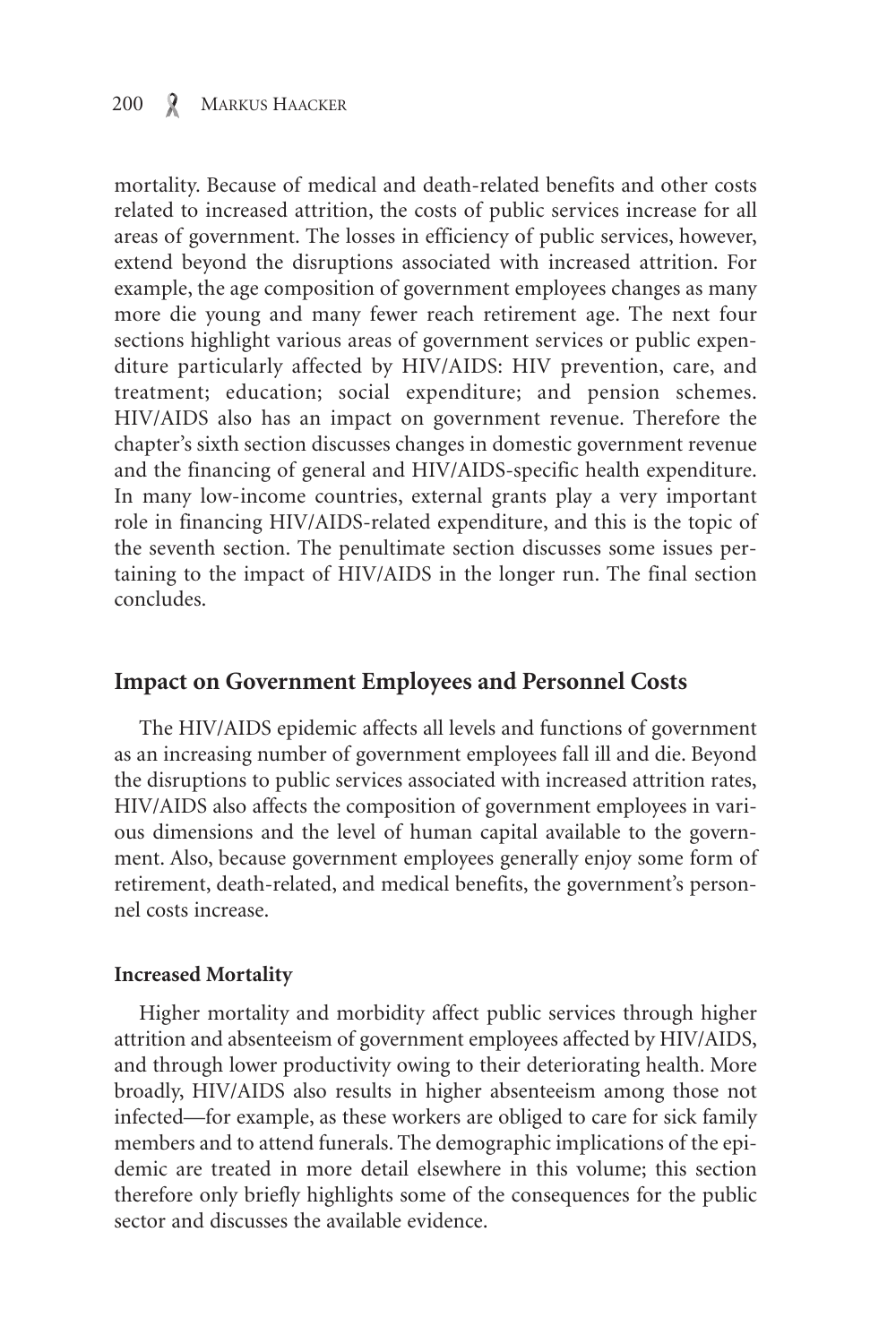

**Figure 7.1. Mortality Rates by Age and Sex in Namibia, 2004** *(Percent)*

Source: International Programs Center, U.S. Census Bureau.

To illustrate the implications of the demographic impact of HIV/AIDS, Figure 7.1 shows the estimated mortality pattern by age and sex for Namibia in 2004. With an estimated prevalence rate of 21 percent, Namibia is one of the countries worst affected by HIV. Mortality peaks at 4.2 percent at ages 30–34 for females, and at 3.2 percent at ages 40–44 for males. The impact of HIV/AIDS on mortality has been discussed in more detail elsewhere (see, in particular, Epstein, Chapter 1 of this volume), and this chapter will not duplicate that discussion. Regarding the impact on the civil service, it is important to note that for ages 20–54, a range that includes most public servants, mortality averages 2.5 percent, of which AIDS accounts for 2.2 percentage points, or almost 90 percent. This means that, for this age group, mortality increases about  $7\frac{1}{2}$ -fold for men and almost 12-fold for women. The data also show a strong sex bias, with women affected at an earlier age and suffering higher mortality overall.

One of the most thorough studies so far of the impact of HIV/AIDS on government workers covers the staff of five ministries in Malawi (Government of Malawi and United Nations Development Programme (UNDP), 2002). It shows that death-related attrition rates increased substantially between 1990 and 2000, for example, from 0.1 percent to 0.7 percent for the Ministry of Education, and from 1.1 percent to 2.7 percent for the police service. Although these data are subject to some uncertainty, the age profile of the observed mortality, peaking at ages 30–34, suggests that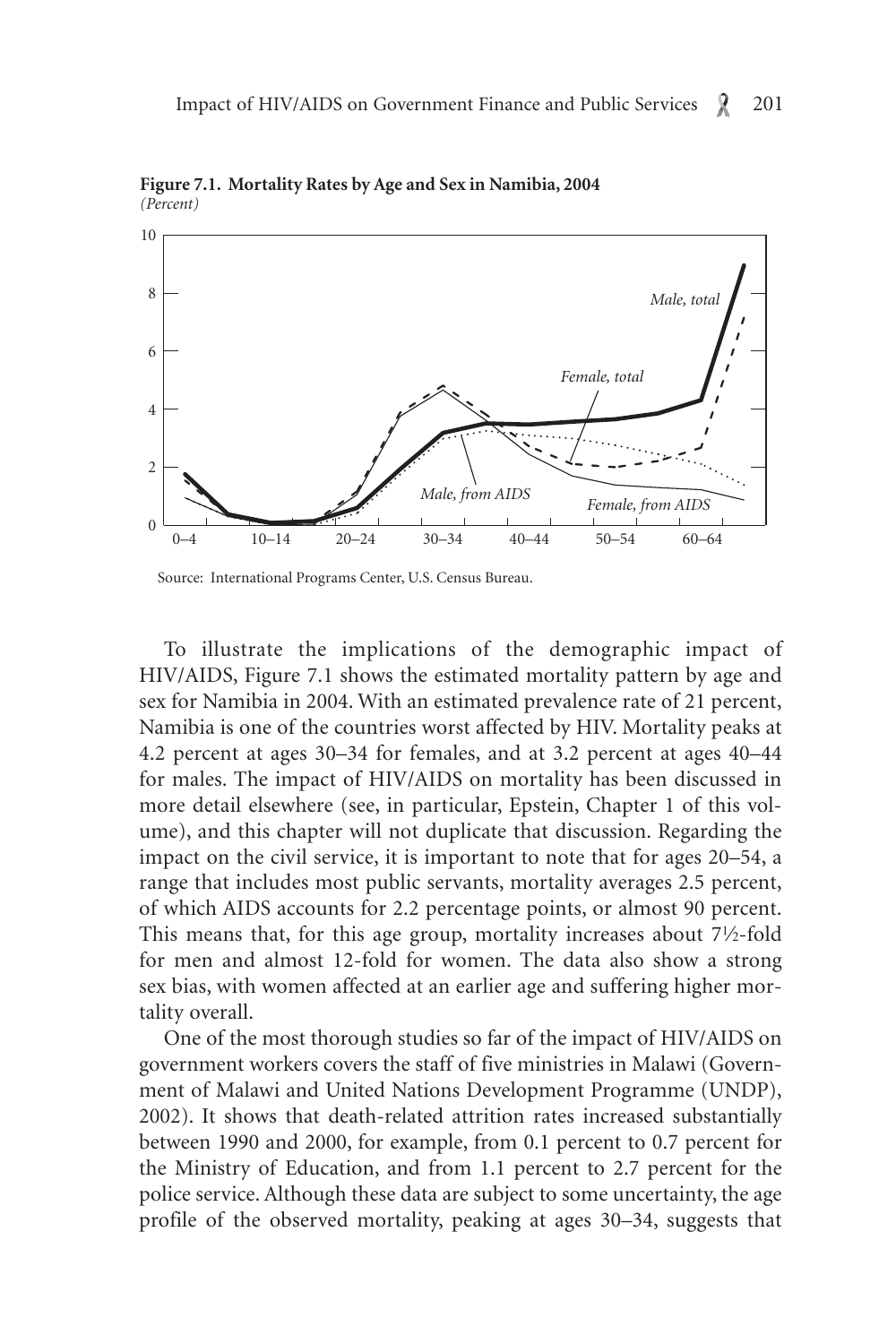

**Figure 7.2. Malawi: Mortality by Age and Sex in the Public Sector, 1990–2000** *(Absolute numbers)*

Source: Government of Malawi and UNDP, 2002.

much of it is related to HIV/AIDS (Figure 7.2).<sup>3</sup> Vacancy rates, meanwhile, are very high, ranging from 37 to 77 percent. This suggests that government employees cannot be replaced easily and that an increase in the attrition rate may be causing serious disruptions to the affected government units.

Increased attrition, in addition to its adverse impact on current government operations, has structural effects that accumulate over the years. Most important, the age composition will change, as fewer government employees survive until retirement or to any given age. Also, in most countries with severe HIV/AIDS epidemics, women are disproportionately affected. Table 7.1 shows the probabilities of 20-year-old men and women surviving until various ages, using estimated mortality rates from Zambia (which is among the countries with the highest HIV prevalence rates worldwide) for 2003. The overall (male and female) probability of survival from age 20 until age 30 falls to about 85 percent, from about 95 percent in the absence of HIV/AIDS. The impact of HIV/AIDS in this example is so severe that, whereas only about 3 in 10 20-year-old males would be

<sup>&</sup>lt;sup>3</sup>Figure 7.2 reports mortality in absolute numbers of deaths rather than as percentages of the public sector workforce. The higher mortality observed for men reflects the fact that most public sector employees are men. The study does not report the absolute numbers of male or female government employees over this period.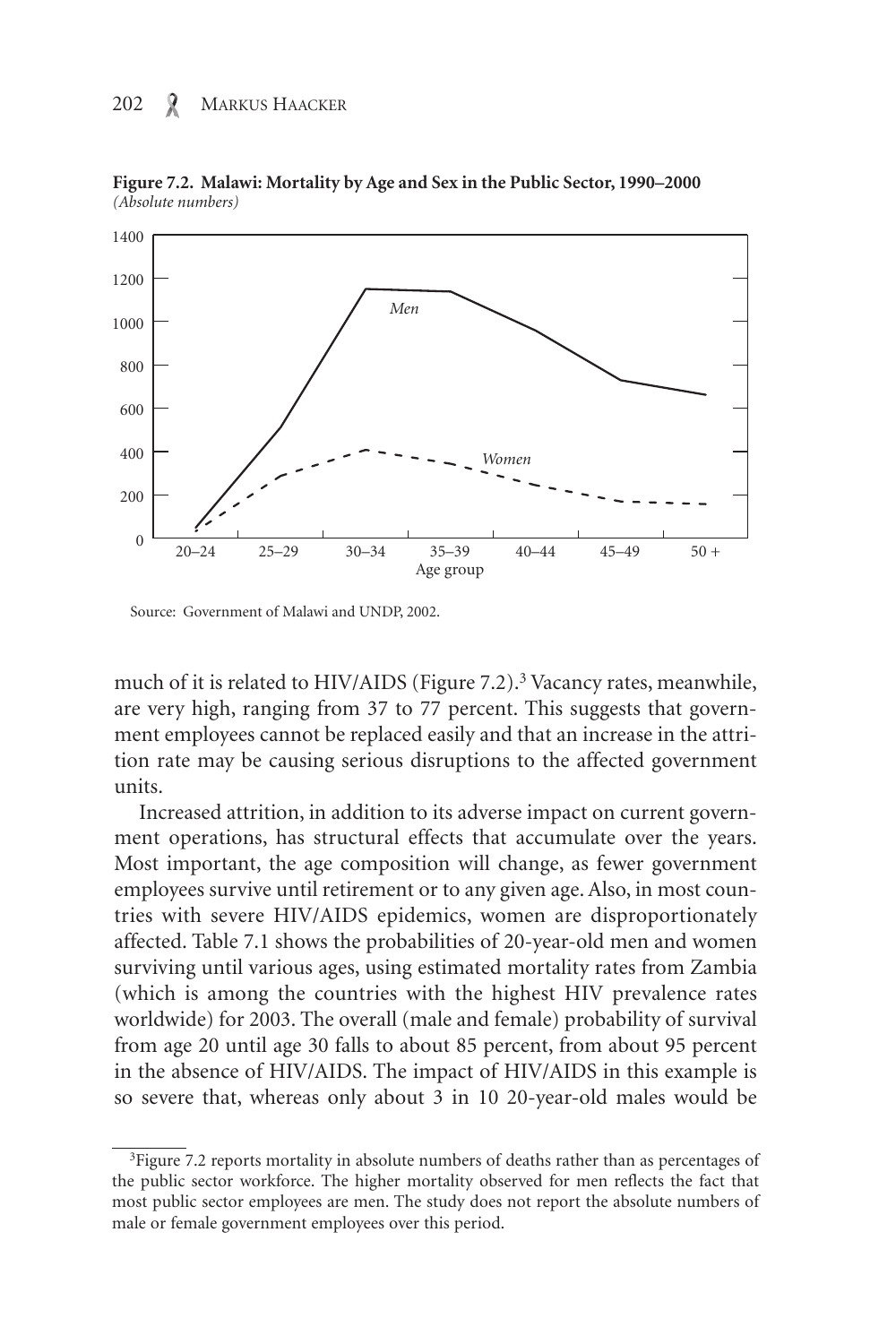|     |        | Probability of Survival Until Indicated Age |        |                              |
|-----|--------|---------------------------------------------|--------|------------------------------|
|     |        | Male                                        |        | Female                       |
| Age | Actual | In absence of<br><b>AIDS</b>                | Actual | In absence of<br><b>AIDS</b> |
| 30  | 87.8   | 94.5                                        | 82.9   | 96.1                         |
| 40  | 62.8   | 88.4                                        | 52.2   | 91.0                         |
| 50  | 41.5   | 80.2                                        | 37.9   | 84.3                         |
| 60  | 26.7   | 67.7                                        | 29.3   | 74.3                         |

**Table 7.1. Zambia: Estimated Survival Probabilities for 20-Year-Olds, by Sex, 2004** *(Percent)*

Source: Author's calculations, based on U.S. Census Bureau estimates of mortality rates for 2004.

expected to die before age 60 in the absence of HIV/AIDS, in its presence only about three in ten are expected to *survive* until age 60. Table 7.1 also shows that women are affected more severely than men, and at an earlier age. For 20-year-old women the survival rate until age 60 declines from three-fourths to less than 30 percent, and the impact of HIV/AIDS on 20 year-old women's mortality until age 30 (an increase of 13.2 percentage points) is about twice the impact for men (6.7 percentage points).

#### **Personnel Costs**

HIV/AIDS-related personnel costs for the general civil service (as opposed to the costs of expanding certain public services, such as health, which are discussed further below) can broadly be categorized in terms of absenteeism (of the sick staff members themselves, and of other employees who will attend their funerals), sick leave, medical benefits, deathrelated benefits, and the additional costs of replacing staff lost due to HIV/AIDS (most notably training costs).4

As the health status of those infected deteriorates, and as the need to care for sick relatives increases, HIV/AIDS results in an increase in absenteeism. Because absenteeism, unlike sick leave, is characterized by informal absences, whether for extended periods or only for several hours at a time, it is very difficult to measure. For instance, the Government of Malawi and

<sup>&</sup>lt;sup>4</sup>Much of the literature on the costs of HIV/AIDS to the private sector also applies; see Haacker (Chapter 2, this volume) for a discussion. However, the impact of HIV/AIDS on personnel costs in the public sector is generally larger, because benefits tend to be more comprehensive (partly because of a larger share of permanent employees in the public sector), and because the private sector is more likely to adjust benefits downward in response to rising costs. Barnett and Whiteside (2002) make a similar point.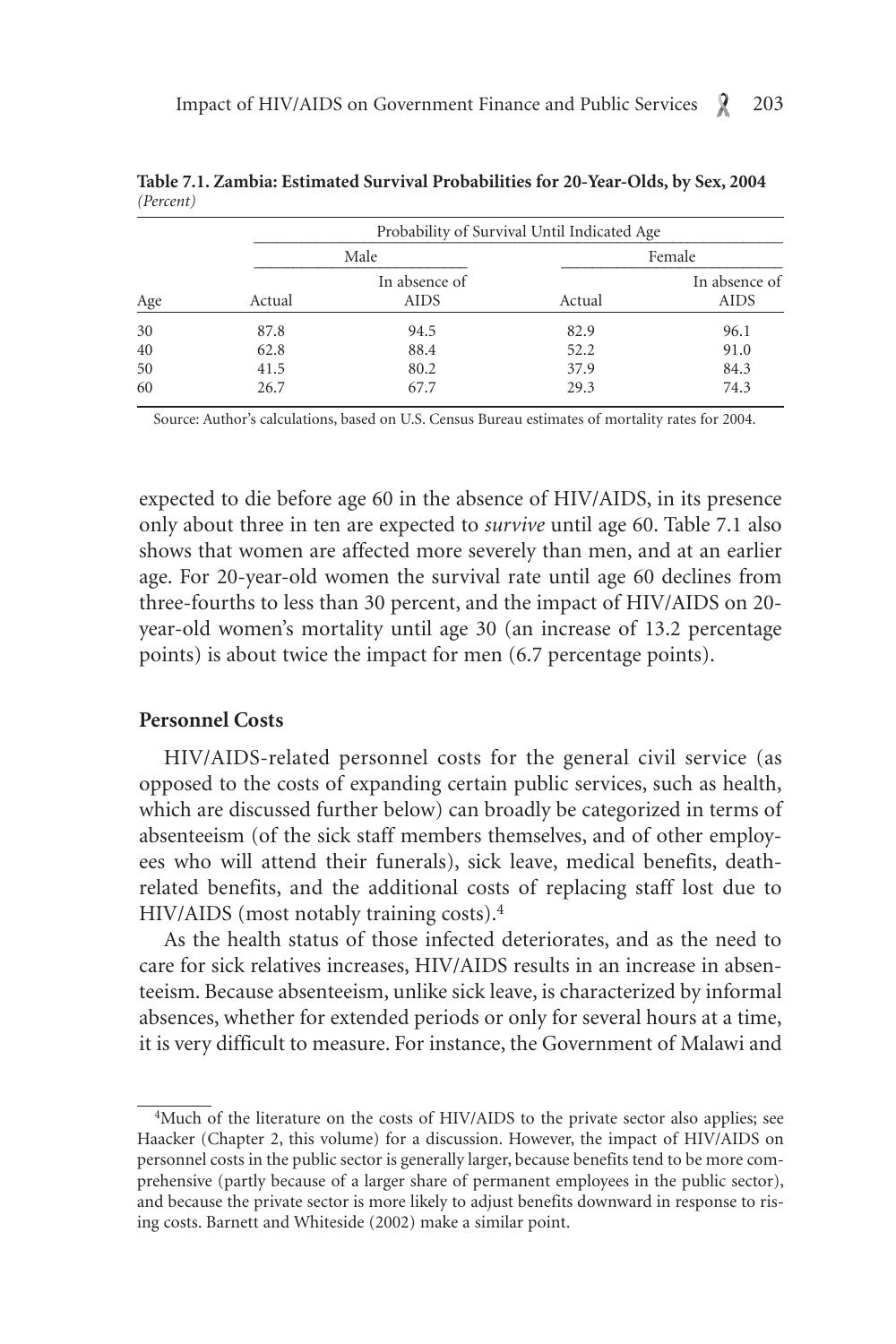UNDP (2002) estimate that absenteeism averages 65 days a year for employees with full-blown AIDS, and 15 days a year for those who are infected but have not yet developed the full symptoms. This means that if 2 percent of public servants have full-blown AIDS, and another 20 percent take health-related absences of 15 days each, then absenteeism will amount to 2.0 percent of all working hours (assuming 220 working days in a year).

Grassly and others (2003) estimate that absenteeism amounts to an average of 1.3 months annually per HIV-infected employee, with each infected worker experiencing 12 to 14 illness episodes before the terminal illness (Government of Malawi and UNDP, 2002). With an overall HIV prevalence rate of 20 percent, this would mean a rise in absenteeism of 2.2 percent.

When public servants become too sick to work, they can usually request sick leave at full or reduced pay for a specified period. In Zambia, for example, the Ministry of Agriculture, Food, and Forestry allows for a continuous absence of 90 days at full pay, and another 6 months at half pay. In Swaziland a public servant may take up to 6 months of sick leave at full pay, and another 6 months at half pay. Although these examples cannot be generalized (provision for sick leave differs substantially across countries), these two examples suggest that, for a country where 2 percent of public servants drop out of the service for HIV/AIDS-related reasons, about 1 to 1.5 percent of all public servants may be on sick leave at a given time as a consequence.

Apart from morbidity-related absenteeism and sick leave, another primary cause of absenteeism is attendance at the funerals of those who have died of AIDS. At the aggregate level, it is possible to draw some conclusions on the impact of HIV/AIDS-related mortality on funeral attendance. If, for example, mortality rises by 2 percentage points, 40 people attend each funeral, funeral attendance requires an absence of 2 days (including travel time), and total working time each year is 220 days, then HIV/AIDS will increase absenteeism by 0.7 percentage point. However, these aggregate numbers are likely to understate the disruptions caused by funeral attendance. As government employees die of AIDS and their colleagues attend the funeral, the work of the affected government agency can come to a standstill.

Altogether, these considerations suggest that the impact of HIV/AIDS on the productivity of government employees can be considerable. For a country with HIV/AIDS-related mortality of 2 percent, absenteeism and sick leave would absorb 2 to 3 percent of the total working time of public servants. At least in the case of informal absences (and in light of existing budget constraints), it is likely that this would not translate into additional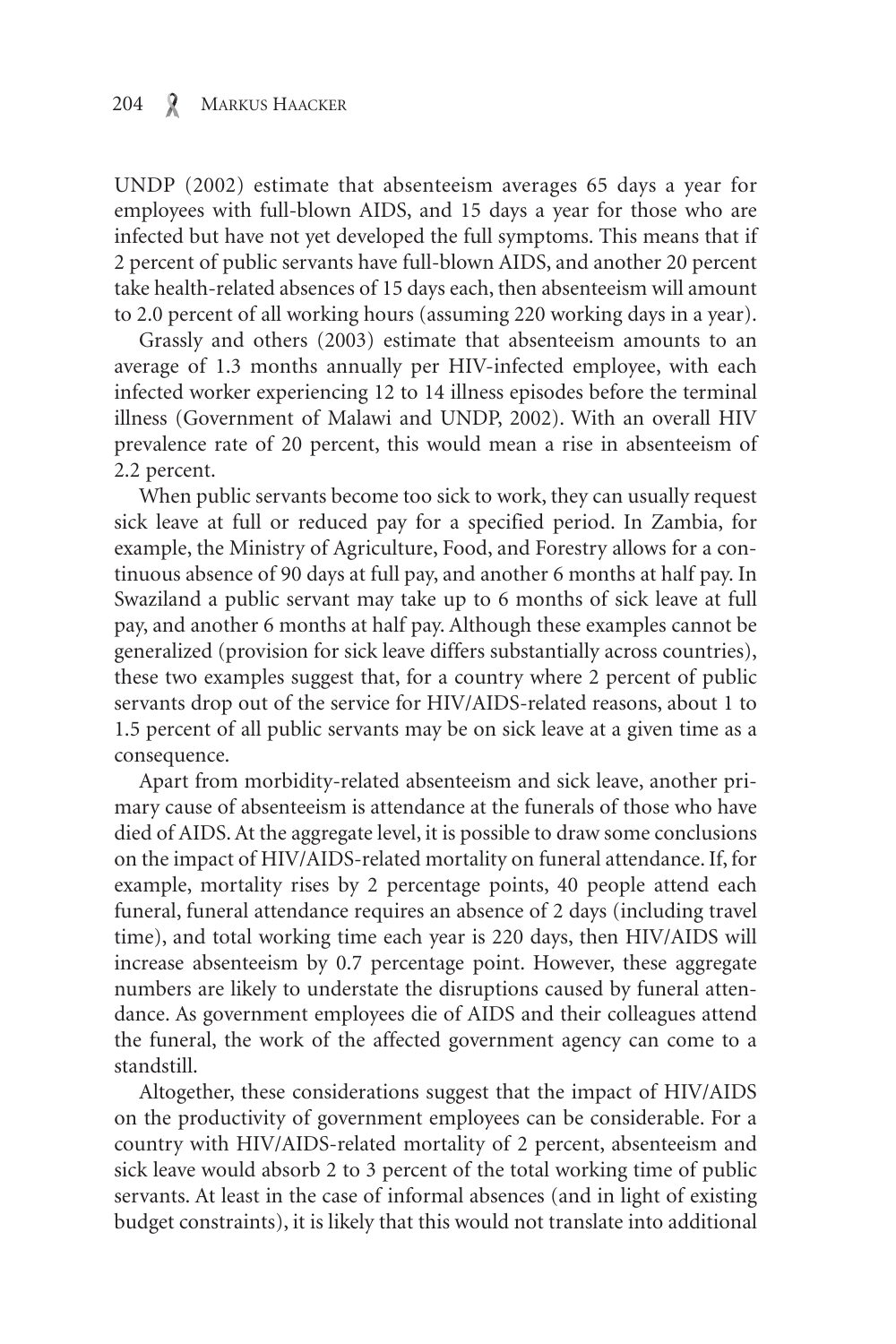hiring, but instead into reduced productivity and reduced delivery of public services. Moreover, the problem of increased absenteeism will be compounded by an increase in vacancies if positions are not filled immediately. Although these increased vacancies do not directly contribute to costs (indeed, for a given number of positions, an increase in vacancies would reduce personnel costs), they are likely to exacerbate service disruptions.5

In countries with weak governance and nontransparent public records, the efficiency of the public service may also suffer if deceased government employees remain on the payroll, to the benefit of corrupt government officials or the surviving dependents. In this case increased mortality would result in an increase in the number of "ghost workers."

Government employees generally enjoy some form of medical benefits, which can take the form of medical insurance, free (and possibly privileged) access to public health services, or discretionary funds (for example, at the ministerial level). HIV prevention, care, and treatment are discussed in more detail below. However, some aspects are specific to the government's role as an employer. In particular, workplace prevention measures (by reducing the incidence of new infections) and the provision of care and treatment (by improving the health status of government employees and reducing mortality rates) not only reduce other HIV/AIDS-related costs but also mitigate losses in the efficiency of government services, discussed below. The costs and financial benefits of HIV/AIDS workplace interventions have been discussed in some detail for the private sector, for example by Rosen and others (2004) and Simon and others (2000).<sup>6</sup> One of the lessons from these studies, which also applies here, is that the financial benefits from improvements in prevention measures and medical services are significant, and they need to be taken into account when assessing the overall fiscal effects of HIV/AIDS.

Death-related benefits comprise funeral benefits, lump-sum benefits paid to surviving dependents, and pensions to surviving dependents (typically the deceased worker's spouse and under-age children). Because public pension funds may cover the civil service only or parts of the private sector as well, this issue is treated in more detail below. Government agencies often cover the funeral expenses of their employees, whether by formal

<sup>5</sup>JTK Associates (2002), in a study of the impact of HIV/AIDS on three government ministries in Swaziland, emphasizes the high level of vacancies, which increases the workload of the remaining government employees. The study points out that, "should the central agencies continue growing at the same rate as in the past several years (i.e. at close to 2% [a year]), recruitment will need to double to accommodate the loss of personnel to AIDS."

<sup>6</sup>See also Haacker (Chapter 2, this volume), which draws on this earlier literature.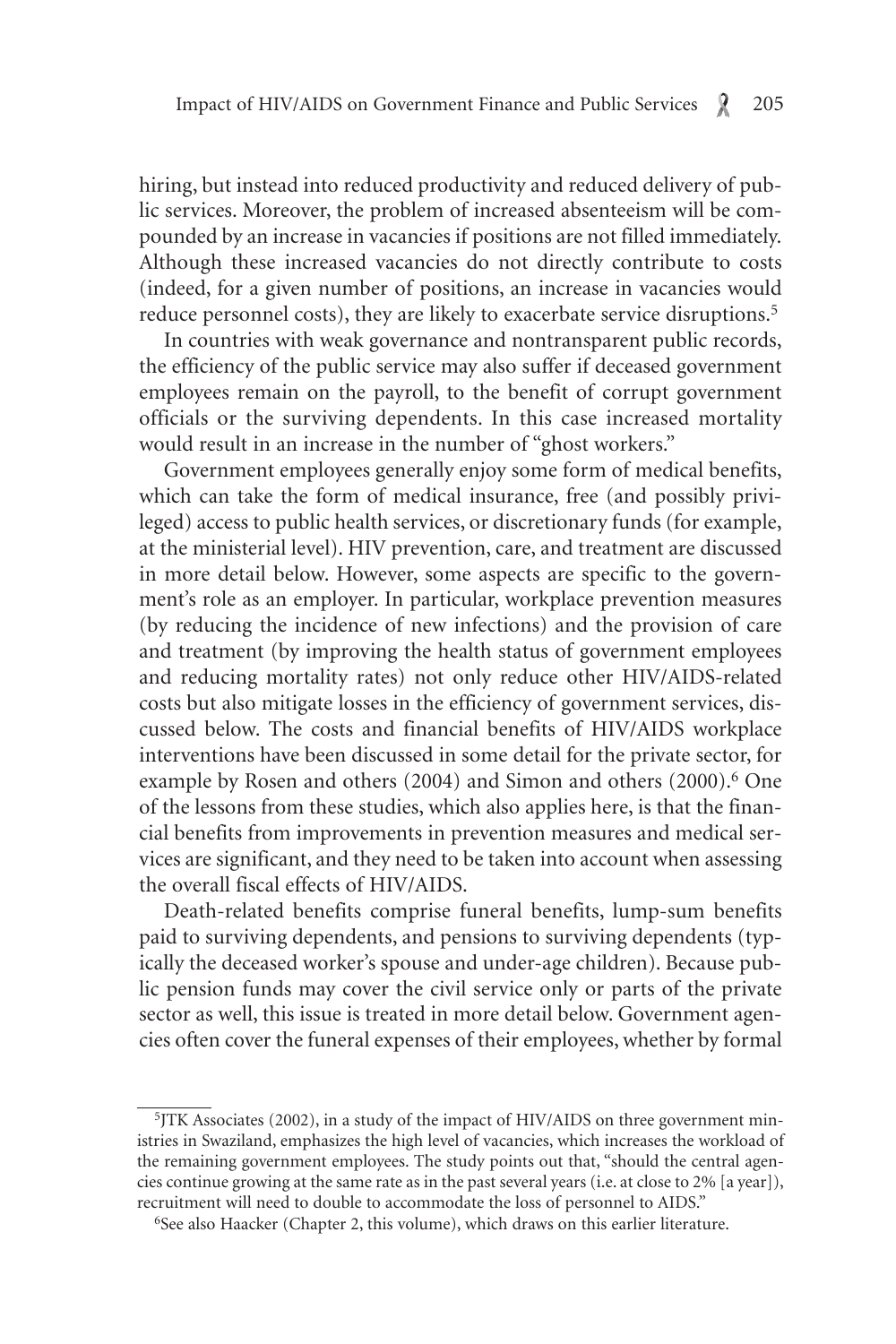or informal arrangement. The cost can be substantial. For instance, in a sample of households from South Africa, the cost of a funeral averaged four monthly salaries; the average cost of a single funeral to the Ministry of Education in Zambia was \$176 (in 2001 dollars), or 11 percent of an average annual salary.<sup>7</sup> Thus, if all government employees are eligible for funeral grants in the range of 1 to 4 monthly salaries, and if the HIV/AIDS-related mortality rate is 2 percent, the total cost will equal about 0.2 to 0.7 percent of the total wage bill. If the government also provides funeral grants for family members of its workers, the total could be substantially higher.

Because government employees who have fallen sick or died need to be replaced, HIV/AIDS also has implications for the costs of training. Depending on the employee's job category, these costs range from small amounts for basic on-the-job training to very substantial investments involving several years of training abroad. Training costs may appear in the government budget directly (for example, when line ministries conduct training events) or indirectly (through increased allocations to general or vocational educational institutions, or informal training on the job); if the public servants lost due to HIV/AIDS are not replaced by similarly qualified staff, the primary cost will be a decline in the quality of the civil service.

The increase in training costs due to HIV/AIDS can be calculated in different ways. One way is to multiply the estimated average cost of training per person by the number of new staff needed. Another is to assess, using more aggregated data on the existing capacities and budgets of educational institutions, how much these institutions will have to expand.

Following the first approach, Grassly and others (2003) estimate, for the case of Zambia, the cost of training one teacher over two years at \$413 to \$606 (in 2001 dollars), an amount equal to about four monthly salaries. In this case, if mortality among teachers increases by 2 percent, the additional training of teachers will cost an amount roughly equivalent to 0.7 percent of the wage bill for teachers. However, for positions requiring several years of university education, the costs can be much higher. Topouzis (2003), citing another study from Zambia, reports annual costs of university education of between \$2,500 and \$3,000; professional staff at the Ministry of Agriculture, for example, usually have at least five years of university training.

<sup>7</sup>See Steinberg and others (2002) for South Africa, and Grassly and others (2003) for Zambia.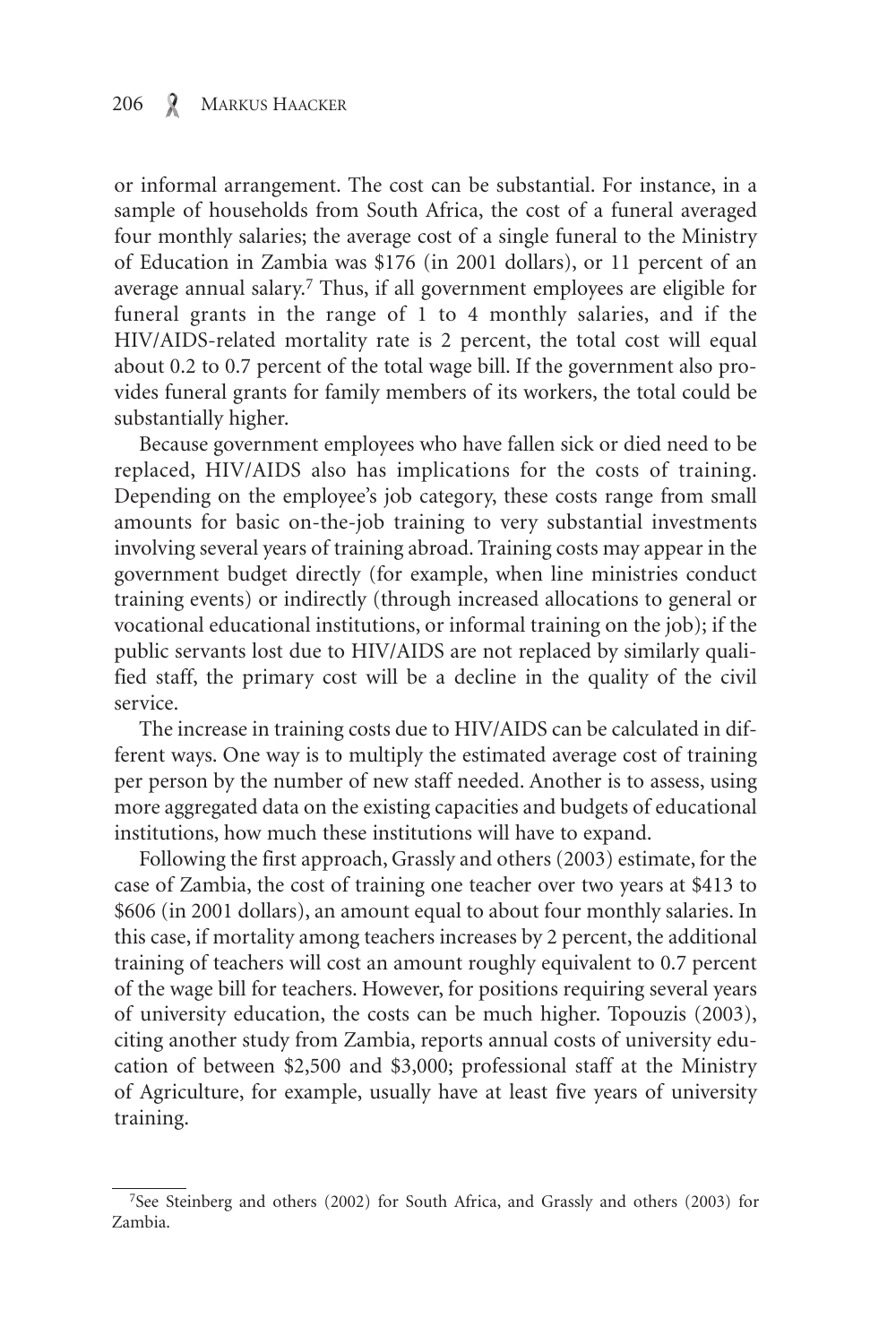The primary advantage of the second approach is that it requires fewer data: in its simplest form, all one needs is data on attrition rates with and without AIDS. For example, if staff attrition is 2 percent without HIV/AIDS, and HIV/AIDS raises it by 1 percentage point, then, for every 100 public servants, three rather than two new staff members need to be hired and trained annually, corresponding to an increase of 50 percent in required training. This method can also be applied to identifying bottlenecks in the capacities of relevant training institutes.

One very important factor in determining training costs, especially in health services, is brain drain. The emigration of trained workers can greatly increase the number of people who need to be trained to replace employees who have died, or to meet the requirements of an expanded response to HIV/AIDS. Especially in low-income countries, recent graduates may leave the country to take higher-paid positions in other countries in the region or further abroad. To some extent this is presumably included in estimated rates of attrition, but such measures do not capture brain drain among new graduates. If, for example, 20 percent of graduates immediately take jobs abroad, estimates of the required costs of training using the first method described above would need to be adjusted upward by 20 percent. The second method, which applies a multiplier to the total number of people actually trained, does account for this form of brain drain, provided that the rate of brain drain does not change in response to increased HIV prevalence.

One other consideration is often overlooked in analyses of the cost of training, namely, that at the national level the number of job candidates with suitable skills is limited. In the worst-affected countries in sub-Saharan Africa, there is considerable slack in the labor market for the lower educational categories. For higher educational or skill categories, however, the labor market is much tighter, and hiring additional staff in these categories would crowd out hiring by other employers. Thus any policy to compensate for or offset the impact of HIV/AIDS on the public sector, or to expand various categories of public services, needs to be consistent with the situation in the labor market and with the country's overall development objectives.

#### **Efficiency of Public Services**

HIV/AIDS increases the number of government employees taking early retirement for medical reasons or dying in service. Increased attrition rates and absenteeism for medical reasons or to attend funerals (discussed above) cause disruptions to work processes and thus affect the efficiency of public services.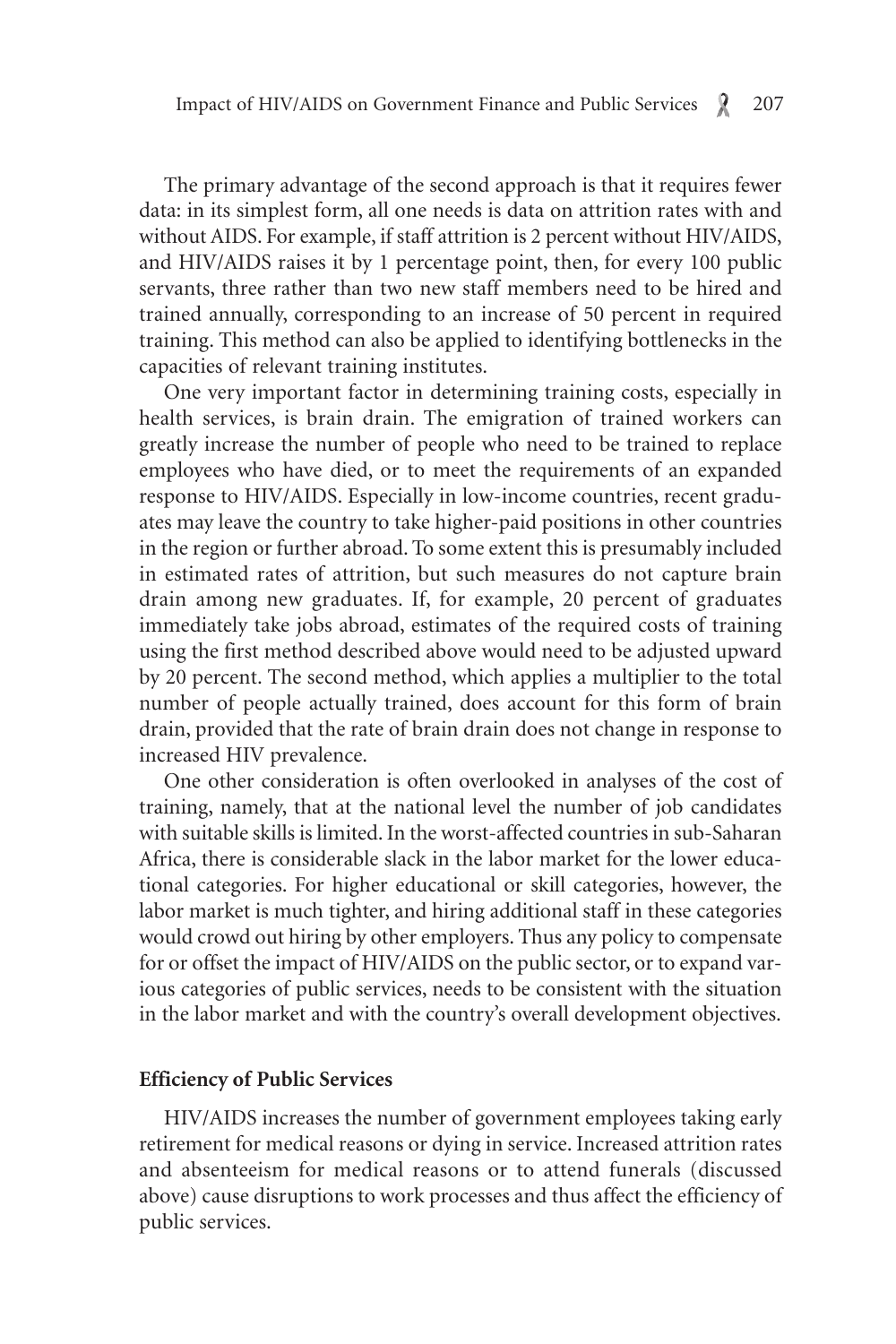Some of the efficiency losses—those related to sick leave, increased absenteeism for medical reasons, and funeral attendance—have already been discussed in the context of personnel costs. In a private sector context these losses would result in an increase in unit costs, which can be interpreted either as an increase in production costs to achieve a given output, or as a decline in the productivity of a given number of employees.<sup>8</sup>

In the public sector these losses are most likely to result in a decline in the quality of services rather than additional hiring, for two reasons. First, almost all government employees are permanent employees, and the positions of those falling ill cannot be filled before they either die or retire. Thus the responsibilities of an ill employee are typically taken on by someone else in an acting capacity (who in turn usually must pass on some of his or her normal responsibilities) or shared between colleagues in the same unit. Second, staff allocations are typically driven by a centralized annual budget process, and so there is little flexibility to hire additional staff to cover bottlenecks in particular units, especially on a temporary basis.

These efficiency losses are likely to go beyond those caused by increased absenteeism. Once a government employee dies or retires, the position cannot be filled instantaneously. Many government jobs, in particular senior positions, need to be advertised, the applications screened, and candidates interviewed. The government agency then selects one or more candidates and makes offers, which may be rejected or may have to be negotiated. Once a candidate accepts an offer, the appointment needs to be confirmed. Especially for senior positions, the entire process can take several months or more to complete.

Aggregate estimates of increased absenteeism do not reflect differences in the extent to which the workload of government employees can be reallocated temporarily during episodes of sickness. Generally, those staff members who are most difficult to replace are those holding critical positions at the nodes of the government's organization or internal communications, or whose positions are endpoints in the localized delivery of services, especially in rural areas. The first group includes primarily senior government staff, who often have advanced degrees and many years of

<sup>&</sup>lt;sup>8</sup>Note, however, that the increase in staff required to achieve a particular output generally exceeds the percentage of working time lost to HIV/AIDS. The reason is that labor can be interpreted as a homogeneous factor of production only in very special circumstances. More commonly, each worker fulfills a certain role within an organization, which requires certain specific skills; any replacements would have to match those skills. Since labor is not easily divisible, this matching can be hard to achieve.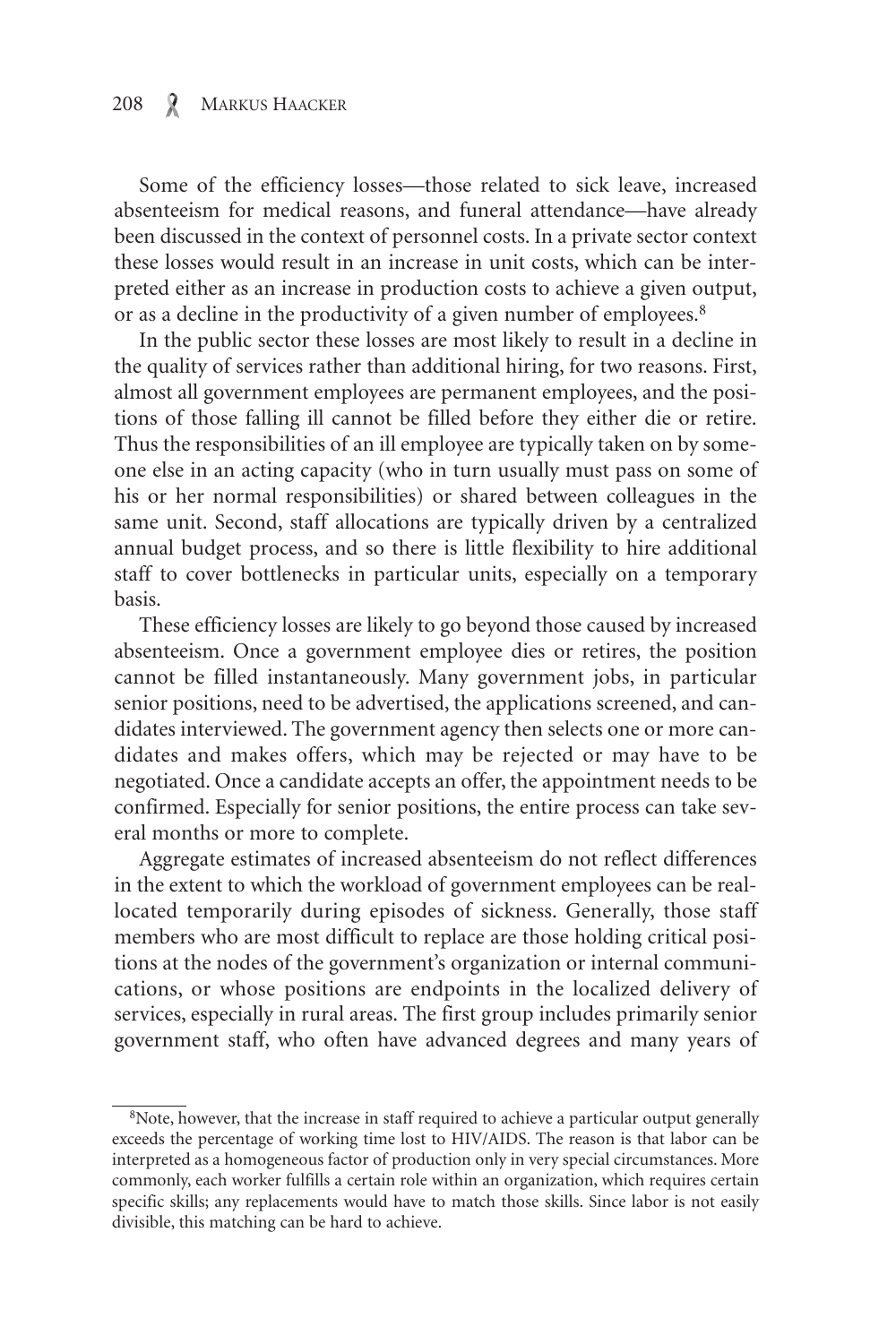experience. When these public servants fall ill, the efficiency of the government units reporting to them can be undermined. Government services in rural areas are particularly vulnerable because the units providing these services are generally smaller or more decentralized. Examples include local schoolteachers and agricultural extension workers (see Topouzis, 2003). In the smallest local government units (such as a school with one or two teachers), it is simply impossible to cover for the sickness or death of a public servant by reallocating work to co-workers. Also, because of the distances involved, supervisors are likely to be less aware of an increase in health-related absenteeism.

The change in the age structure of government employees also has implications for the efficiency of public services. Again, senior government staff are typically drawn from a pool of public servants with many years, even decades, of experience. Increased mortality means that this pool is shrinking. Assume, for example, that a minister has to be appointed, and that ordinarily there would be six candidates on the short list, all of them about 50 years of age. If the example from Table 7.1 is representative of government employees at this level, the likelihood is that, of the six candidates who would have ordinarily made the short list, three will be dead by the age of 50.9 Although this statistical probability may or may not affect any particular appointment, it does indicate a catastrophic loss of senior public servants in total, which would have a severe impact on the quality of management of government agencies and decision making at the highest levels.

More generally, the efficiency of an organization at any level may depend on the number of employees who "know the ropes" and who have developed their problem-solving skills through experience. By thinning out this stock of experience, increased mortality—in addition to disruptions caused by sickness and higher attrition—can have an accumulative effect. These longer-term effects are captured in the term "institutional memory." An institution's memory is largely embodied in its staff, and especially in those employees who have stayed with the institution for a long time. To gain a sense of the implications of HIV for institutional memory, consider its impact on the number of government employees with a tenure of 10 years. Suppose that the attrition rate, excluding HIV/AIDS-related mortality, is 2 percent and that with HIV/AIDS it rises

<sup>9</sup>This is calculated as the survival probability until age 50 divided by the survival probability in the absence of HIV/AIDS. The increase in attrition is higher among women than among men, reflecting the differing impact of HIV/AIDS by sex.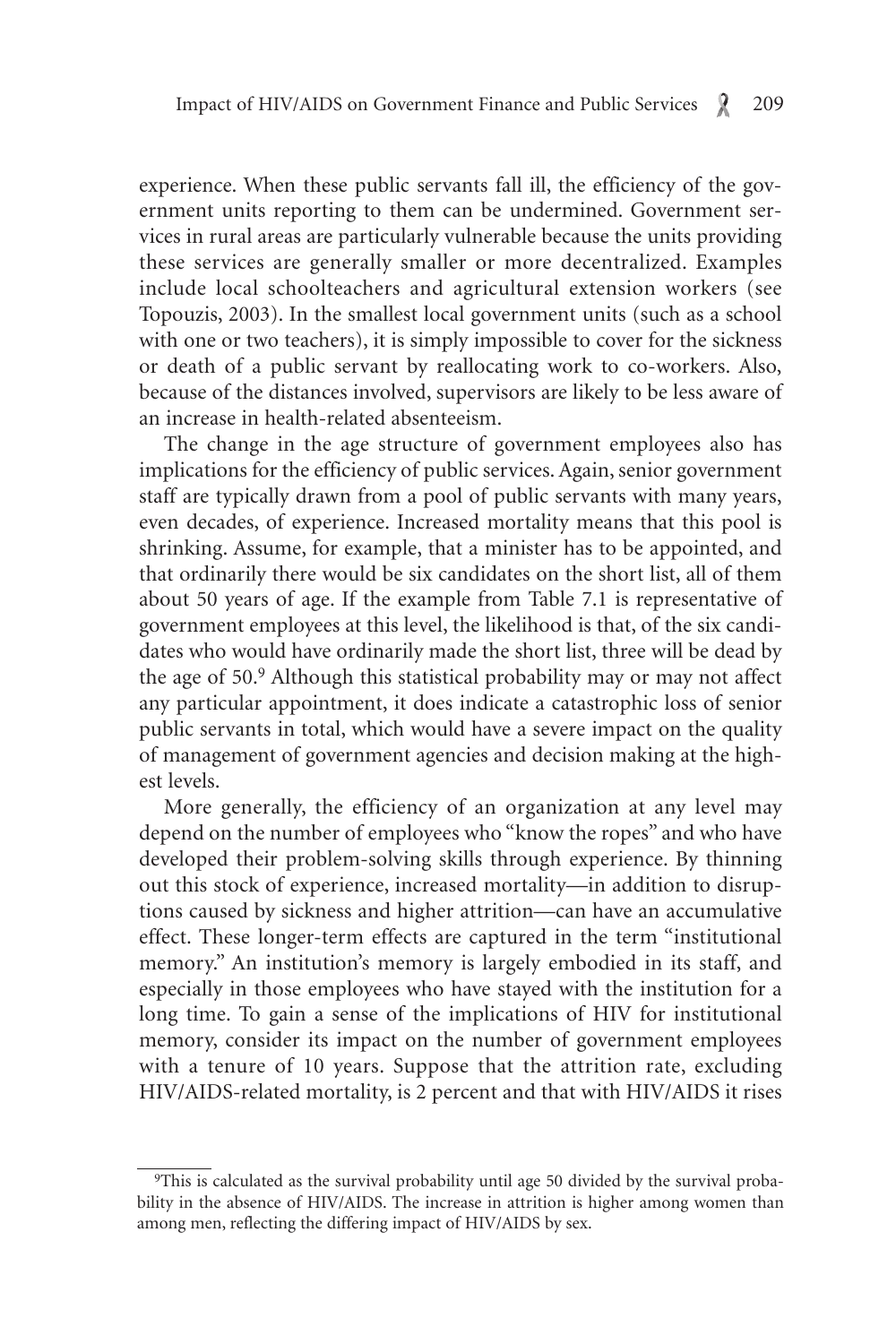by another 2.4 percentage points (in line with the above example for Namibia). In the absence of HIV/AIDS, attrition over a 10-year period would be 18 percent, but *including* the effects of HIV/AIDS it is 36 percent. Equivalently, institutional memory (here measured by the number of employees remaining with the institution for 10 years) declines by 22 percent.<sup>10</sup>

# **Prevention, Care, and Treatment**

The preceding section focused on the general impact of HIV/AIDS on the civil service and on personnel costs. This section turns to the government's activities in fighting the epidemic through the prevention of new infections, antiretroviral treatment, and other forms of care. The section begins with a discussion of the most recent estimates of global resource needs for HIV/AIDS-related activities from the Joint United Nations Programme on HIV/AIDS (UNAIDS), mapping out the various components of the global response to the epidemic. In light of the central role of prevention measures in turning back the epidemic, and their crucial role in strengthening efforts to expand access to treatment for people living with HIV/AIDS, prevention programs are discussed next. An analysis of general health expenditure and human resources in some of the worst-affected countries follows, leading into the discussion on care and treatment. That discussion takes a broad perspective, including an assessment of the macroeconomic costs and benefits of antiretroviral treatment. Finally, in most countries with severe HIV epidemics a substantial proportion of HIV/AIDS-related expenditure is financed through external grants and concessional lending, and therefore the section ends by focusing on issues related to and trends in external financing.

# **Estimates of Global Resource Needs**

UNAIDS's latest estimates of global resource needs for an expanded response to AIDS in low- and middle-income countries, issued in June 2004 (UNAIDS, 2004b, shown in Table 7.2) provide some information on priority interventions from a global perspective. The prioritization dif-

<sup>&</sup>lt;sup>10</sup>Let attrition without HIV/AIDS be denoted as  $\alpha$ , and attrition owing to HIV/AIDS as β. Ten-year attrition rates are then computed as  $1 - (1 - \alpha)^{10}$  and  $1 - (1 - \alpha - \beta)^{10}$ , respectively. (For convenience, it is assumed that attrition rates are not correlated with tenure.) The decline in institutional memory is then defined as  $1 - [(1 - \alpha - \beta])/[(1 - \alpha)]^{10}$ .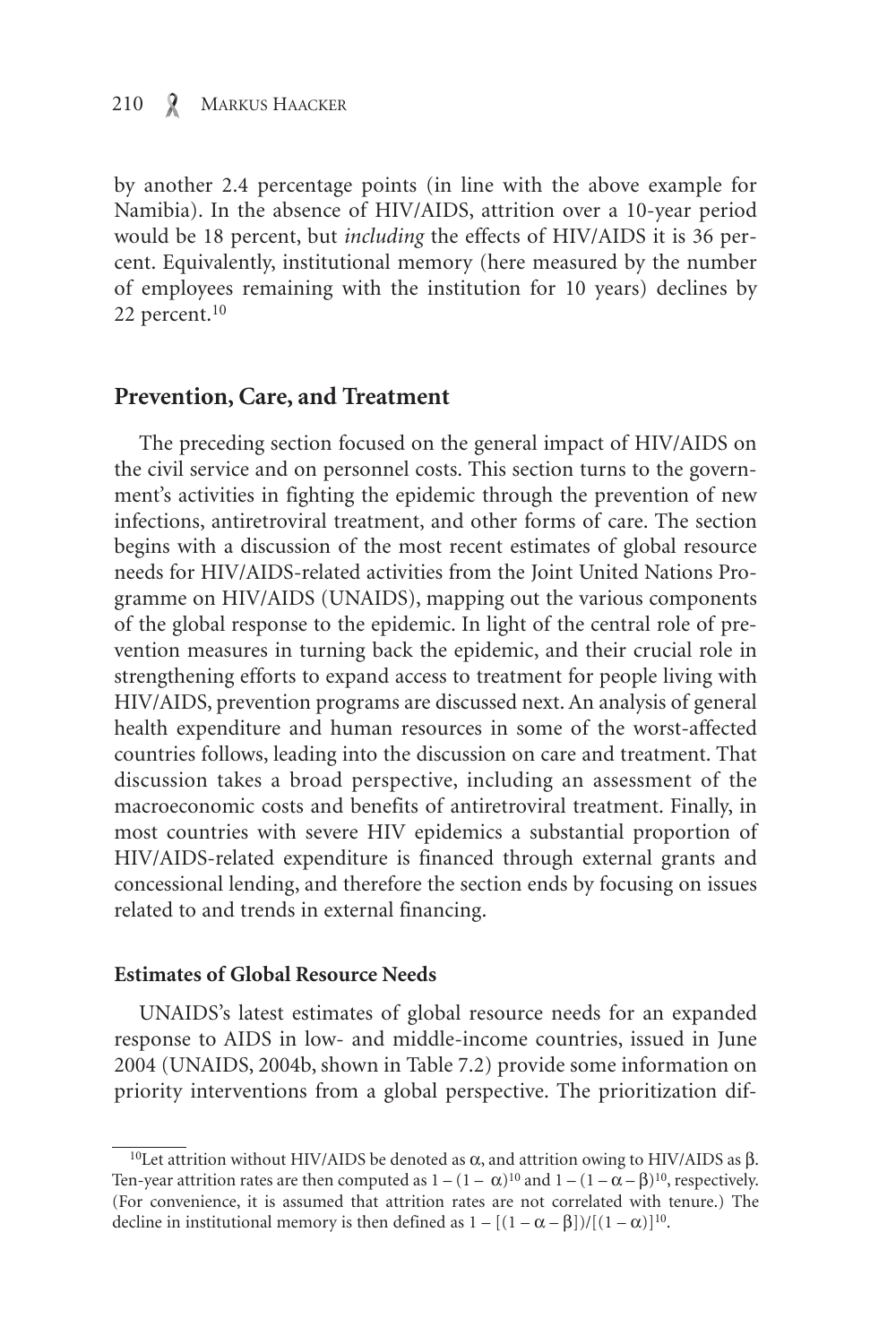| Item                                                    | Millions<br>of Dollars | Percent of<br><b>Total Costs</b> |
|---------------------------------------------------------|------------------------|----------------------------------|
| Prevention-related activities                           |                        |                                  |
| General population interventions                        |                        |                                  |
| Mass media                                              | 96                     | 0.8                              |
| Voluntary counseling and testing                        | 1,101                  | 9.5                              |
| Total for general population interventions              | 1,197                  | 10.3                             |
| Programs for key populations at high risk               |                        |                                  |
| AIDS education in schools                               | 95                     | 0.8                              |
| Outreach for out-of-school youth                        | 633                    | 5.5                              |
| Interventions focused on sex workers and their clients  | 384                    | 3.3                              |
| Interventions focused on men who have sex with men      | 342                    | 3.0                              |
| Harm reduction programs                                 | 124                    | 1.1                              |
| Workplace prevention                                    | 505                    | 4.4                              |
| Prevention programs for people living with HIV          | 34                     | 0.3                              |
| Prevention for special populations <sup>1</sup>         | 115                    | 1.0                              |
| Total for programs for key populations at high risk     | 2,232                  | 19.3                             |
| Service delivery                                        | 2,569                  | 22.2                             |
| Condom social marketing                                 | 147                    | 1.3                              |
| Public and commercial sector condom provision           | 865                    | 7.5                              |
| Improving management of sexually transmitted infections | 660                    | 5.7                              |
| Prevention of mother-to-child transmission              | 167                    | 1.4                              |
| Blood safety                                            | 224                    | 1.9                              |
| Postexposure prophylaxis                                | $\mathbf{1}$           | 0.0                              |
| Safe medical injections                                 | 93                     | 0.8                              |
| Universal precautions                                   | 394                    | 3.4                              |
| Other prevention                                        | 18                     | 0.2                              |
| Total for service delivery                              | 2,569                  | 22.2                             |
| Total for prevention-related activities                 | 5,998                  | 51.7                             |
| Orphan support                                          |                        |                                  |
| Orphanage support                                       | 509                    | 4.4                              |
| Community support                                       | 364                    | 3.1                              |
| School fees                                             | 204                    | 1.8                              |
| Total for orphan support                                | 1,077                  | 9.3                              |
| Treatment and care                                      | 3,815                  | 32.9                             |
| Palliative care                                         | 271                    | 2.3                              |
| Diagnostic testing                                      | 24                     | 0.2                              |
| Treatment for opportunistic infections                  | 349                    | 3.0                              |
| Prophylaxis for opportunistic infections                | 114                    | 1.0                              |
| Antiretroviral therapy                                  | 2,875                  | 24.8                             |
| Laboratory monitoring for antiretroviral therapy        | 182                    | 1.6                              |
| Total for treatment and care                            | 3,815                  | 32.9                             |
| Policy, advocacy, administration, and research          | 545                    | 4.7                              |
| Program costs                                           | 155                    | 1.3                              |
| Total, all items                                        | 11,592                 | 100.0                            |

| Table 7.2. Estimated Costs of Scaling up HIV/AIDS Activities in Low- and Middle- |
|----------------------------------------------------------------------------------|
| <b>Income Countries, 2005</b>                                                    |

Sources: UNAIDS (2004b), and author's calculations.

1Prisoners, migrants, truck drivers, and others.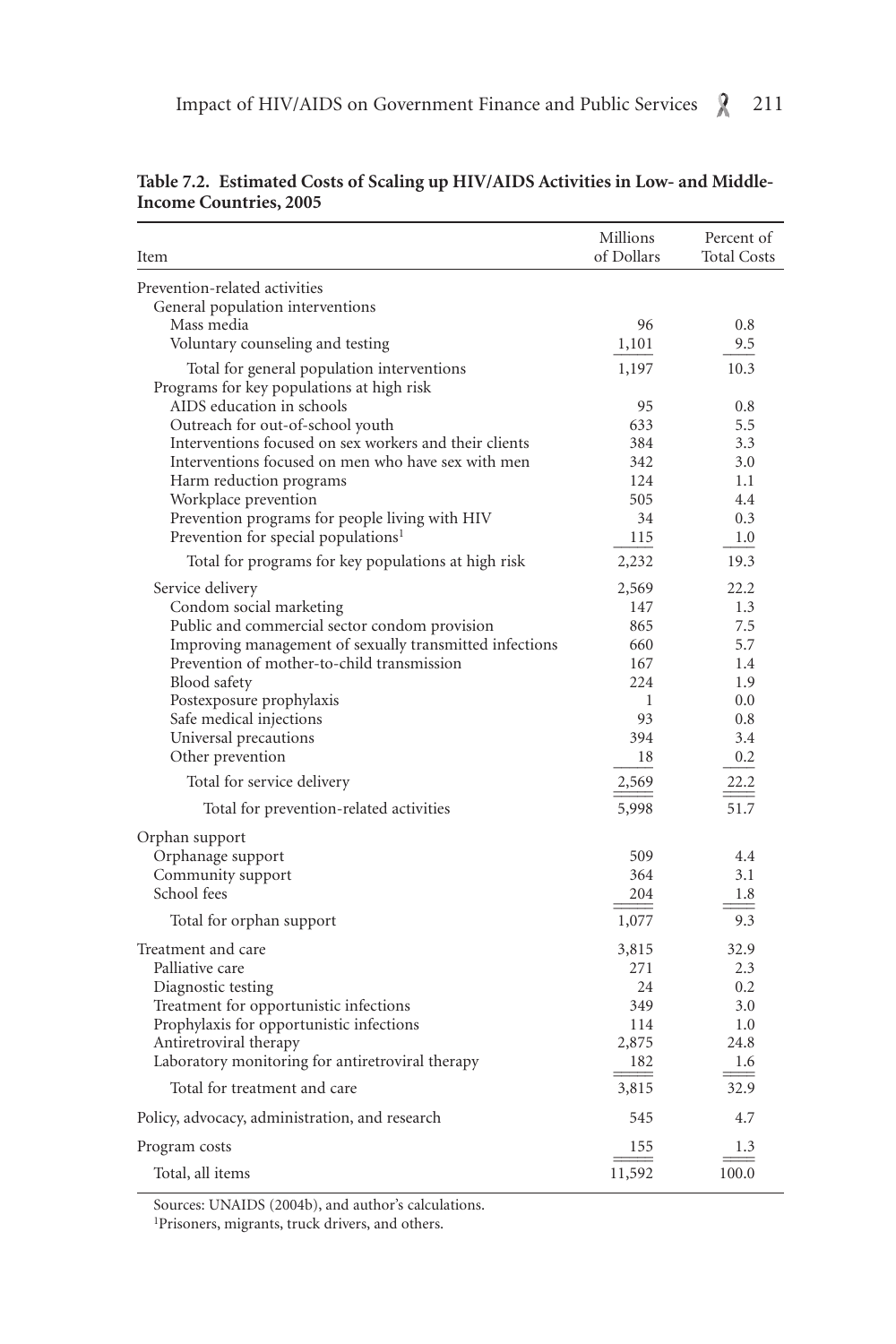fers, however, from country to country. For example, countries with low HIV prevalence at present would be advised to place more emphasis on general prevention; in countries where the epidemic is concentrated in particular subgroups, targeted prevention programs would carry a larger weight. Estimates of resource needs for treatment also reflect an assessment of how quickly access to treatment can be expanded in a given country.11 Total resource needs for low- and middle-income countries in 2005 are estimated at \$11.6 billion, just over half of which (52 percent) goes toward prevention-related activities, 9 percent for social expenditure, 33 percent for treatment, and 6 percent largely for overhead expense and research.

Within the category of preventive activities, some measures aim at specific population groups, largely those at high risk of infection (such as sex workers, men who have sex with men, prisoners, migrants, and truck drivers). In order to reach young people before HIV prevalence in their cohort rises, prevention strategies for this group should include education in the classroom (at relatively low additional cost, since it is delivered through an existing service), and outreach programs for out-of school youth (who are at greater risk of contracting the virus). Workplace programs, at 4.4 percent of total costs, are an important channel for reaching prime-age adults. These measures are complemented by interventions targeting the general population, such as mass media campaigns and voluntary counseling and testing. The latter is one of the more expensive components of the total response, accounting for 9.5 percent of total costs. Whereas these measures aim primarily at education and modification of risky behavior, other prevention measures (those under the heading "service delivery") focus on specific efforts to reduce infection risk through sexual contact (condom provision), during pregnancy or at birth, or through exposure to infected blood (blood safety protocols and safe injections).

Because of the vulnerability of children in households affected by  $HIV/ALDS$ ,<sup>12</sup> the global response to  $HIV/ALDS$ , as envisaged in the estimates of resource needs, includes provisions targeted at orphans and the households and communities who care for them; these resource needs amount to 9.3 percent of the total. Some of these measures aim at

<sup>11</sup>Because some of these estimates are politically sensitive, UNAIDS does not release estimates at the country level.

<sup>12</sup>See also Haacker (Chapter 2, this volume), Birdsall and Hamoudi (Chapter 4, this volume), and Bell, Devarajan, and Gersbach (Chapter 3, this volume), and the section titled "Focus—AIDS and Orphans: A Tragedy Unfolding," in UNAIDS (2004a).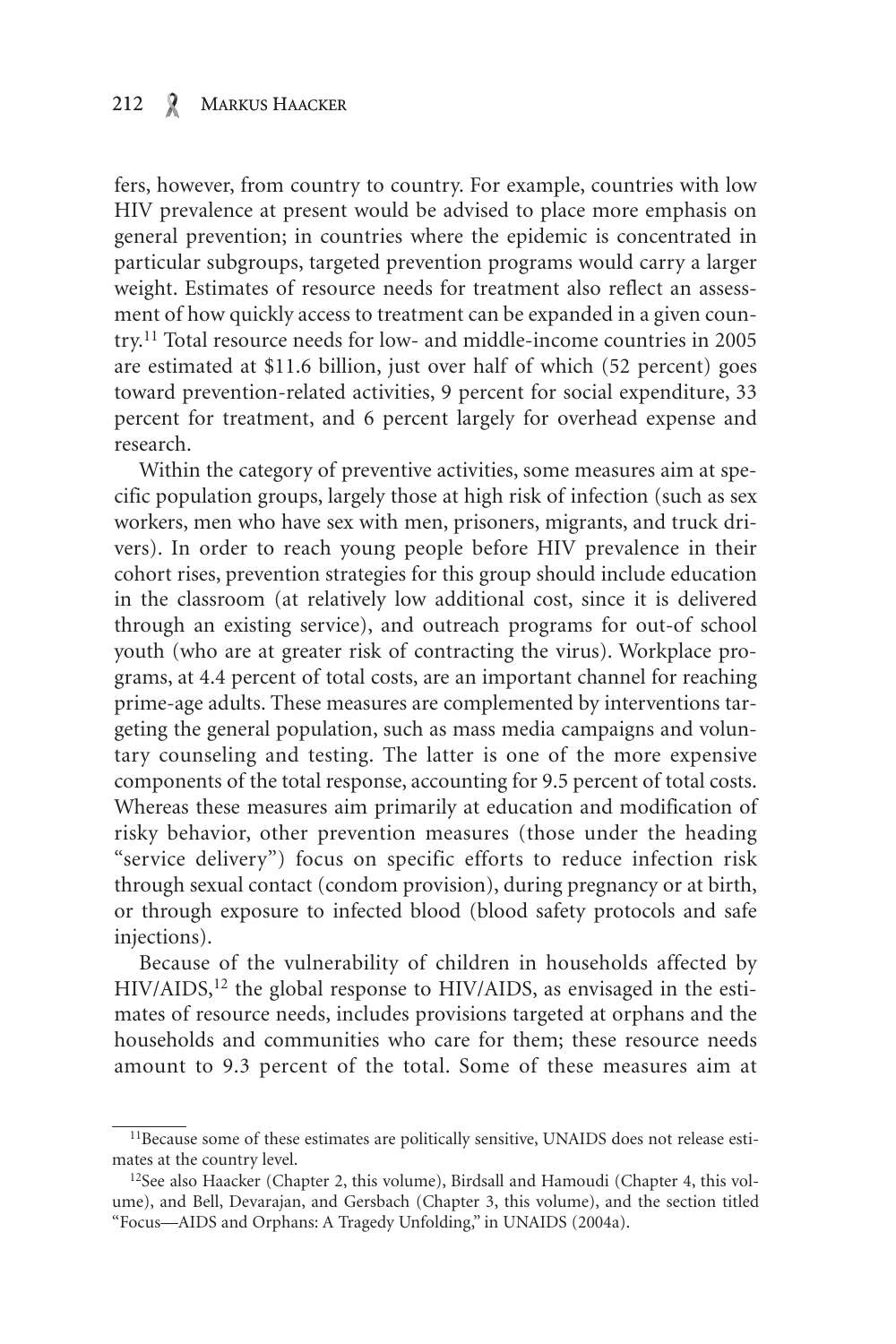improving orphans' material living standards (for example, through orphanage and community support), whereas others are directed to improving access to education (for example, through subsidies to cover school fees).

About one-third (32.9 percent) of the total estimated resource needs go toward expanded treatment and care. Within this category, antiretroviral therapy (24.8 percent) and associated laboratory costs (1.6 percent) together account for the largest share. The remainder (6.5 percent) covers the estimated costs of palliative care and treatment and prophylaxis for opportunistic infections.

Although the line items in Table 7.2 also describe the major components of an HIV/AIDS program at the country level, the mix of interventions also depends on the state of the epidemic and on the government's policy objectives: many of the interventions, especially in the areas of care, treatment, and social expenditure, are very strongly linked to the rate of HIV or AIDS prevalence in the country. The mix can also vary according to the main transmission modes of the virus, which can differ between and within countries. In designing a broad HIV/AIDS program, it is also important to acknowledge the close interrelationships between some interventions. For example, achieving and maintaining high rates of coverage of antiretroviral treatment will often be possible only if prevention measures succeed at keeping the number of new infections low.13 At the same time, the option of receiving treatment is a major incentive for AIDS victims to seek counseling and testing. Some sense of the range of national responses can be gleaned from countries' announced plans for their general response to HIV/AIDS. For example, Botswana's National Strategic Framework for HIV/AIDS 2003–09 is at once a national plan and a means of engaging government ministries and regional entities in the national response, requiring each to formulate its own response to HIV/AIDS (see Botswana National AIDS Coordinating Agency, 2003; see also Masha, Chapter 9 of this volume). An important feature of South Africa's Operational Plan for Comprehensive HIV and AIDS Care, Management, and Treatment (Government of the Republic of South Africa, 2003) is the strong emphasis on embedding the response to HIV/AIDS within the government's objective of broadening and improving access to health care.

<sup>13</sup>UNAIDS (2004a, p. 69) points out that "without sharply reducing HIV incidence, expanded access to treatment becomes unsustainable. Antiretroviral therapy providers will be swamped by demand."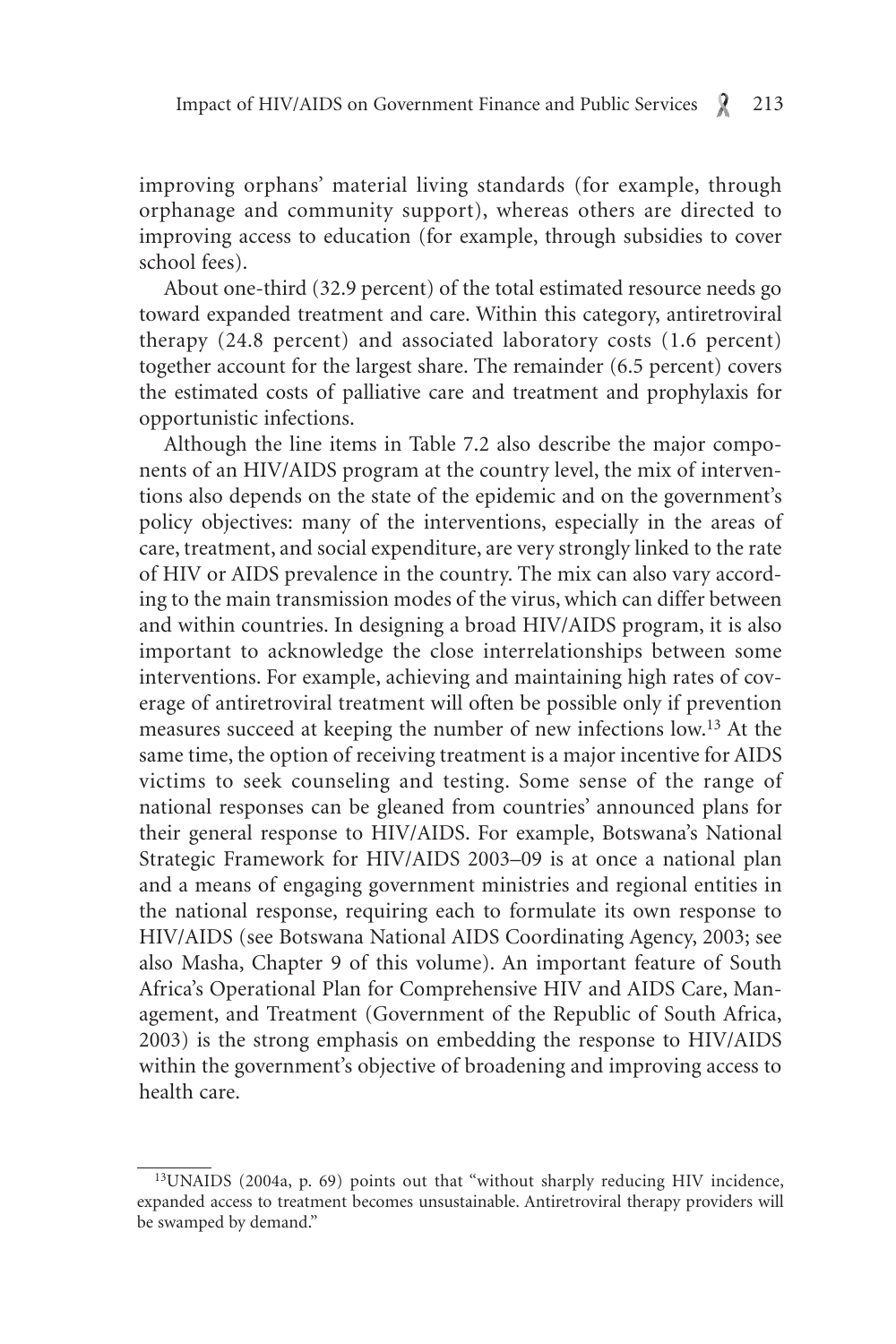From a broad fiscal perspective, three points about Table 7.2 are worth making. First, it is unclear how the analysis on which the table is based has incorporated the fixed costs of rapidly expanding HIV/AIDS-related services, especially in the area of treatment, other than through assumptions regarding feasible rates at which HIV/AIDS-related services can be expanded. Second, the strategy to improve access to treatment for HIV patients is normally part of a broader strategy for the health sector, and it is often difficult or infeasible to distinguish investments in HIV/AIDSrelated services from those in health services generally. Third, in most cases the table shows only the direct fiscal costs of HIV/AIDS-related interventions. The total fiscal costs, however, also include the indirect effects (for example, higher personnel costs and reduced domestic revenue, both of which are treated elsewhere in this chapter), but these are usually not included in studies focusing on the response to HIV/AIDS.

#### **Prevention-Related Activities**

Prevention programs are the centerpiece of the public response to HIV/AIDS. The epidemic has a devastating effect not only on the individuals affected, but also on their households and, in countries with high prevalence rates, on societies (see Haacker, Chapter 2 of this volume). Improved access to treatment can mitigate these effects, but they can be avoided only if successful prevention measures bring down the number of infections. However, the broader microeconomic, macroeconomic, and social costs of HIV/AIDS are not included in standard estimates of the cost-effectiveness of prevention and treatment programs, either because they cannot easily be quantified, or because the studies focus on the financial costs of HIV/AIDS-related programs only. Nevertheless, even from this narrow perspective, some prevention measures are known to be highly cost-effective (as discussed further below), and institutions such as UNAIDS emphasize the role of effective prevention programs as a prerequisite to successfully expanding access to treatment. Against this background, the discussion here will focus on a few issues that are particularly relevant from a fiscal and general policy perspective. A comprehensive discussion of the various types of prevention measures is beyond the scope of the chapter; UNAIDS (2004a, 2004b), Global HIV Prevention Group (2003), and World Bank AIDS Campaign Team for Africa (2001) are useful starting points.

Although innovations in the market for antiretroviral drugs and enhanced political commitment have vastly increased the potential to provide, through the public sector, treatment to large numbers of people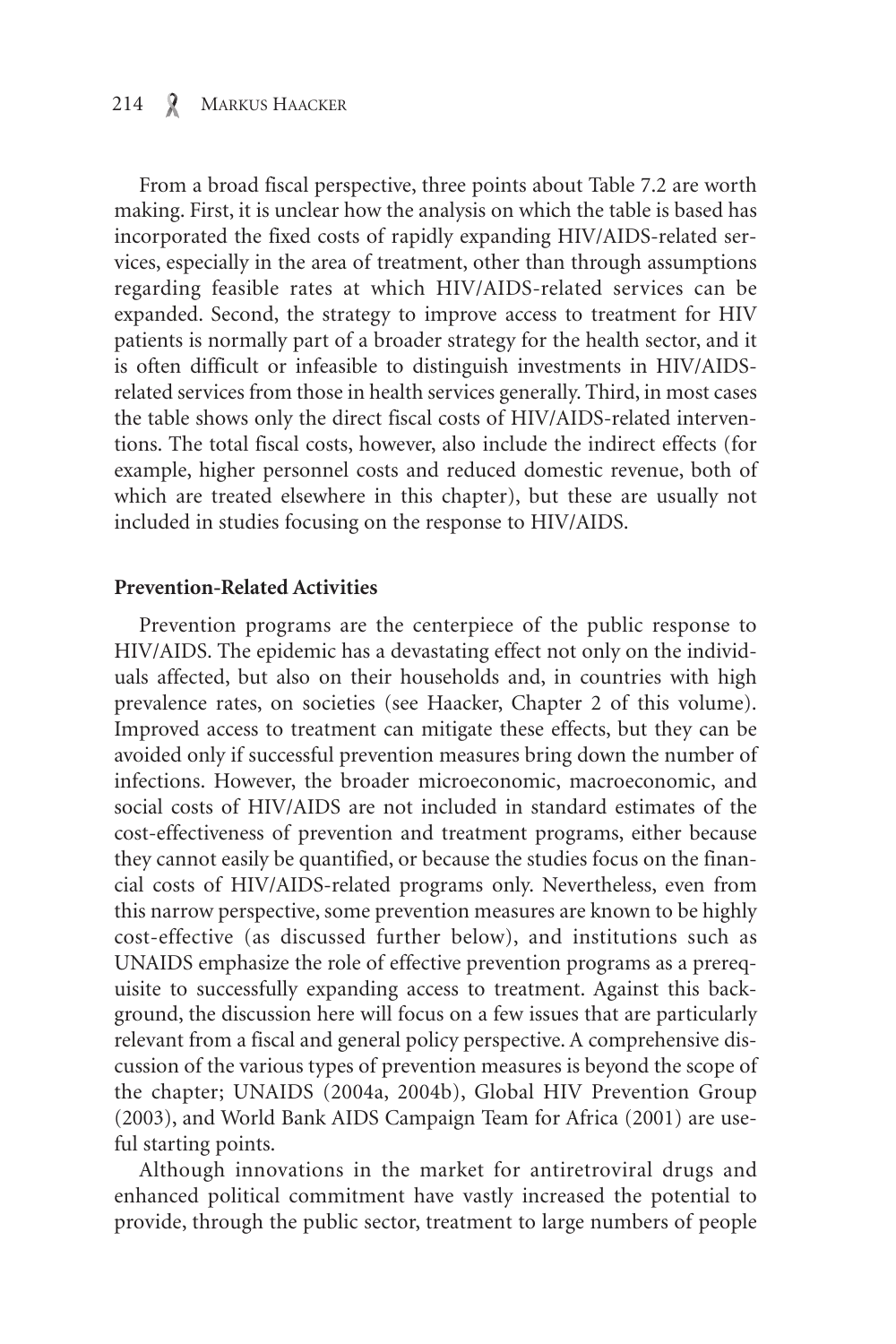living with HIV/AIDS, the disease remains, by a large margin, the leading cause of death in sub-Saharan Africa, and no cure yet exists. Moreover, in light of the limited capacities of providers of antiretroviral treatment, the only way to provide sustainable expanded access to treatment is by sharply reducing the incidence of HIV through expanded prevention programs (UNAIDS, 2004a). The link also runs in the opposite direction: improved access to treatment enhances prevention efforts, such as voluntary counseling and testing, by adding an incentive to get tested for HIV.

The most common "recipes" for enhanced prevention programs distinguish between low-prevalence and high-prevalence settings. In the former, prevention measures are targeted at key populations at risk (such as sex workers, injecting drug users, and men who have sex with men), to keep the epidemic from spreading through the general population. In the latter, these measures are complemented by strategies aiming at broader segments of society (UNAIDS, 2004a; see also Table 7.2). Programs targeting high-risk groups are also among the most efficient preventive interventions. For example, World Bank (2003), on the basis of assessments of alternative measures in Guatemala, Honduras, and Panama, suggests that the most cost-effective measures include free condom distribution to highrisk groups; information, education, and communication targeting these groups; as well as some measures aimed at the more general population, such as social marketing of condoms and voluntary counseling and testing. The Global HIV Prevention Group (2003) also stresses the control of sexually transmitted diseases, safe injections for drug users, and the prevention of mother-to-child transmission.

The most comprehensive studies of the costs of prevention programs, as well as of the costs of care and treatment, are World Bank AIDS Campaign Team for Africa (2001) and Creese and others (2002). The World Bank study aims at costing an expanded global response to HIV/AIDS and presents estimates in a format similar to that in Table 7.2. It also reports estimates of the underlying unit costs. Creese and others (2002) synthesize the available cost estimates at the country level; in addition to unit costs, they provide estimated costs per HIV infection averted and per disabilityadjusted life year saved (Table 7.3).

Table 7.3 reinforces the points made about the interrelationships among prevention, care, and treatment in the context of a national response to HIV/AIDS. The estimated costs of preventive measures per HIV infection prevented are lower (in most cases, much lower) than the costs of care and treatment (which are discussed in more detail below) per infection. This shows clearly that prevention measures are the key compo-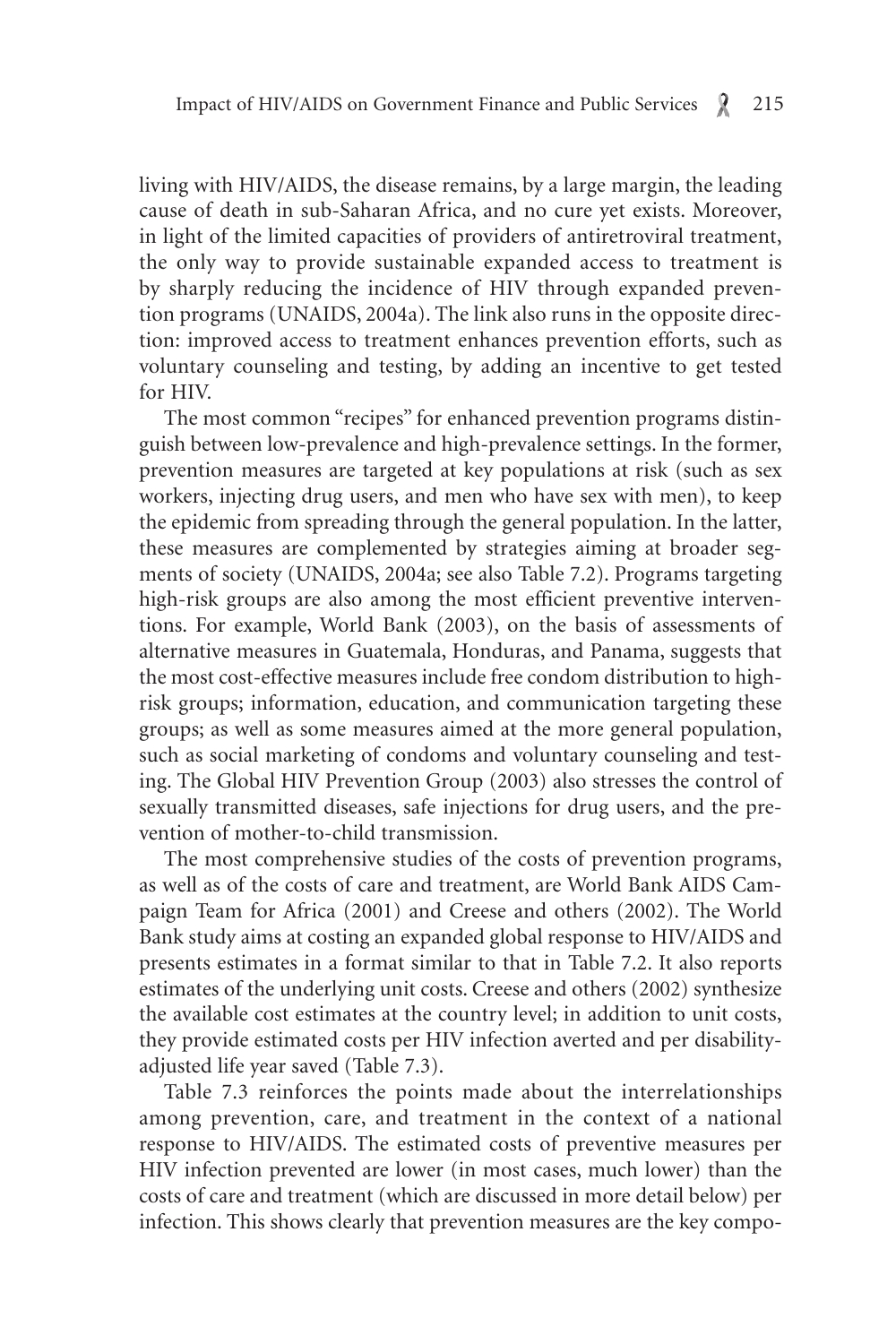| Measure <sup>1</sup>                                     | Cost per HIV<br><b>Infection Averted</b> | Cost per<br>DALY <sup>2</sup> Saved |
|----------------------------------------------------------|------------------------------------------|-------------------------------------|
| Blood safety                                             | $18 - 950$                               | $1 - 43$                            |
| Condom distribution                                      | $11 - 2188$                              | $1 - 99$                            |
| Diagnosis and treatment of sexually transmitted diseases | 271                                      | 12                                  |
| Prevention of mother-to-child transmission <sup>3</sup>  | $20 - 308$                               | $1 - 12$                            |
| Peer education for sex workers                           | $79 - 160$                               | $4 - 7$                             |
| Voluntary counseling and testing                         | 393-482                                  | $18 - 22$                           |
|                                                          |                                          |                                     |

**Table 7.3. Cost of Selected Prevention Measures in Various Countries in Sub-Saharan Africa** *(Dollars, of 2000)*

Source: Creese and others (2002).

<sup>1</sup>The source study also covers the costs of various forms of care and of antiretroviral treatment, which are omitted here.

2Disability-adjusted life year.

<sup>3</sup>The table shows the costs of single-dose nevirapine only.

nent of an effective national HIV/AIDS program: as UNAIDS (2004a) puts it, they are the "mainstay of the response to AIDS."14

Table 7.3 also points toward some weaknesses in the available literature on the costs of prevention programs. The unit costs reported range widely, reflecting, to some extent, the fact that several measures were subsumed under one heading. (For example, in the case of condom distribution, different measures targeted people of different risk categories.) However, much of the discrepancy related to cost differences across countries. Thus it is very difficult to make inferences regarding global resource needs from country-level studies or, vice versa, to draw conclusions regarding costs at a national level from global estimates.

Finally, the cost estimates in Table 7.3 should be interpreted as average costs in specific situations. The marginal effectiveness of spending on any specific prevention program would eventually decline, and the cost of an additional HIV infection averted would increase. Determining the optimal mix of prevention measures therefore requires a more sophisticated model, such as the GOALS model developed by the Futures Group (see Stover, Bollinger, and Cooper-Arnold, 2003).

<sup>&</sup>lt;sup>14</sup>This conclusion is valid even from a purely financial perspective, looking at only the direct costs of prevention and treatment, but it is even more compelling when the broad economic and social impacts of HIV/AIDS are taken into account. As a practical matter, expanding access to treatment is subject to constraints, even when financing can be secured, the most notable of which are limited human resource and implementation capacities. However, these constraints themselves can be relaxed if successful prevention programs reduce the number of new infections.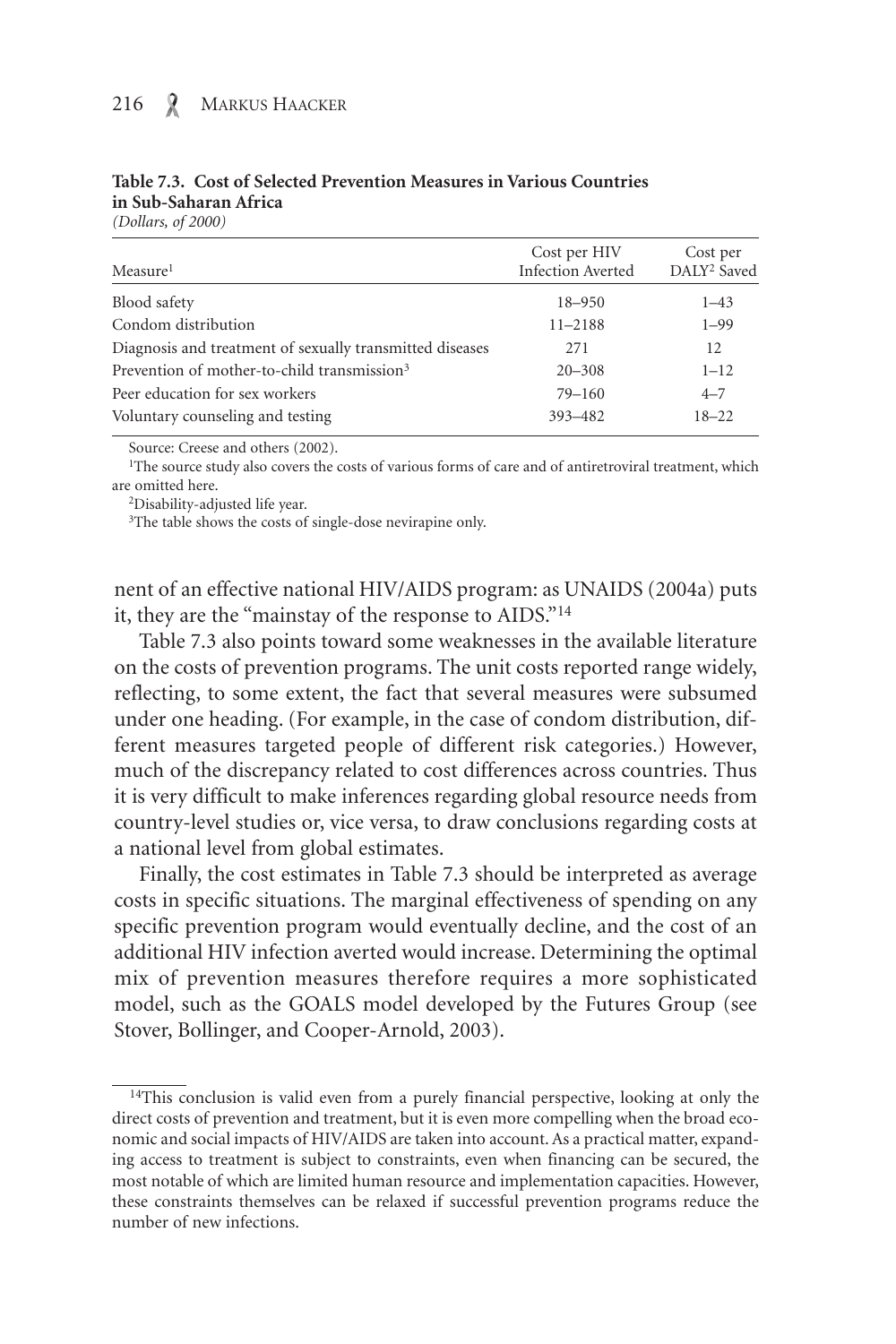Most of the literature dealing with the financial aspects of the response to HIV/AIDS (including this chapter) focuses on the costs of care and treatment, especially (over the past several years) the cost of antiretroviral treatment. This emphasis may seem to contrast with the very important role attributed to preventive measures in the global response to HIV/AIDS, as evident, for example, from UNAIDS's (2004b) estimates of total resource needs (of which preventive measures account for half), but it does not necessarily signify a contradiction. The resource requirements for prevention are estimated roughly according to the number of people at risk of contracting HIV/AIDS. Except in countries with very low HIV prevalence, the share of people at risk (and thus the resource requirements for prevention) is similar across countries, and so are the fiscal and human resource implications of expanded prevention measures. In contrast, the level of required health expenditure mirrors the number of people living with HIV/AIDS in a country, which differs very substantially across countries, so that estimates of the costs of treatment can result in very substantial shifts in health spending or in overall public expenditure. As a consequence, spending on prevention does not raise the same type of fundamental issues regarding the management of public sector financial and human resources that expanded care and treatment do. In particular, because expanded treatment draws not only on the government's financial resources (which, for most developing countries with severe epidemics, are substantially enhanced by foreign grants), but also on certain scarce human resources, such as physicians, the obstacles to achieving desired coverage rates can be complex and have therefore attracted a "disproportionate" share of research compared with the respective roles of treatment and prevention in national HIV/AIDS programs.

In some regards, however, the situation and policy challenges regarding expanded prevention measures are similar to the obstacles to increased access to treatment. This applies, in particular, to the limited coverage rates of prevention measures. In sub-Saharan Africa in 2001, only 6 percent of people had access to voluntary counseling and treatment, and only 1 percent of pregnant women had access to treatment to prevent motherto-child transmission (Global HIV Prevention Group, 2003). Within countries, coverage of prevention is also correlated with social status (as is access to treatment); for example, fewer out-of-school youth have access to prevention programs than do youth attending school.

One important aspect of government's prevention efforts is measures targeted at public servants. The cost of increased HIV/AIDS-related mortality to the government, both in financial terms and through its adverse effect on the delivery and productivity of public services, has already been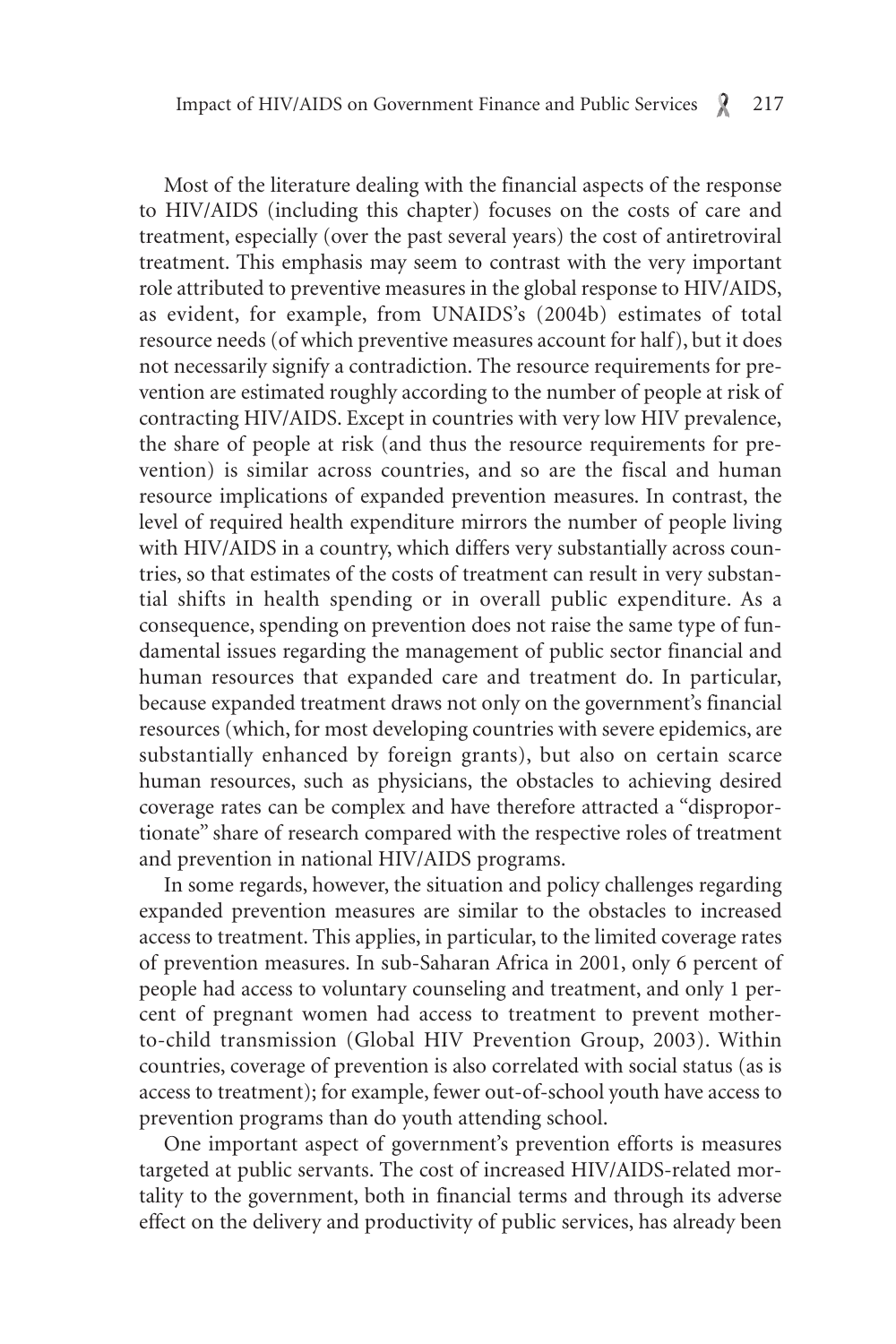discussed. Enhanced prevention measures help to contain these costs.15 However, because the government is instrumental in formulating and implementing the national response to HIV/AIDS, introducing awareness programs at government agencies also helps to reinforce the government's policies and thus the national response in this area.16

# **Health Sector Resources**

The ability of the domestic health sector to cope with the HIV/AIDS epidemic and the extent of the challenge to improve treatment for HIV/AIDS—within the context of the government's development objectives for the health sector in general—are determined by the quality and coverage of existing health services, and these in turn depend on the available financial resources and health personnel.17 As a starting point, Table 7.4 provides data on the strength of the health sector—health expenditure, human resources, and access to various forms of heath services—in a selection of countries affected by HIV/AIDS worldwide. The countries covered (in the table and below) include those with the highest prevalence rates overall, as well as a few countries with lower prevalence rates, to illustrate the still-significant effects of HIV/AIDS in these countries. (The United Kingdom and the United States are also included as comparators.) Total health expenditure per capita ranges from \$3 a year in Ethiopia to more than \$200 a year in Botswana, Brazil, and South Africa; these figures correspond to roughly 0.1 percent and 4.0 percent, respectively, of U.S. spending per capita on medical care.

These differences in spending on health services across countries mainly reflect differences in GDP per capita. As a percentage of GDP, the range in health expenditure is much narrower, from 3.3 percent for Swaziland to 8.6 percent for South Africa. To put it another way, whereas absolute expenditure varies across the developing countries in the table by a factor of 75, expenditure as a share of GDP differs by a factor of only 2.6.

If the purchasing power of the dollar differs across countries, because prices for services and nontraded goods are lower in lower-income countries, health spending in dollar terms is a poor indicator of the quality of

<sup>&</sup>lt;sup>15</sup>This is discussed in more detail in Haacker (Chapter 2, this volume) in the context of the private sector.

<sup>16</sup>For example, Botswana's National Strategic Framework on HIV/AIDS includes HIV prevention policies for each ministry.

<sup>&</sup>lt;sup>17</sup>This point is also discussed by Over (Chapter 10, this volume).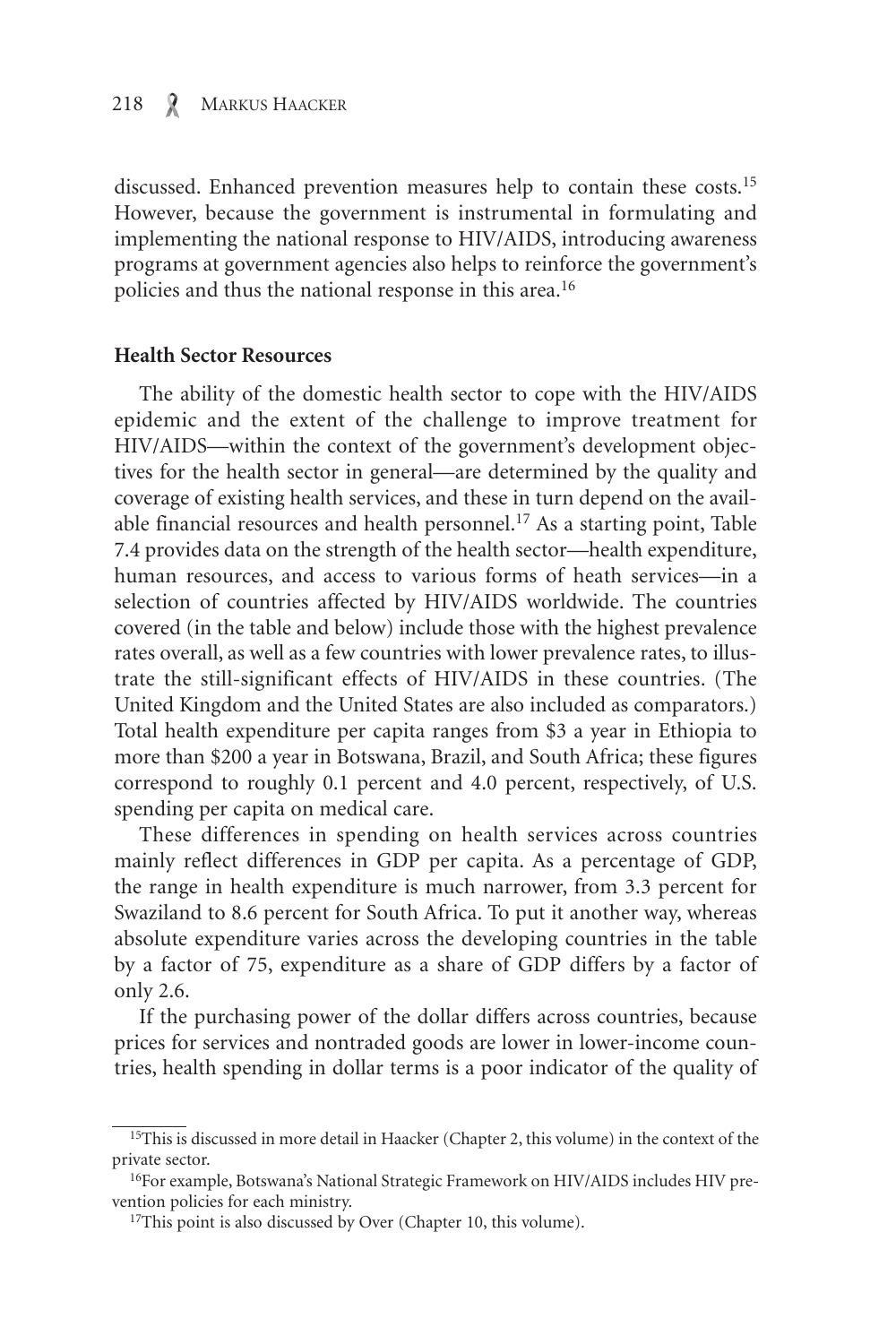|       |                     |         |                                                           |                           | Hospital                                                                                                     | Access to<br>Essential<br>Drugs 1997,                                                           |
|-------|---------------------|---------|-----------------------------------------------------------|---------------------------|--------------------------------------------------------------------------------------------------------------|-------------------------------------------------------------------------------------------------|
|       |                     |         |                                                           |                           |                                                                                                              | (percent of                                                                                     |
|       | at PPP <sup>1</sup> | of GDP  | Population                                                | Population                |                                                                                                              | population) <sup>2</sup>                                                                        |
| 202   | 516                 | 6.6     | 23.8 (1994)                                               |                           |                                                                                                              | 90                                                                                              |
| 222   | 559                 | 7.6     | 127.2 (1996)                                              | 41.3 (1996)               | 3.1                                                                                                          | 40                                                                                              |
| 39    | 92                  | 6.2     |                                                           | 31.2 (1996)               | .                                                                                                            | 80                                                                                              |
| 3     | 29                  | 3.4     |                                                           |                           | .                                                                                                            | .                                                                                               |
| 23    | 93                  | 5.0     |                                                           | 10.7(1997)                | 0.7                                                                                                          | 30                                                                                              |
| 21    | 133                 | 5.5     |                                                           | 60.1 (1995)               | $\cdots$                                                                                                     | 80                                                                                              |
| 13    | 45                  | 7.8     | 2.8(1995)                                                 | .                         | 1.34 (1998)                                                                                                  | .                                                                                               |
| 12    | 67                  | 5.9     | .                                                         | .                         | 0.9                                                                                                          | 50                                                                                              |
| 121   | 499                 | 7.0     | 29.5 (1997)                                               | 168.0 (1997)              | 0.3                                                                                                          | 80                                                                                              |
| 225   | 971                 | 8.6     | 56.3 (1996)                                               | 471.8 (1996)              | 0.8 <sup>3</sup>                                                                                             | 80                                                                                              |
| 39    | 143                 | 3.3     | 15.1 (1996)                                               | $\cdots$                  | 0.7                                                                                                          | .                                                                                               |
| 12    | 23                  | 4.4     |                                                           | 85.2 (1995)               | 0.9                                                                                                          | .                                                                                               |
| 69    | 237                 | 3.7     | 24 (1995)                                                 | 87 (1995)                 | 2.0(1995)                                                                                                    | 95                                                                                              |
| 15    | 88                  | 5.9     |                                                           | 18.7 (1996)               | 0.9                                                                                                          | 70                                                                                              |
| 20    | 44                  | 5.7     | 6.9(1995)                                                 | 113.1 (1995)              | $\cdots$                                                                                                     | .                                                                                               |
| 44    | 142                 | 6.2     | 13.9 (1995)                                               |                           | 0.5                                                                                                          | 70                                                                                              |
|       |                     |         |                                                           |                           |                                                                                                              |                                                                                                 |
| 1,398 | 1,384               | 7.6     | 180 (2000)                                                |                           | 4.1(2000)                                                                                                    |                                                                                                 |
| 4,956 | 4,956               | 13.9    |                                                           |                           | 3.6(2000)                                                                                                    | .                                                                                               |
|       |                     | Dollars | Health Expenditure<br>per Capita, 2001<br>Dollars Percent | Physicians<br>per 100,000 | Nurses per<br>100,000<br>9.0(1996)<br>$2.9(1995)^3$<br>16.0(1995)<br>5.4 (1995)<br>4.1(1995)<br>279.0 (1995) | Beds per<br>1,000<br>Population<br>$219.1(1994)$ 1.2 $(2001)^3$<br>128.7 (1995)<br>972.0 (1996) |

**Table 7.4. Selected Indicators of the Quality of Health Services in HIV/AIDS-Affected Countries**

Sources: WHO (2004b); WHO, *Estimates of Health Personnel,* various years; World Bank (2004b); Ministry of Health, South Africa; Ministry of Health, Botswana; country sources; and authors' calculations.

1PPP is purchasing power parity (nominal dollars are adjusted for differences in the purchasing power of the dollar in different countries).

2Share of the population for which a certain minimum of essential drugs is available within one hour's walk.

3Public hospitals only.

services. At exchange rates adjusted for purchasing power differences (called purchasing-power-parity, or PPP, exchange rates), total health expenditure per capita ranges from \$23 a year in Tanzania to \$971 a year in South Africa, corresponding to between 0.5 and 19.6 percent of U.S. health expenditure per capita (Table 7.4).<sup>18</sup> Although these differences are substantial, the data are likely to understate somewhat the availability of health services to the typical residents of low-income countries compared with those in industrialized countries, for three reasons. First, older people

<sup>&</sup>lt;sup>18</sup>PPP exchange rates also have the advantage that they respond less to short-term fluctuations in the nominal exchange rate. On the other hand, PPP exchange rates are estimated from the prices of a comprehensive bundle of goods and services, which in many cases differ from the goods and services used by the health sector.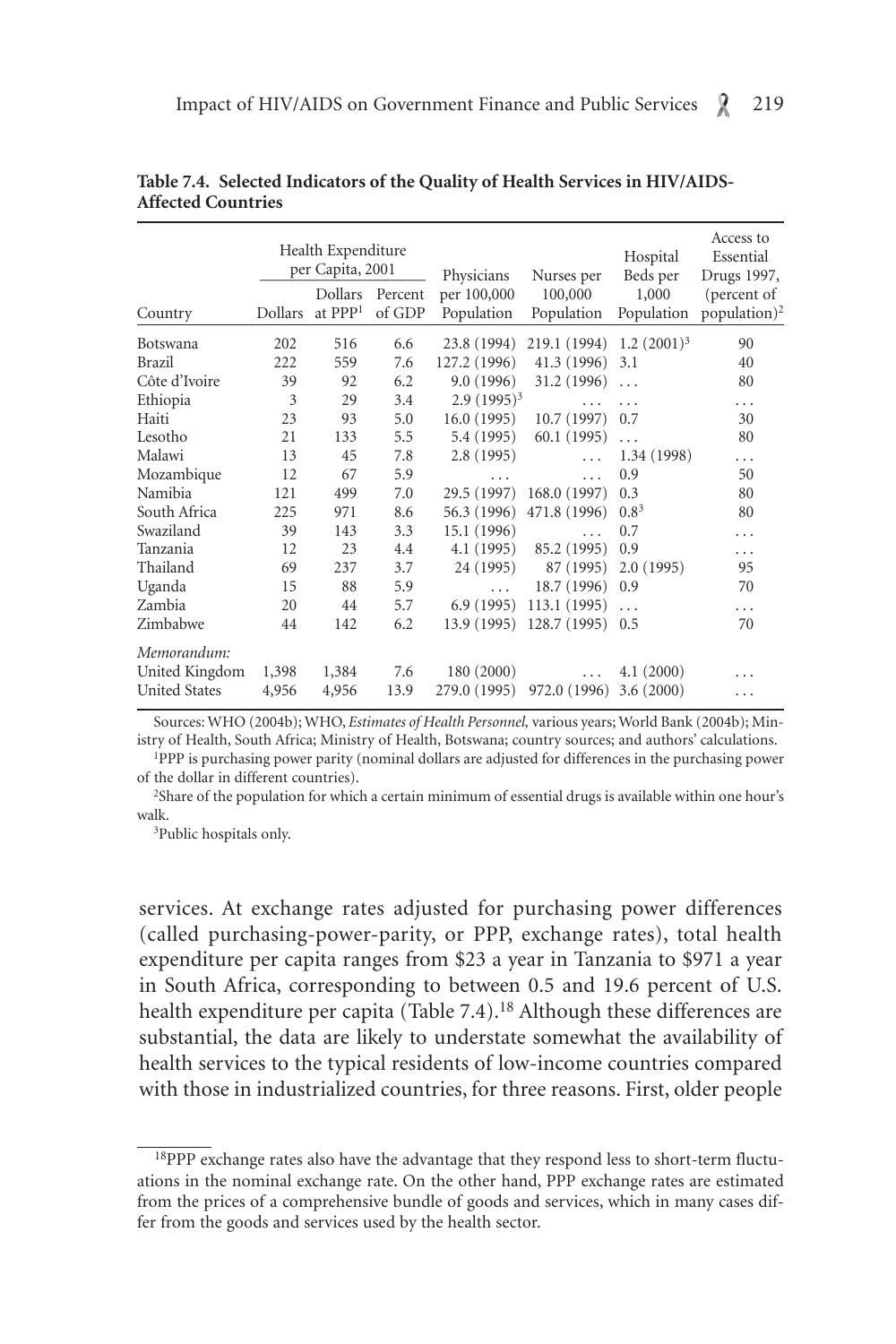generally account for a disproportionate share of health expenditure, and the age distribution of southern African countries is tilted toward the young. Second, the official data are likely to exclude the informal sector (including moonlighting physicians; see Over, Chapter 10 of this volume), which presumably is larger in low-income countries. Third, in the lowestincome countries, those individuals who can afford it may seek treatment abroad; national data would not capture these outlays.

Another difficulty in interpreting the available national data on general access to health services is that health spending may be skewed toward spending in expensive hospital facilities, available only in few major cities and towns, rather than toward basic health services with universal coverage; the aggregate data do not show which of these is the case. However, Gupta, Verhoeven, and Tiongson (2001) find that higher aggregate public health expenditure is associated with better health status for the poor, especially in low-income countries, and Castro-Leal and others (2000) report that although public spending on health care does favor the betteroff, it is nevertheless "reasonably progressive," in that inequality in the distribution of benefits is less than that in the distribution of income. However, authors such as Filmer, Hammer, and Pritchett (2000, 2002) highlight the role of provider incentives in the delivery of health services,19 and they note the possibility of a crowding out of private markets for health care—both issues that are also relevant in the context of HIV/AIDS.

More generally, public health expenditure, in the absence of general access to private health insurance (the case in many low-income countries), provides implicit insurance, and thus mitigates the economic risks associated with sickness.

An alternative indicator of the quality of health services is the availability of skilled staff. The best-trained health workers—physicians—are extremely scarce in the poorest countries in the region. Among the countries covered in Table 7.4 Ethiopia and Malawi are at the bottom of this measure, with about 3 formally trained physicians per 100,000 people, about 1 percent of the level in the United States. However, in the poorer countries a larger range of health services is provided by staff who are not formally qualified as physicians. For example, the ratio of nurses to doctors ranges from 10 to 1 to 20 to 1 in southern African countries, whereas a ratio of 3 or 4 to 1 is more common in industrialized countries.

<sup>19</sup>World Bank (2004a) and Over (Chapter 10, this volume) provide a more thorough discussion of some of these issues.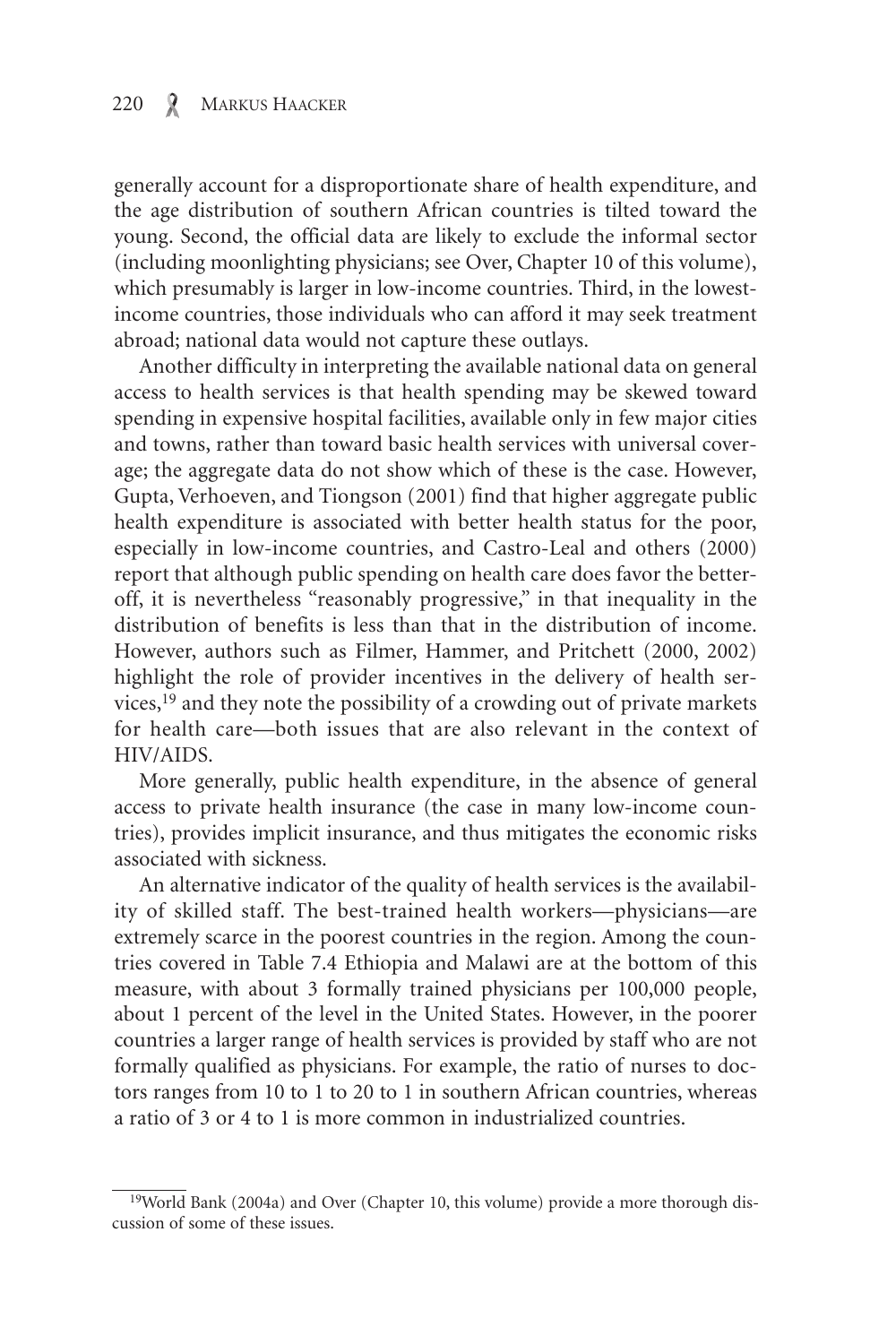In addition to data on financial and human health resources, Table 7.4 includes two indicators of access to health services. The availability of hospital beds serves as a measure of the availability of health services at the high end. It is also relevant because one of the frequently reported consequences of HIV/AIDS is rising occupancy rates of hospital beds by HIV patients. Although differences between countries on this measure are less pronounced, the *quality* of hospital beds, in terms of the available facilities and services, and in light of the data on health expenditure, is likely to differ substantially across countries. Access to essential medicines (defined as the share of the population for which a minimum of essential drugs are available within one hour's walk; World Bank, 2001) ranges from 30 to 95 percent and is more indicative of the geographical coverage of basic health services. However, limited geographical coverage also translates into higher costs of accessing health care, which creates a barrier to access, especially for the poor.

#### **Impact of HIV/AIDS on the Health Sector**

The impact of HIV/AIDS on the health sector and the challenges countries face in implementing their response to the epidemic depend on the scale of the epidemic, but also on the available health resources relative to the scale of the epidemic (Table 7.5).<sup>20</sup> Some inferences can be drawn from the estimated increases in mortality. Although HIV/AIDS reduces the prevalence of certain diseases, since many individuals do not live long enough to be afflicted by those diseases related to old age, $^{21}$  the overall health status of the population declines, and the demand for health services expands. Moreover, that demand is likely to increase more than proportionally with the spread of HIV, because it affects primarily individuals of working age, who account for a disproportionate share of health expenditure (see Over, Chapter 10 of this volume). Also, the treatment of AIDS and the opportunistic infections that accompany it tends to be more costly than that of many other common diseases (see, for example, Hansen and others, 2000).

In 5 of the 15 countries covered in Table 7.5, HIV/AIDS accounted for more than half of all deaths in 2000. Following the increase in HIV preva-

<sup>20</sup>Also relevant are the available financial resources in the health sector and how these relate to the estimated costs of treatment. This financial dimension is discussed in some detail later in the chapter.

<sup>21</sup>This is a reason why the difference between deaths from all causes and AIDS-related deaths narrows in countries with high HIV prevalence.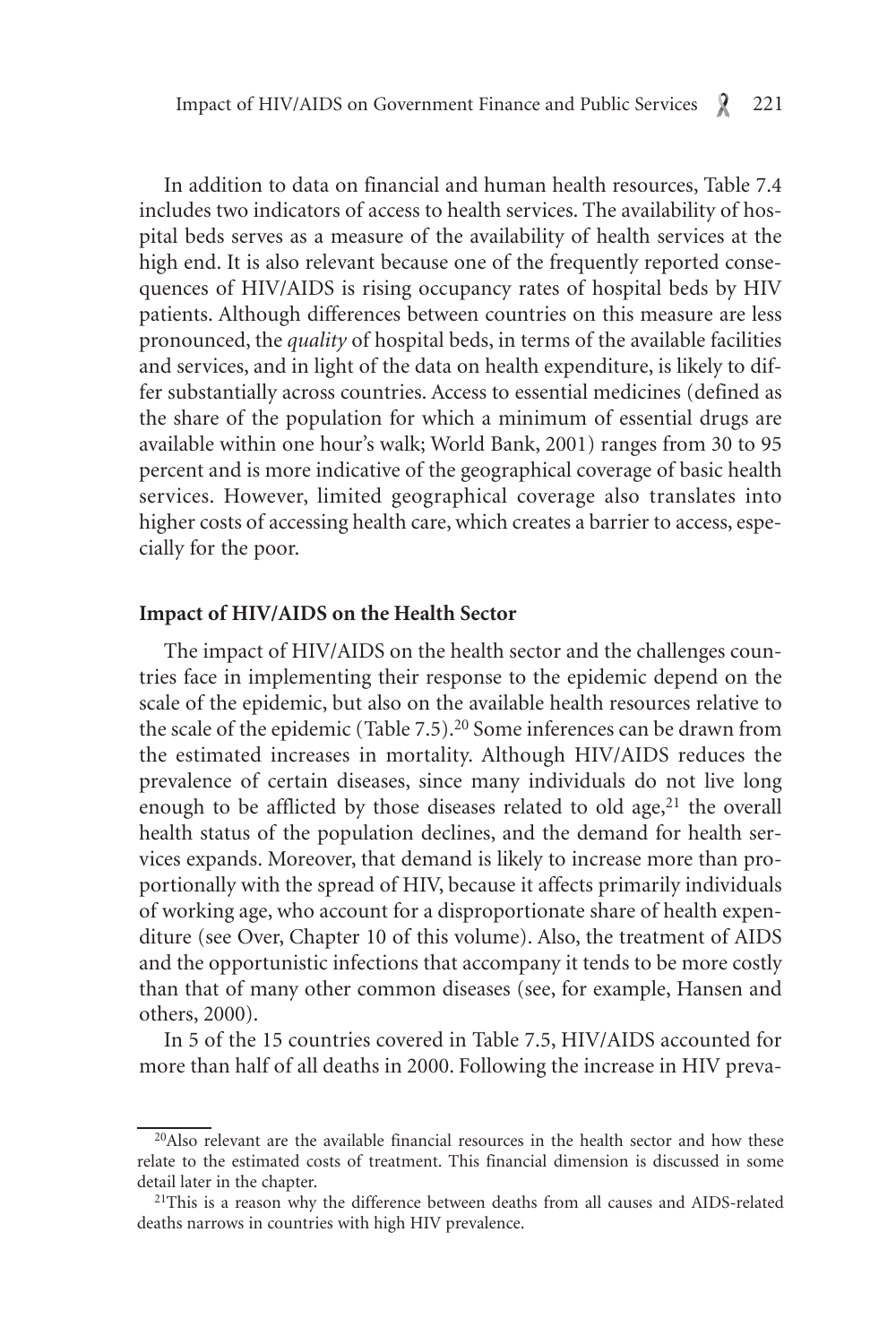|                        |       | Mortality,<br>All Ages, 2004 |       | Mortality,<br>All Ages,<br>Projected 2010 | Share of Hospital<br>Beds Occupied by       | Number<br>of AIDS                      |
|------------------------|-------|------------------------------|-------|-------------------------------------------|---------------------------------------------|----------------------------------------|
| Country                | Total | From<br><b>AIDS</b>          | Total | From<br><b>AIDS</b>                       | HIV Patients,<br>Various Years <sup>1</sup> | Patients per<br>Physician <sup>2</sup> |
| Botswana               | 2.9   | 2.5                          | 2.9   | 2.6                                       | $60 - 70$                                   | 156.7                                  |
| Côte d'Ivoire          | 1.5   | 0.4                          | 1.4   | 0.5                                       | .                                           | 77.8                                   |
| Ethiopia               | 1.5   | 0.2                          | 1.4   | 0.3                                       | .                                           | 151.7                                  |
| Haiti                  | 1.3   | 0.3                          | 1.1   | 0.3                                       | .                                           | 38.1                                   |
| Lesotho <sup>3</sup>   | 1.5   | 0.6                          | 2.5   | 1.7                                       | .                                           | 535.2                                  |
| Malawi <sup>3</sup>    | 2.2   | 1.0                          | 2.4   | 1.4                                       | $30 - 80$                                   | 507.1                                  |
| Mozambique             | 2.1   | 0.7                          | 2.2   | 1.0                                       | 30                                          | .                                      |
| Namibia                | 1.8   | 1.3                          | 1.9   | 1.5                                       | .                                           | 72.2                                   |
| South Africa           | 2.0   | 1.3                          | 2.3   | 1.6                                       | $26 - 70$                                   | 38.2                                   |
| Swaziland <sup>3</sup> | 2.0   | 1.0                          | 3.2   | 2.4                                       | $50 - 90$                                   | 257.0                                  |
| Tanzania               | 1.7   | 0.6                          | 1.5   | 0.5                                       | $40 - 70$                                   | 214.6                                  |
| Uganda                 | 1.3   | 0.3                          | 1.1   | 0.2                                       | 50                                          | .                                      |
| Zambia                 | 2.1   | 1.0                          | 1.9   | 0.9                                       | $60 - 80$                                   | 239.1                                  |
| Zimbabwe <sup>3</sup>  | 2.2   | 1.7                          | 3.2   | 2.7                                       | $50 - 80$                                   | 177.0                                  |

# **Table 7.5. Selected Indicators of the Impact of HIV/AIDS on the Health Sector in Sub-Saharan Africa**

*(Percent except where stated otherwise)*

Sources: U.S. Census Bureau and as noted below.

<sup>1</sup>Estimates obtained from various websites and news agencies.

2See text for an explanation of how this indicator has been calculated.

<sup>3</sup>For countries indicated, estimated mortality refers to 2002 rather than 2004, and projections are based on data available in 2002.

lence in many countries over the last several years, mortality rates are expected to rise further: by 2010, HIV/AIDS will account for more than half of all deaths in 11 of the 15 countries covered in Table 7.5.<sup>22</sup>

Table 7.5 also reports two indicators relating the demand for HIV/AIDS-related health services to the available resources. One of these is a frequently reported measure of the impact of HIV/AIDS, namely, the share of hospital beds occupied by patients with HIV/AIDS-related diseases. Especially in the worst-affected countries, hospital occupancy rates may understate the impact on health facilities, because hospitals may operate above capacity yet reported rates do not exceed 100 percent, and because reported rates may mask a deterioration in the overall quality of health services, if hospitals respond to increased demand by rationing. On

 $^{22}$ Since the issue of expanding treatment to HIV patients is discussed just below, it should be noted that, in terms of the health sector response, mortality rates are endogenous. Countries that succeed in rolling out access to antiretroviral treatment—a possibility not included in the above projections—would see a slowdown in the increase in mortality.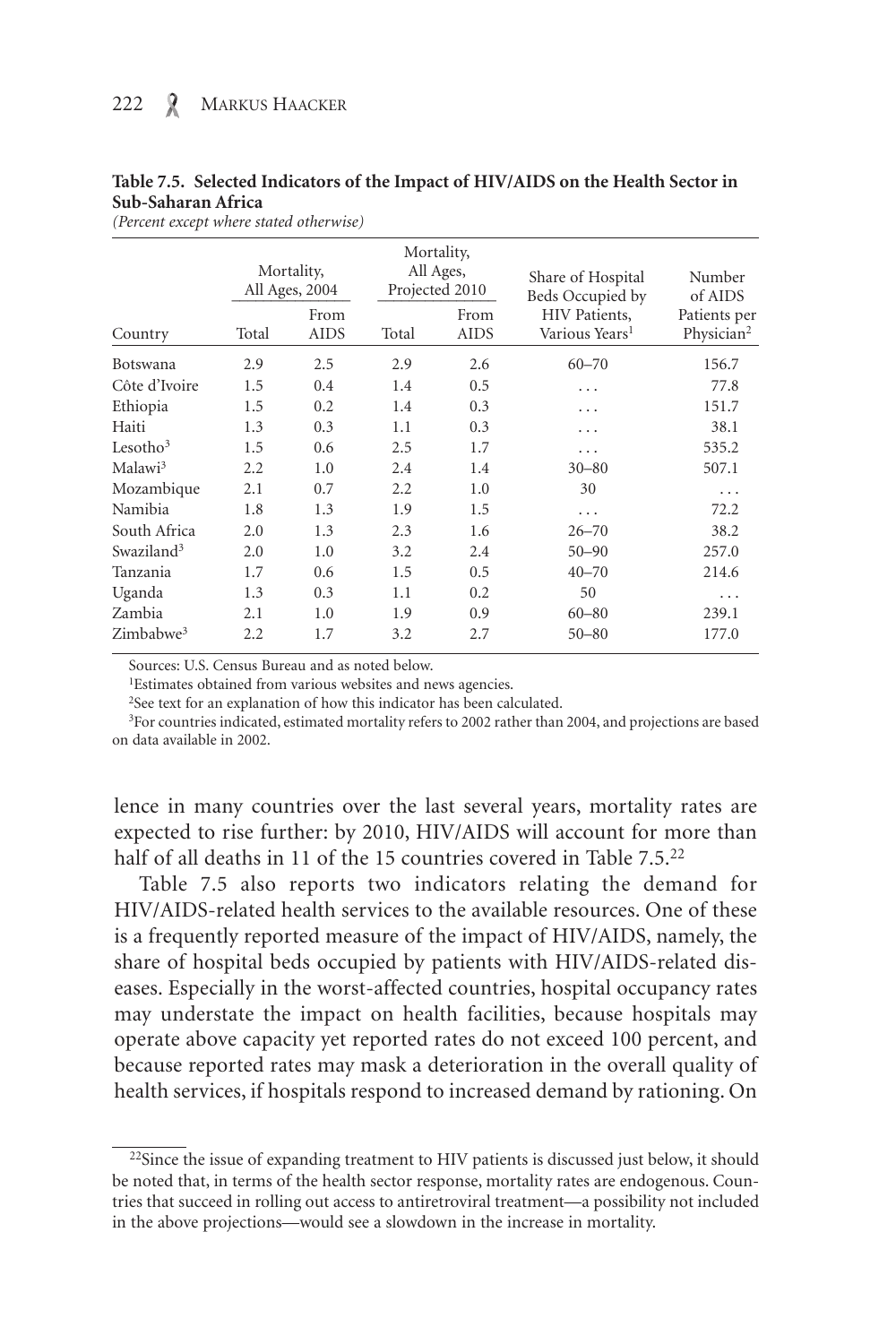the other hand, the numbers reported generally refer to clinical beds; in surgical and pediatric wards the share of HIV patients is lower.

Table 7.5 relates HIV prevalence to the available human resources of the health sector. The indicative estimates of the numbers of AIDS patients per physician are based on the assumption that 10 percent of HIV-positive individuals seek the services of a trained physician. Although this figure is admittedly arbitrary, it is more meaningful than the simple ratio of the number of HIV-positive individuals to physicians, because many infected persons are asymptomatic and do not know they are infected. The estimates illustrate that, in order to expand health services and treatment for HIV patients, it is crucial to overcome the existing shortages in human resources. In only two of the countries with prevalence rates over 20 percent (Namibia and South Africa) is the ratio of HIV patients to doctors lower than 100 to 1. At the other extreme, it exceeds 500 to 1 for Lesotho and Malawi.23 Looking forward, the number of health personnel required will also depend on (or, if the targets for training and hiring additional staff are missed, constrain) the response to HIV/AIDS. Although successful prevention programs contribute to keeping down the number of people requiring treatment, ongoing efforts to substantially expand access to treatment will also, all else equal, increase the number of patients, mostly because successful antiretroviral treatment extends life expectancy.

By highlighting the existing human resource constraints, Table 7.5 illustrates the potentially severe consequences of increased attrition of health personnel themselves, whether due to higher mortality rates among them or to brain drain. It was shown above, in a more general public sector context, that the implications of increased mortality for the required number of newly trained staff can be substantial. The consequences of increased mortality for the functioning of the health sector are presumably even more severe than for the public service in general, because the demand for health services is increasing sharply at the same time that supply is shrinking.

Especially in countries with very low income per capita (and thus low salary levels), brain drain is another source of losses of qualified personnel. Some of these highly skilled workers may move from one to another of the countries covered in Table 7.5, but others will leave the region altogether. For Zimbabwe, a country ravaged both by HIV/AIDS and by a severe economic crisis, Noguera and others (2003) report that only 18 per-

<sup>&</sup>lt;sup>23</sup>As indicated in Table 7.2, some of the available data on health personnel are almost 10 years old. The lack of timely data obviously introduces a substantial margin of error.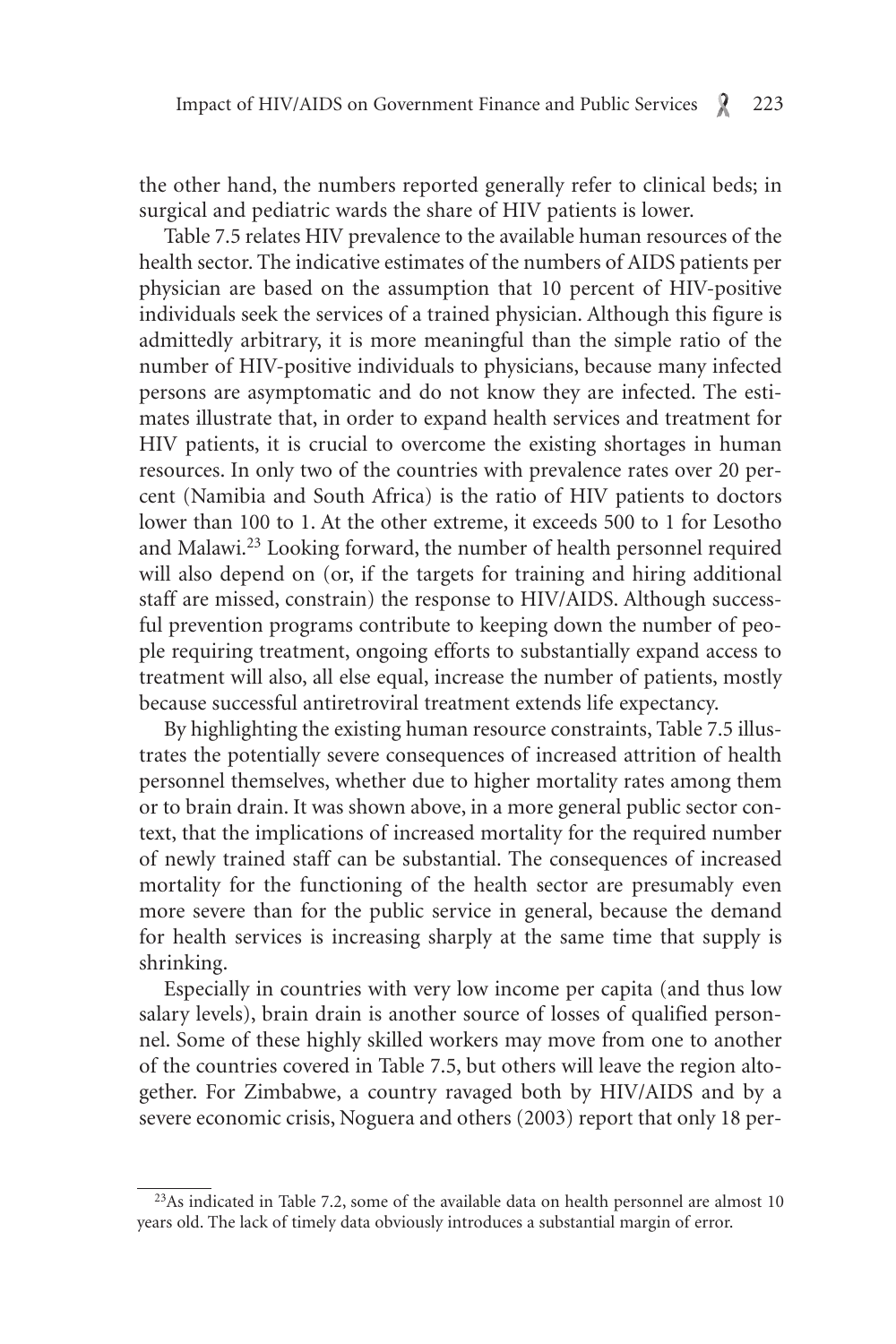cent of available pharmacist posts at Harare Central Hospital were filled, and that vacancies for nurses ranged from 27 percent (at Harare Central) to 50 percent (at Bulawayo city health clinics). To the extent that the HIV/AIDS epidemic worsens a country's economic prospects and creates poorer working conditions for health personnel, competing demands for health personnel in other, more affluent markets will likely result in further losses of skilled personnel.

#### **Fiscal Effects of an Expanded Effort at Treating HIV/AIDS**

The discussion now turns to an assessment of the financial costs of expanding treatment. Most of the earlier literature distinguished between the treatment of opportunistic infections, on the one hand, and antiretroviral treatment, which attacks the virus causing AIDS directly, on the other. The main reason for this dichotomy was that antiretroviral treatment was very expensive: a year's treatment frequently cost several times GDP per capita in countries with severe epidemics, and many times average health spending per capita. Antiretroviral treatment was therefore not considered a viable option for public health services in many low- and middle-income countries. However, prices of antiretroviral treatment have come down markedly in recent years (partly as a result of efforts to broaden access to treatment), and this approach to treatment has therefore become a central component of national and international strategies to fight the epidemic and mitigate its impact. Many countries have started to offer antiretroviral treatment through their public health services. Access remains limited in low- and middle-income countries, however: WHO (2004c) estimates that only 440,000 people in these countries were receiving this form of treatment as of mid-2004.

Opportunistic infections occur as HIV suppresses the immune system and people living with the virus become more susceptible to infections. Some of these diseases, such as tuberculosis, are relatively common even in the absence of HIV/AIDS, but HIV has resulted in a substantial increase in their incidence, both directly, because people living with HIV/AIDS are more likely to become infected, and indirectly, as the resulting higher prevalence of tuberculosis means that more people who are not HIVpositive also get infected.

Various studies have estimated the costs of expanding treatment for opportunistic infections on the basis of case histories of HIV-positive patients and the unit costs of different treatments. One of the more comprehensive studies, that by the World Bank AIDS Campaign Team for Africa (2001), estimates the cost of care for an opportunistic infection and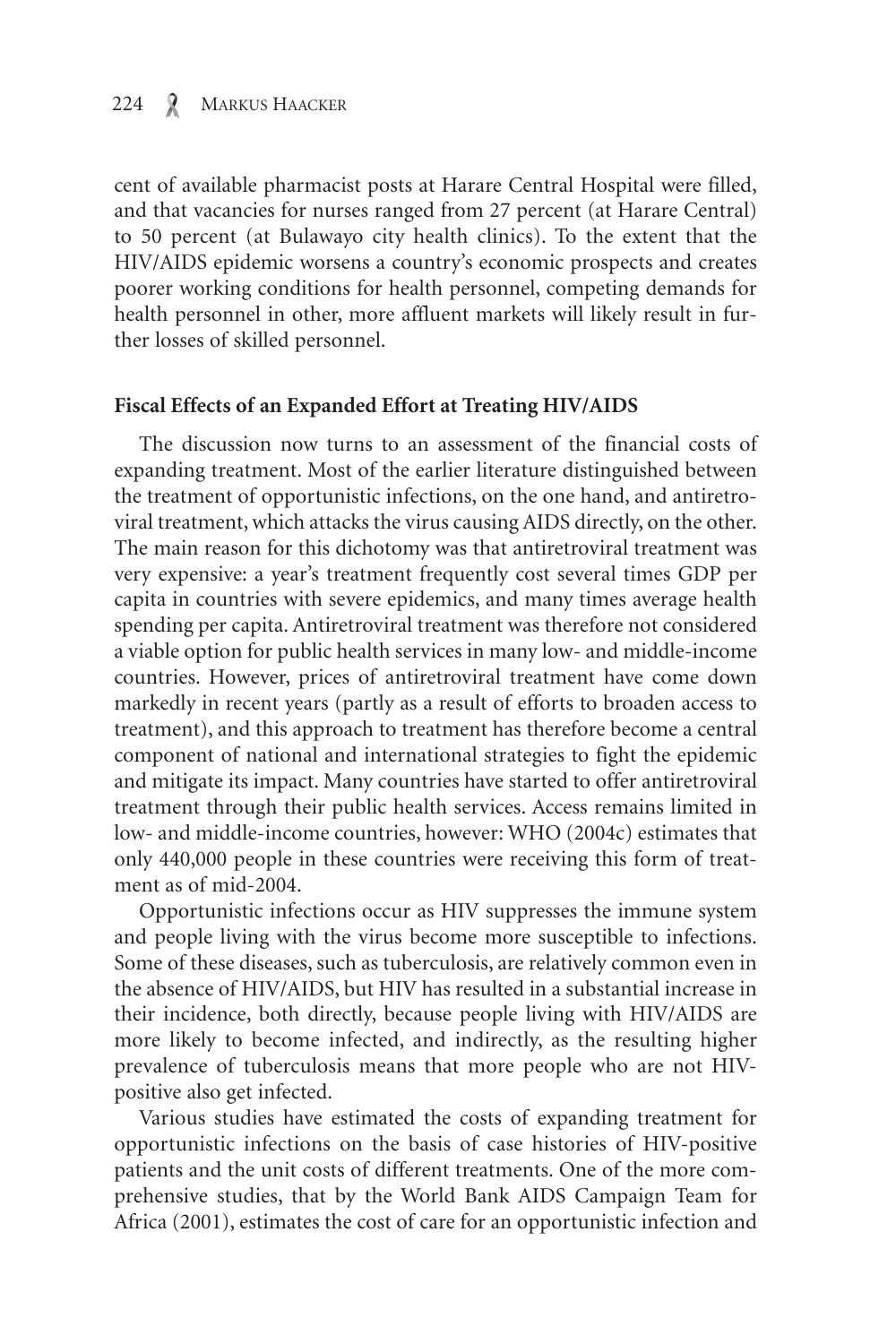its related symptoms at between \$247 and \$359 for a low-income country, and between \$471 and \$698 for the higher-income countries in sub-Saharan Africa. Creese and others (2002) synthesize the studies available at the time of their writing and provide indicators of the cost-effectiveness of various forms of treatment. Hansen and others (2000) assess the costs of treatment of HIV-positive and HIV-negative patients in hospitals and find that the costs per stay were about twice as high for the former. Although the cost per inpatient day did not differ substantially between the two groups, HIV-positive patients stayed longer in the hospital. The most common conditions presented by HIV-positive patients were tuberculosis, pneumonia, and meningitis. Since these are known to be three of the most common opportunistic infections among patients with AIDS, it is likely that most of these infections were for HIV/AIDS-related conditions.

If indeed the costs per inpatient day are similar for HIV-positive and HIV-negative patients, it is possible to draw certain inferences regarding the costs of HIV/AIDS-related treatment from the reported data on hospital occupancy rates by HIV patients, most of whom are presumably being treated for opportunistic infections (see Table 7.5). This would allow one to attribute a certain percentage of the total costs of hospital care to HIV/AIDS. Observed hospital occupancy rates, however, indicate in the first place the impact of HIV/AIDS on limited health sector resources. If a very high proportion of hospital beds are occupied by HIV patients, in the absence of a very substantial increase in the number of beds, this means that hospitals are dealing with the increased demand for their services by rationing, admitting patients only at a later stage of HIV infection than before. Thus the quality of health services declines as existing resources are overwhelmed by increased demand.

Substantial reductions in the price of antiretroviral drugs have opened the door to greatly increased access to highly active antiretroviral therapies (HAARTs): for example, the 3 by 5 initiative of the World Health Organization (WHO) aims to provide HAARTs to 3 million patients by 2005. However, given the limited health resources in many countries and the heavy toll the HIV epidemic is taking on the health sector, increasing access to antiretroviral drugs on this scale poses substantial challenges, in terms of the required financial resources, the available health facilities and distribution channels for medical supplies, and the training of health personnel.

This chapter is concerned with health policy primarily from a fiscal perspective and in the context of the government's overall development objectives. In light of the broad macroeconomic repercussions of rolling out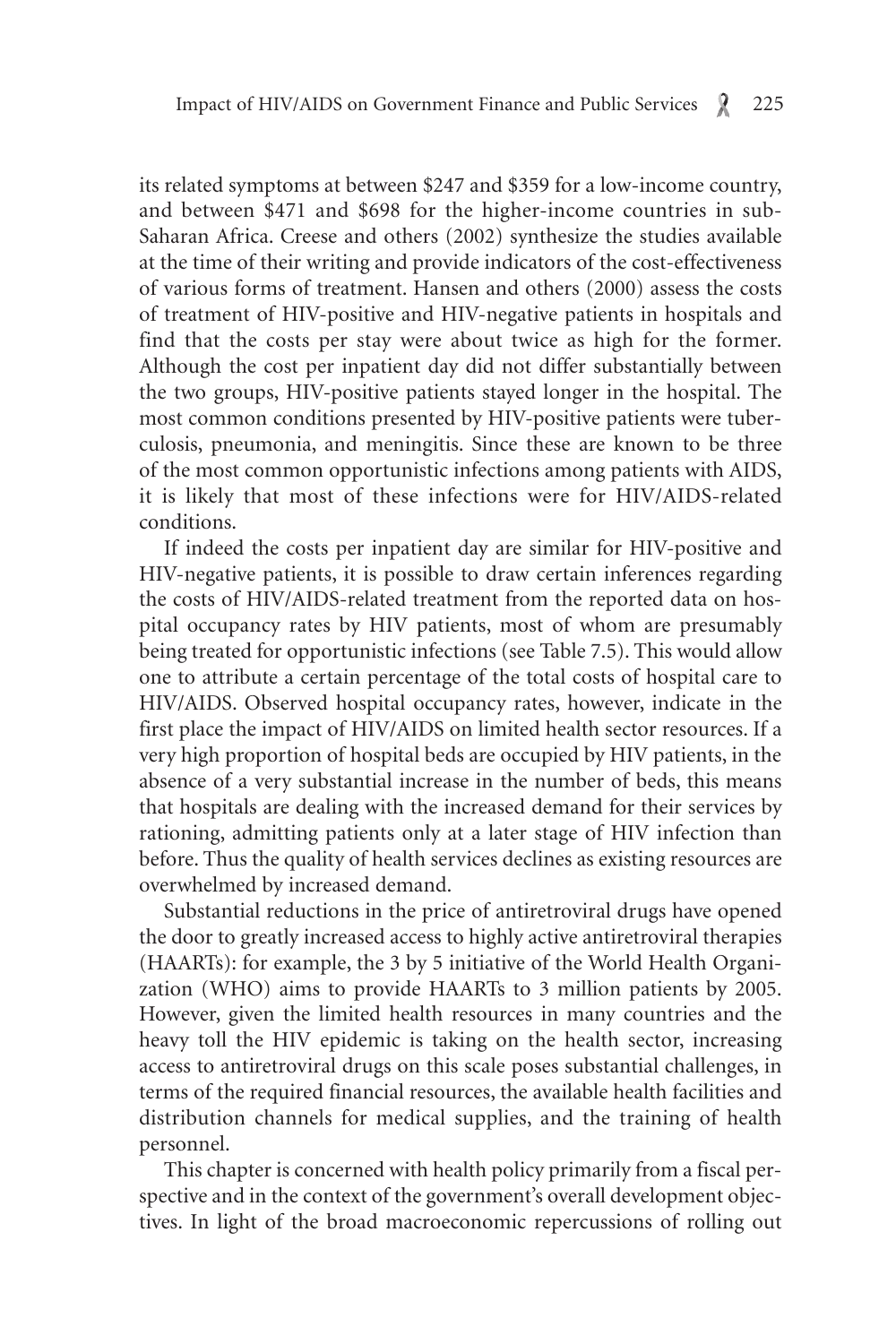| Costs                                                                  | <b>Benefits</b>                                                                                                                                                                                                               |
|------------------------------------------------------------------------|-------------------------------------------------------------------------------------------------------------------------------------------------------------------------------------------------------------------------------|
| Drugs<br>Human resources<br>Health facilities and other infrastructure | Delay in costs of treatment of opportunistic<br>infections<br>Gain in productive capacity of economy<br>Increased fiscal revenue<br>Favorable indirect and long-term<br>macroeconomic effects<br>Increased individual welfare |

**Table 7.6. Economic Costs and Benefits of Highly Active Antiretroviral Treatment**

access to antiretroviral treatment (discussed, for example, in Haacker, Chapter 2 of this volume), it is therefore necessary to take a more comprehensive perspective, taking into account the indirect fiscal and macroeconomic consequences. Table 7.6 illustrates the costs and benefits of antiretroviral treatment from a public policy perspective. The costs of treatment are discussed in more detail below; here the focus is on the costs of the drugs themselves, the required health personnel, and the costs of the required infrastructure—for example, distribution systems and medical laboratories. The most direct fiscal effects stem from delays in the need to treat opportunistic infections. However, the fiscal gains go well beyond this. As mortality declines and the loss of skills is mitigated, the productive capacity of the economy is strengthened. Looking further ahead, much of the delayed impact of HIV/AIDS on the economy (for example, through accumulated losses of human capital) is also mitigated. As a consequence, the domestic tax base improves, and so therefore does government revenue. Masha (Chapter 9, this volume), looking at Botswana, suggests that these indirect fiscal gains can offset a significant proportion of the costs of a program to improve access to antiretroviral treatment.

At the most general level, the government has a broad mandate to enhance welfare, and public expenditure is ultimately a means to this end. In the context of HIV/AIDS, some authors (for example, Crafts and Haacker, Chapter 6 of this volume) suggest that the primary effects of HIV/AIDS on welfare derive from increasing mortality rather than changes in income. From a somewhat different angle, the International Crisis Group (2001) emphasizes the impacts of HIV/AIDS on economic risk and security in general.

As the government, possibly with substantial external support (as discussed below), sets out to expand access to antiretroviral treatment, it needs to take into account not only the financial cost of purchasing the drugs, but also the cost of delivering the services: these include the financial costs, the health personnel required, and the necessary infrastructure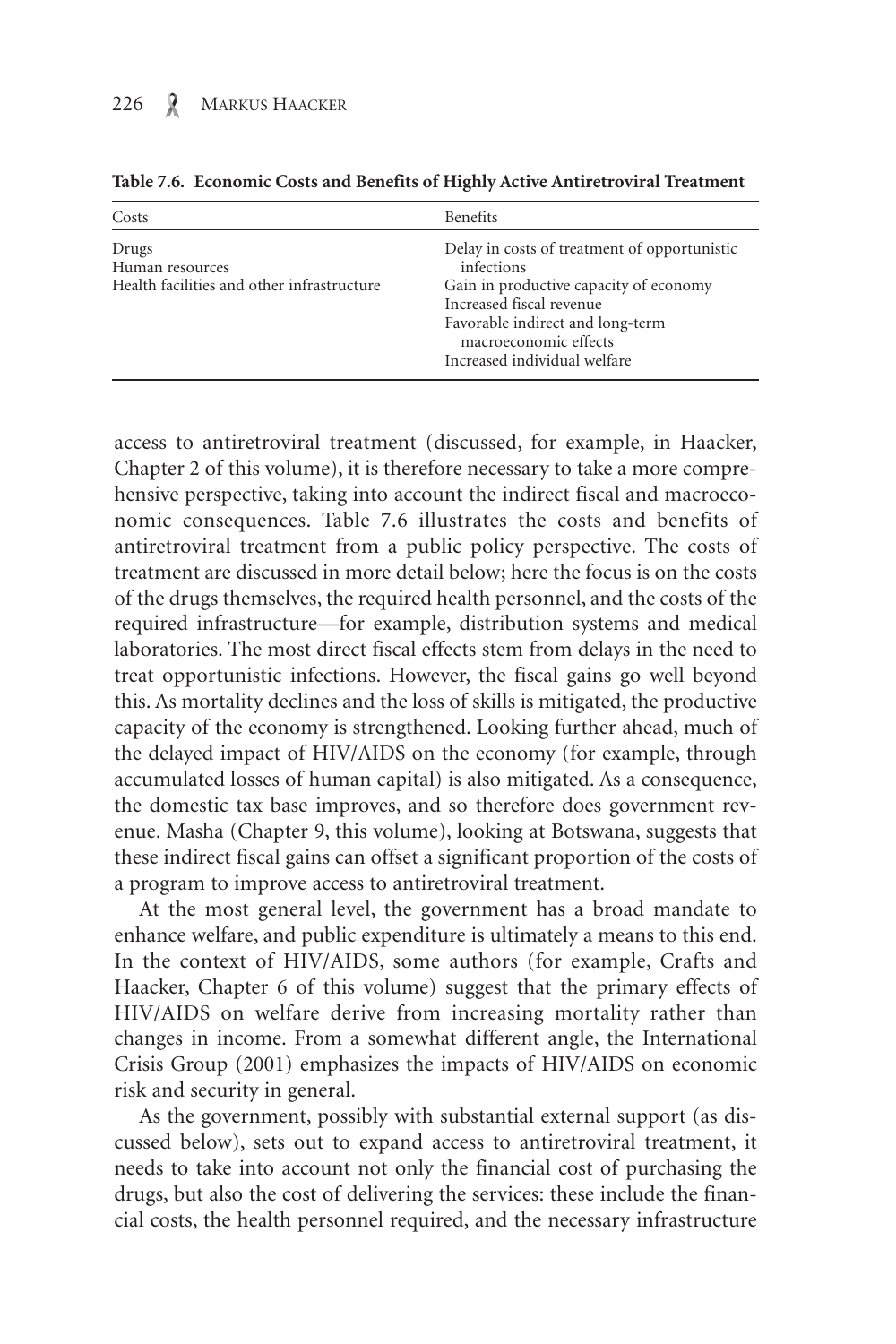(laboratories, distribution channels, and so forth). In the wake of substantial reductions in the costs of antiretroviral drugs and the required laboratory tests, widespread access has become a real possibility. In 2001 the Harvard Consensus Statement (Harvard University, Individual Members of the Faculty of, 2001) estimated the total cost per patient of antiretroviral treatment in low-income countries at \$1,123, of which \$650 was for the drugs themselves (at the average price). WHO estimates the average drug cost of first-line treatment in low-income countries (the average cost of four commonly used combination therapies as of April 2004) at \$488 a year. That cost is likely to come down further; for example, WHO (2004a) reports that one form of treatment is now available at a cost of \$168 a year, and the Clinton Foundation has developed a program that makes two forms of antiretroviral treatment available at only  $$140$  a year.<sup>24</sup> These first-line treatments are frequently complemented by more expensive second-line treatments, to be used if the first-line treatment fails. As a consequence, the average drug cost for the whole program, including secondline treatments, will be higher.

In estimating the total cost of antiretroviral treatment, it is necessary also to include the cost of monitoring tests, as well as personnel and overhead costs. In addition to the Harvard Consensus Statement, which includes a comprehensive estimate of the cost of treatment, several studies have estimated the total cost of treatment for individual countries.

A study from Zambia (Kombe and Smith, 2003) puts the annual cost per patient at \$488 in 2003 (including \$277 for drugs and \$178 for monitoring tests) and \$1,752 for second-line treatment; these numbers exclude most personnel costs, which the study treats in the context of overall human resource constraints. A subsequent study (Kombe and Smith, 2004), reports similar costs of first-line treatment for Uganda of \$483 a year. Kombe, Galaty, and Nwagbara (2004) estimate the total annual cost per patient in Nigeria at \$742; this estimate includes somewhat higher drug costs than in the Zambia and Uganda studies, as well as \$161 in labor costs, which the other two studies excluded.

A study of the cost of antiretroviral treatment in Mexico (Bautista and others, 2003) takes a broader perspective. Focusing on the total utilization of health facilities by patients receiving treatment, both before and after initiation of antiretroviral therapy, this study also captures such indirect effects as declines in the cost of care for opportunistic infections. After ini-

<sup>&</sup>lt;sup>24</sup>This price, however, applies only in the context of a comprehensive program to expand access to treatment. The arrangement is also discussed in more detail below, in the context of changes in the international market for antiretroviral drugs.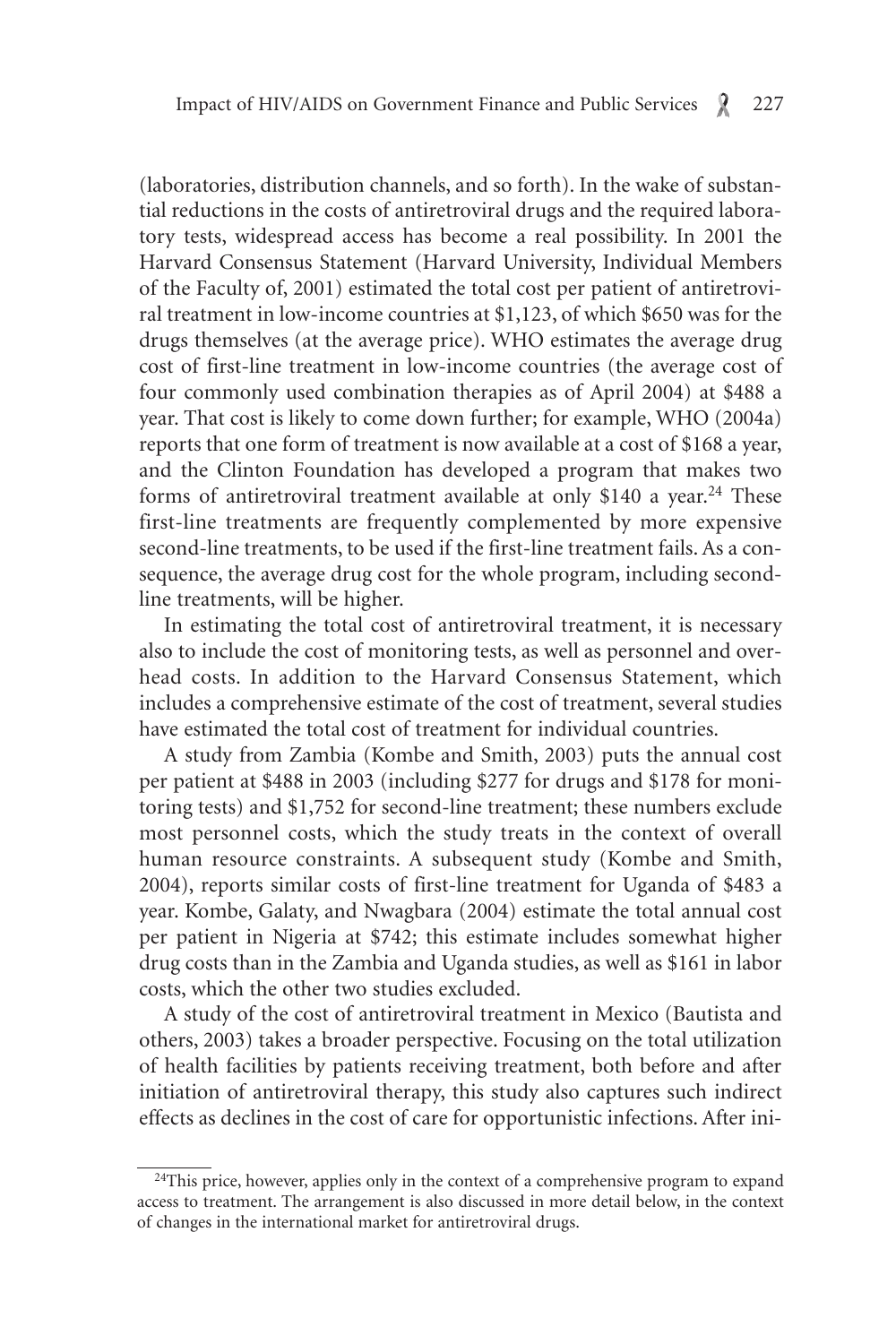tiation of antiretroviral therapy, the cost per patient increased from about \$1,000 a year to between \$3,000 and \$4,000 a year, with drugs accounting for three-fourths. Other cost components, such as the costs of hospitalization and of outpatient visits, did not decline, suggesting that any indirect financial effects associated with improvement in patients' health are small and, even within these line items, offset by the additional requirements of antiretroviral treatment.25

Among country policy documents, South Africa's Operational Plan is noteworthy for including very detailed budget estimates. It envisages increasing the number of patients receiving antiretroviral treatment to about 1 million in fiscal year 2007/08, at a cost of 4.5 billion rand, the largest components being the costs of drugs (about one-third), personnel costs (somewhat less than one-fourth), and monitoring tests (close to onefifth). For fiscal year 2004/05, projected costs per patient are 1,955 rand for drugs, and 806 rand for laboratory tests (about \$300 and \$125, respectively).

In addition to the costs of drugs and laboratory tests, antiretroviral treatment will place heavy demands on available health personnel. Kombe and Smith (2003) estimate that treating 10,000 patients will require 13 trained physicians, 13 nurses, 32 laboratory technicians, and 15 pharmacists. In this example, achieving full coverage of antiretroviral drugs, with 100,000 patients in the first year and 330,000 patients in the fifth year, would require 130 physicians and 316 technicians in year one, rising to 429 physicians (about 50 percent of Zambia's current physician workforce) and 1,043 technicians (more than twice the number of technicians in Zambia) by year five.

These examples show that a strategy to expand antiretroviral treatment, in addition to securing the financial requirements, needs to be carefully planned in terms of the human resource requirements, identifying potential bottlenecks well in advance and addressing them through training.<sup>26</sup> WHO's 3 by 5 initiative, for example, acknowledges this need and includes a very substantial training component (WHO, 2003b, 2004a). Looking ahead, the number of patients receiving antiretrovirals, for any given cri-

<sup>&</sup>lt;sup>25</sup>This study differentiates between highly active antiretroviral treatment (triple therapy) and simpler forms of antiretroviral treatment (monotherapy and double therapy), which were available earlier. In this chapter, "antiretroviral treatment" refers to highly active antiretroviral treatment.

<sup>&</sup>lt;sup>26</sup>However, for the poorest of the countries facing severe epidemics, this task is complicated by the potential for brain drain, as trained health personnel are attracted by higher salaries abroad.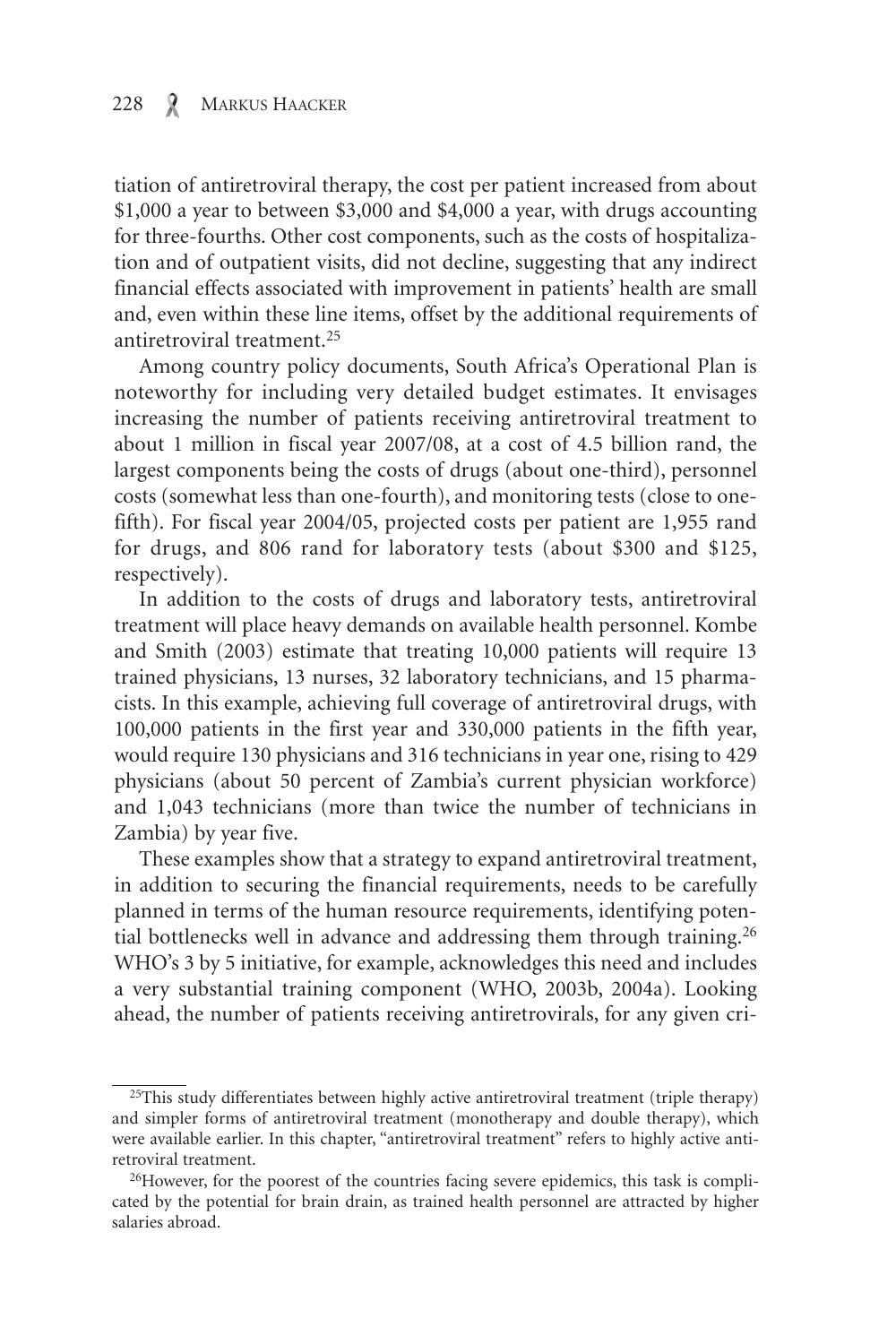|               |     | Costs of HIV-<br>Related Health<br>Services, 2010 | Total                                     | Total Health<br>Expenditure,     | Public         | Total                             | Domestic                                  |
|---------------|-----|---------------------------------------------------|-------------------------------------------|----------------------------------|----------------|-----------------------------------|-------------------------------------------|
| Country       |     | For anti-<br>Total treatment                      | Health<br>retroviral Expenditure,<br>2001 | 2001<br>(dollars)<br>per capita) | Health<br>2001 | Expenditure, Expenditure,<br>2001 | Government Government<br>Revenue,<br>2001 |
| Botswana      | 0.8 | 0.6                                               | 6.6                                       | 202                              | 4.4            | 40.8                              | 41.9                                      |
| Côte d'Ivoire | 1.4 | 1.0                                               | 6.2                                       | 39                               | 1.0            | 16.6                              | 17.0                                      |
| Ethiopia      | 9.7 | 7.0                                               | 3.6                                       | 3                                | 1.5            | 29.1                              | 18.8                                      |
| Haiti         | 0.8 | 0.6                                               | 5.0                                       | 23                               | 2.7            | 10.0                              | .                                         |
| Lesotho       | 3.8 | 2.8                                               | 5.5                                       | 21                               | 4.3            | 43.0                              | 40.8                                      |
| Malawi        | 7.8 | 5.7                                               | 7.8                                       | 13                               | 2.7            | 33.1                              | 18.4                                      |
| Mozambique    | 6.6 | 4.8                                               | 5.9                                       | 12                               | 4.0            | 34.6                              | 13.3                                      |
| Namibia       | 1.4 | 1.0                                               | 7.0                                       | 121                              | 4.7            | 30.1                              | 31.9                                      |
| South Africa  | 0.6 | 0.4                                               | 8.6                                       | 225                              | 3.6            | 26.8                              | 24.3                                      |
| Swaziland     | 1.3 | 1.0                                               | 3.3                                       | 39                               | 2.3            | 30.7                              | 26.9                                      |
| Tanzania      | 2.5 | 1.8                                               | 4.4                                       | 12                               | 2.1            | 16.1                              | 11.4                                      |
| Uganda        | 2.2 | 1.6                                               | 5.9                                       | 15                               | 3.4            | 19.8                              | 10.9                                      |
| Zambia        | 3.9 | 2.8                                               | 5.7                                       | 20                               | 3.0            | 32.1                              | 19.1                                      |
| Zimbabwe      | 3.3 | 2.4                                               | 6.2                                       | 44                               | 2.8            | 37.6                              | 27.1                                      |

**Table 7.7. Indicative Estimates of the Costs of HIV/AIDS-Related Health Services** *(Percent of GDP except where stated otherwise)*

Sources: WHO (2004a); IMF World Economic Outlook/Economic Trends in Africa database; and author's estimates.

teria for starting antiretroviral therapy, will increase sharply over the first years of the program.

At the onset of antiretroviral therapy, the health status of the patient typically improves markedly, making him or her less susceptible to opportunistic infections such as tuberculosis and cryptococcal meningitis. This will result in some savings in treatment costs, both directly and indirectly through reduced spread of these infections. These financial gains, however, are likely to taper off, because antiretroviral treatment only delays rather than halts the progression of the disease.

Table 7.7 provides some indicative estimates of the financial resource requirements for expanding the treatment of opportunistic infections and improving access to antiretroviral treatment. Actual coverage rates for the different forms of treatment presumably differ among these countries, as does the ability of each country's health services to expand medical care. The purpose of the table, however, is to compare the financial implications of attaining a given standard of health care. The estimated costs are therefore based on a coverage rate for the care for opportunistic infections of 10 percent in 2003, rising to 50 percent by 2010. For antiretroviral treatment it is assumed that the number of patients receiving the treatment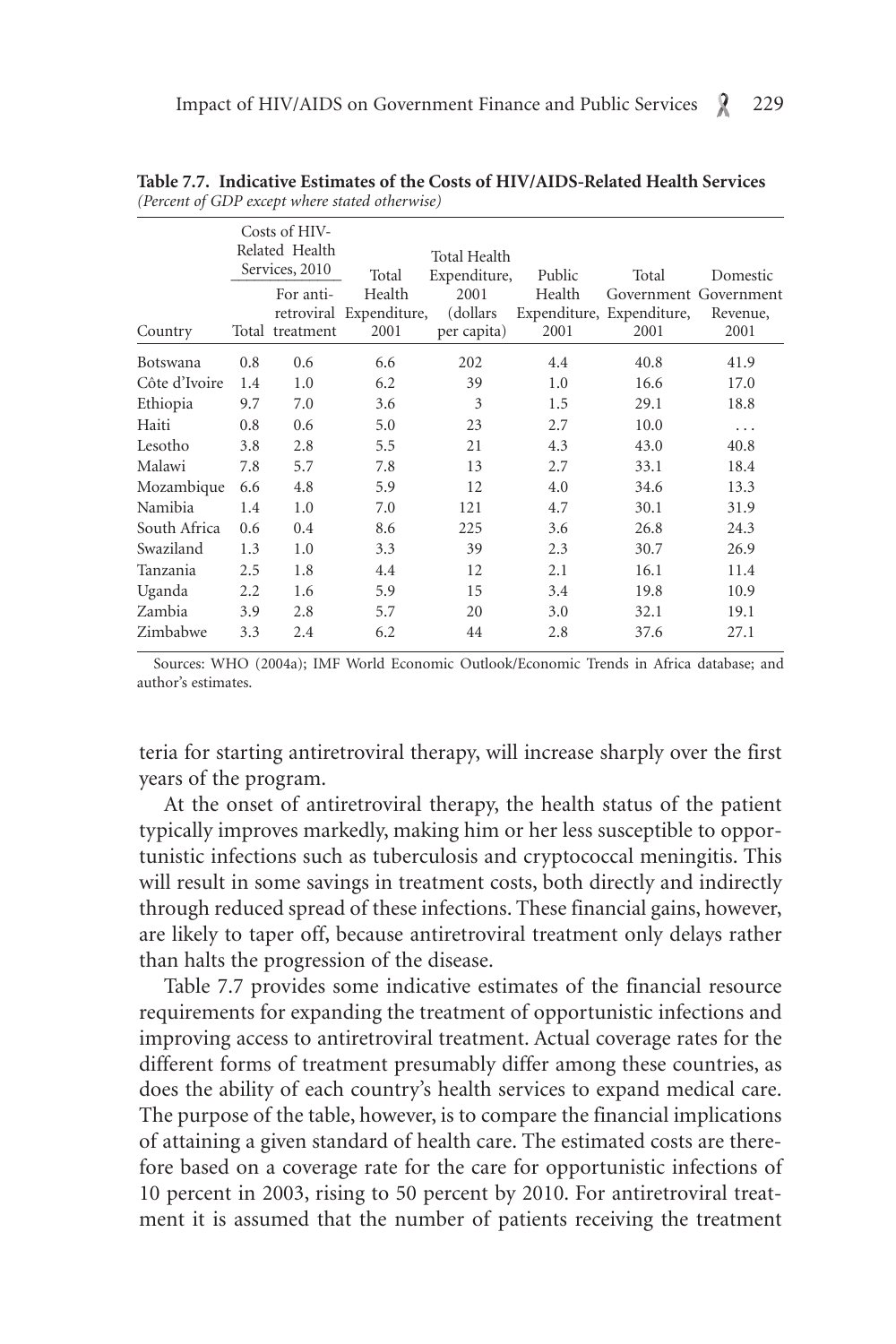through public health services is negligible in 2003 and that coverage rises to 50 percent by 2010. (These assumptions regarding coverage rates are similar to those made by the Commission on Macroeconomics and Health (2001), which assumes that, by 2015, coverage rates will rise to 70 percent for treatment of opportunistic infections, from an initial 10 percent, and to 65 percent for antiretroviral treatment, from less than 1 percent.) Patients are assumed to receive treatment for opportunistic infections for the two years before death. Antiretroviral treatment starts at the same time but extends life (and thus delays the period through which patients need treatment for opportunistic infections) by an additional three years. The assumed cost of treatment of opportunistic infections is \$400; the cost of antiretroviral treatment is assumed to fall to \$450 by 2010; this is consistent with drug costs of around \$150 and personnel and other costs of \$300. This approach may understate the costs for some countries with higher income per capita (such as Botswana and South Africa) covered in the table, relative to the lower-income countries, for two reasons.

First, about one-fourth to one-third of the costs of expanded access to treatment are commonly attributed to personnel costs. These can be expected to be higher in countries where average income is higher. In the absence of wage data, one way of accommodating this in the estimates is to assume that personnel costs are proportional to income per capita. However, income per capita also depends on many other factors, including the size of the formal sector; therefore, simply scaling up wage rates for health personnel in line with income per capita does not necessarily yield more reliable results. It is also worth noting that the estimated cost of treatment in the Operational Plan for South Africa (the country with the highest income per capita in Table 7.7), discussed above, is not much higher than for the other countries for which detailed estimates were available. Although this could also reflect differences in methodologies, it suggests that the bias introduced may not be large.

Second, to obtain consistent indicators for the challenges countries are facing as they expand access to treatment, the estimates presented here are based on coverage rates that are equal across countries. Because lowerincome countries generally find it more difficult to achieve these targets, the result may be lower coverage rates in these countries. (Over, in Chapter 10 of this volume, discusses the challenges to expanding antiretroviral treatment in more detail.) As a result, the gap in actual health expenditure as a percentage of GDP (rather than expenditure required to achieve uniform coverage rates) may turn out to be lower.

Table 7.7 summarizes estimates of the costs of attaining the specified targets in coverage rates of treatment of opportunistic infections and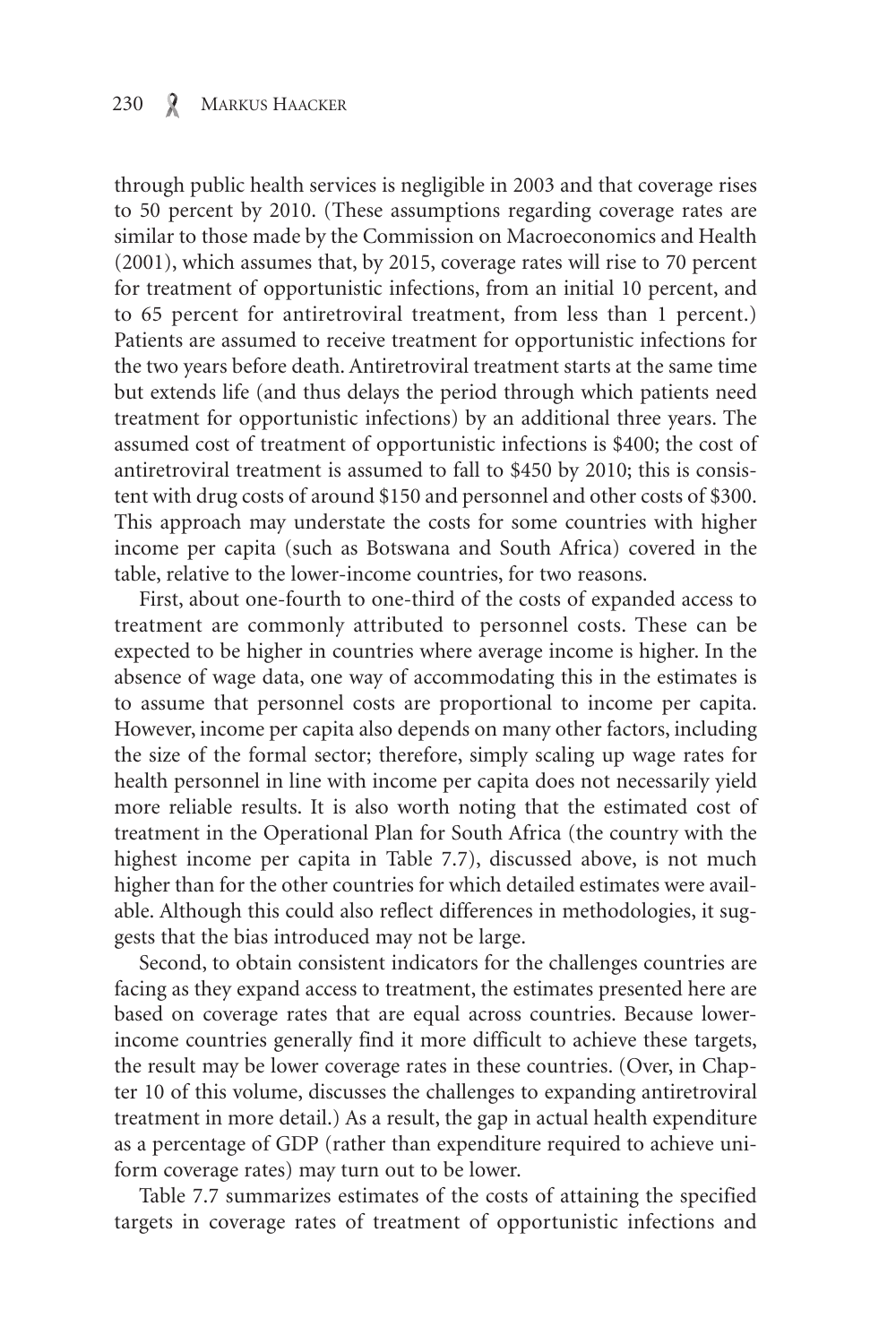antiretroviral treatment. The latter accounts for the bulk of expenditure (around three-fourths in most countries), because increased life expectancy owing to antiretroviral treatment means that a larger number of patients will receive this form of treatment.<sup>27</sup> Overall, the costs are substantial for all the countries covered in the table, ranging from 0.6 percent to 9.7 percent of GDP. These differences in cost stated as a percentage of GDP partly reflect differences in income per capita. Therefore, two of the countries with very high HIV prevalence, Botswana and South Africa, are among those that could conceivably finance substantially expanded access to treatment. However, even for these countries the financial burden is daunting, corresponding in South Africa to 17 percent of the health budget and over 2 percent of total government expenditure in 2001. On the other hand, the required expenditure exceeds 5 percent of GDP for three countries (Ethiopia, Malawi, and Mozambique) and exceeds total public health expenditure (as a percentage of GDP in 2001) for these and four other countries (Côte d'Ivoire, Tanzania, Zambia, and Zimbabwe).

A key obstacle to an enhanced response to HIV/AIDS is existing capacity constraints, the most serious of which relate to the shortage of human resources.28 Even if sufficient financing were available, a shortage of trained personnel could mean that the available funds would not be spent, or that they would not be spent effectively because the quality of the program is compromised. UNAIDS (2003b), in its Progress Report on the Global Response to the HIV/AIDS Epidemic, reports that in one-third of the countries covered a lack of human resources hampered the response to HIV/AIDS. For Botswana and South Africa, which are among the wealthiest countries in sub-Saharan Africa and have relatively well-developed health sectors (see Table 7.4), the report notes that "[in Botswana] the shortfall in human resources has become a major concern" and that the "main challenge [in South Africa] to implementation relates to capacity, especially with respect to health workers' clinical skills." For the same reasons, WHO's strategic framework for the 3 by 5 initiative, which aims at substantially improving access to antiretroviral treatment, stresses the

<sup>&</sup>lt;sup>27</sup>For example, if 0.5 percent of the population start antiretroviral treatment each year (at our target coverage rate of 50 percent, consistent with an overall prevalence rate of around 10 percent, or a prevalence rate for the working-age population of about 20 percent, as for example in Namibia or South Africa), our assumptions mean that about 2.5 percent of the population will eventually receive treatment. Treatment for opportunistic infections, which may or may not be concurrent with antiretroviral treatment, last two years, and, at coverage rates of 50 percent, only 1 percent of the population would receive it.

<sup>28</sup>A point also made by the Commission on Macroeconomics and Health (2001, p. 50).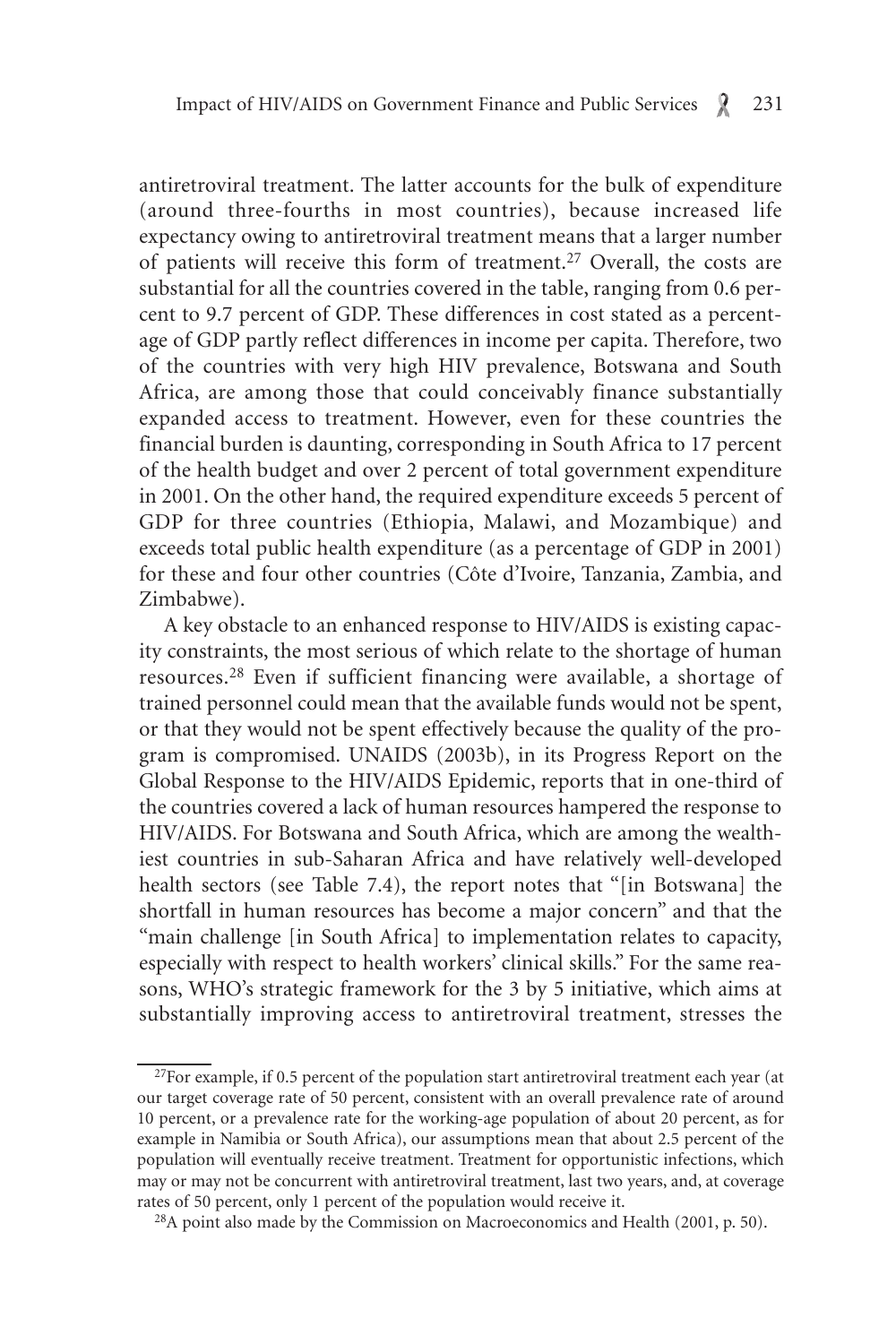need for additional financial resources for health systems in general, improvements in the physical infrastructure, programs to address the increased mortality and morbidity of health workers, improved procurement and distribution systems, and measures to stimulate demand through community mobilization (WHO, 2003a).

# **Education**

The public education sector is one of the focal points of a broad policy response to HIV/AIDS, primarily reflecting the role of education in prevention. More generally, "education is a major engine of economic and social development" (World Bank, 2002), and it relates directly or indirectly to several of the Millennium Development Goals. From a macroeconomic perspective, education and the accumulation of human capital are a key ingredient to achieving sustainable growth (as discussed in more detail in Birdsall and Hamoudi, Chapter 4 of this volume). In countries afflicted by HIV/AIDS, however, the capacity of the education sector is weakened through increased teacher mortality. On the other hand, HIV/AIDS also results in lower birthrates and increased child mortality, so that the number of children (and thus the demand for education) grows more slowly. Finally, orphans and children living in households affected by HIV can find their access to education impaired; public policy has a role in mitigating the adverse consequences of HIV/AIDS for these children.

Education contributes to HIV/AIDS prevention in two major ways. First, education in general facilitates access to information, thus contributing to HIV prevention while also raising health standards and improving living conditions. By reducing girls' economic dependency, education can also reduce their vulnerability to HIV/AIDS. Second, public education is an important channel for delivering HIV prevention efforts to young people, promoting lower-risk sexual behavior, and thus avoiding HIV infections as young people become sexually active. Using an existing infrastructure (the public education system) also lowers the cost of these efforts.29 However, the role of public education in HIV prevention also reinforces the need to ensure access to education for children affected by HIV/AIDS.

<sup>29</sup>World Bank (2002) provides a thorough discussion of the role of public education in HIV prevention.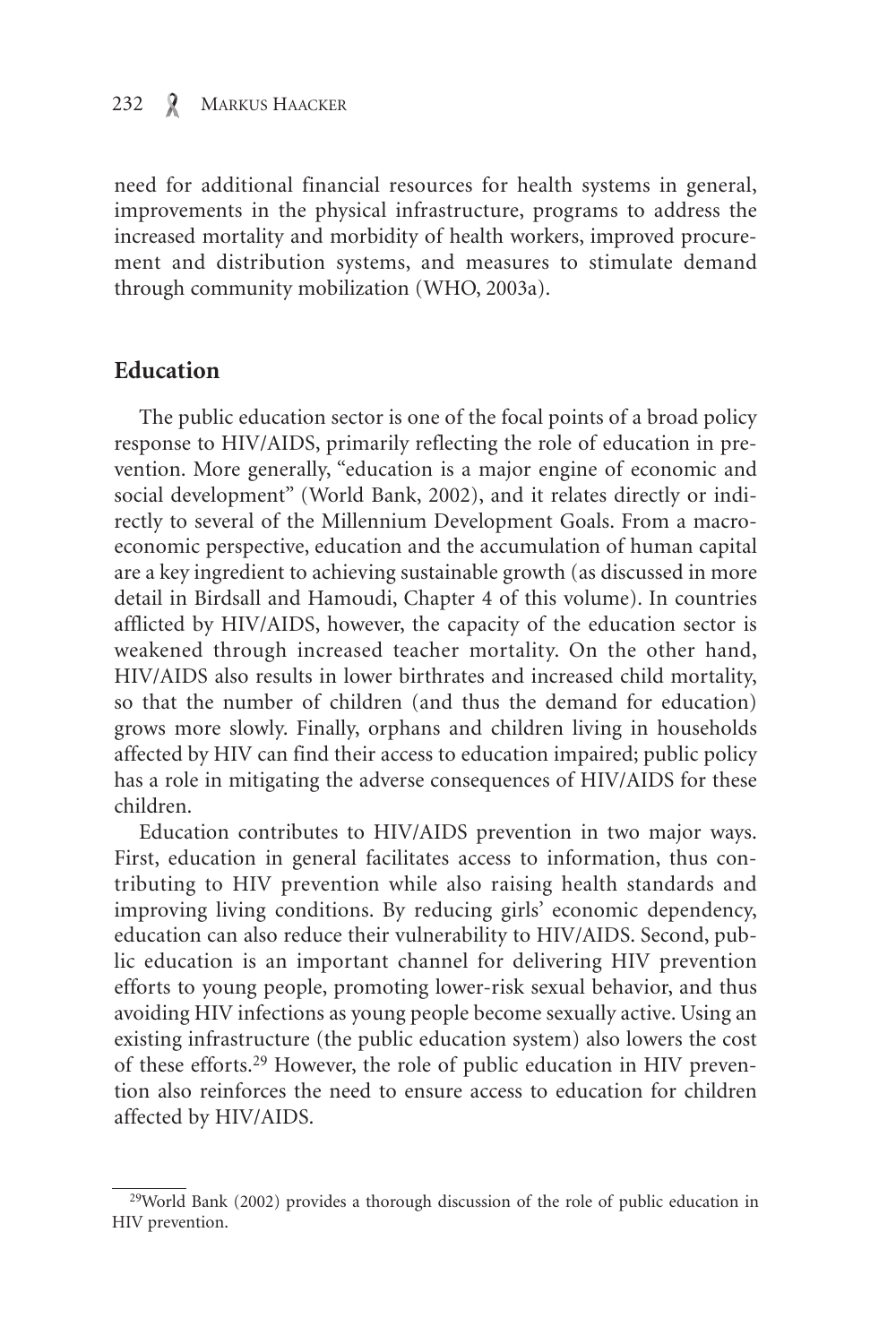|                      |                         | Number of New Teachers Required<br>In presence of AIDS |                         |                          | Increase<br>in New                       | Number of<br>New Teachers<br>Required as Percent<br>of Graduates | Increase<br>in Share of<br>Graduates |                                   |
|----------------------|-------------------------|--------------------------------------------------------|-------------------------|--------------------------|------------------------------------------|------------------------------------------------------------------|--------------------------------------|-----------------------------------|
| Year                 | Total                   | As replace-<br>ments for<br>AIDS deaths                | For<br>other<br>causes  | In<br>absence<br>of AIDS | <b>Teachers</b><br>Required<br>(percent) | In<br>presence<br>of AIDS                                        | In<br>absence<br>of AIDS             | Becoming<br>Teachers<br>(percent) |
| 2005<br>2010<br>2015 | 6,655<br>6,695<br>6,507 | 3,452<br>3,610<br>3,401                                | 3,204<br>3,085<br>3,105 | 5,478<br>6,227<br>6,837  | 21.5<br>7.5<br>$-4.8$                    | 2.1<br>2.3<br>2.6                                                | 1.6<br>1.8<br>2.1                    | 29.0<br>23.2<br>22.3              |

**Table 7.8. Zimbabwe: New Teachers Required to Maintain Given Pupil-Teacher Ratios**

Source: Author's calculations using U.S. Census Bureau estimates of mortality rates for 2003.

#### **Maintaining a Sufficient Number of Teachers**

While the increased mortality of teachers means that more teachers need to be trained to replace those lost to HIV/AIDS, HIV/AIDS also affects birth rates and infant mortality, thereby reducing the size of the school-age population. To estimate this impact, numerous studies have assessed the change due to HIV/AIDS in the number of new teachers who need to be trained in order to maintain some given pupil-teacher ratio (see, for example, Malaney, 2000; and Birdsall and Hamoudi, Chapter 4 of this volume). Table 7.8 shows the results of such an exercise for Zimbabwe.<sup>30</sup> By 2005 the number of new teachers required rises from 5,478 to 6,655, or 21.5 percent. More than half of these teachers (3,452) would replace teachers who have died for HIV/AIDS-related reasons. However, the number of new teachers who do not replace those who have died of AIDS, reflecting the slowdown in the young population, declines very substantially (to 3,204, a decline of about 40 percent). By 2015, as the school-age population stagnates, the number of new teachers required actually declines by 5 percent, despite much higher teacher mortality, compared with projections excluding the impact of HIV/AIDS.

<sup>&</sup>lt;sup>30</sup>The calculations are based on demographic projections from the International Programs Center at the U.S. Census Bureau and on data on the numbers of pupils and teachers in primary and secondary education from UNESCO's *World Education Report 2000* (UNESCO, 2001; see also Haacker, 2002). In the absence of HIV/AIDS, teacher attrition rates are assumed to be 5 percent. Although these are lower than the attrition rates frequently reported, the latter are gross rates (excluding teachers who are rehired), whereas the analysis here is interested in net attrition.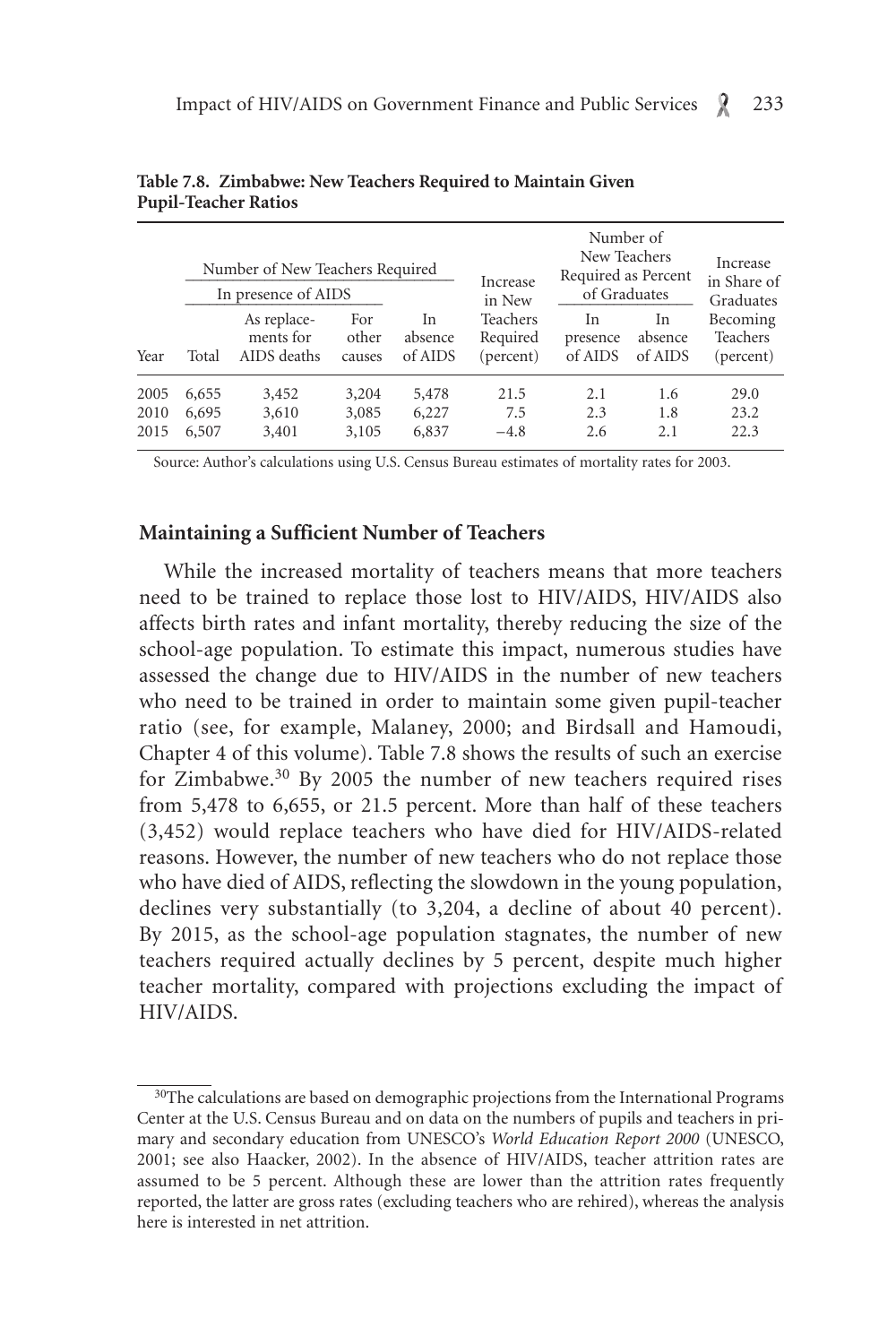These results match estimates from other studies, indicating that the impact of HIV/AIDS on the number of new teachers required is small and may actually decline. This is no source of comfort, however. Fewer students also means that the pool from which new teachers are drawn shrinks. Although, in the example above, the absolute number of teachers who need to be trained in 2015 declines by 4.8 percent, their share of the population at age 19 (roughly the population from which new teachers are drawn) increases from 2.1 percent to 2.6 percent (by no means all of whom would have the required educational background), or by 22.3 percent. Thus, in order to meet the need for teachers, an increasing share of educated individuals would have to become teachers, leaving fewer skilled people to work in other sectors of the economy. Moreover, the earlier discussion of the disruptions to public services caused by increased mortality and morbidity applies to teachers as well. Increased absenteeism among teachers and a larger number of vacancies in teacher positions would imply that a constant pupil-teacher ratio would actually signify a decline in the quality of education. This problem is probably most relevant for rural and small local schools, where, as noted previously, the loss or sickness of a teacher cannot be temporarily covered by colleagues.

#### **Securing Access to Education**

HIV/AIDS can impede access to education for children living in affected households and for orphans. Households with sick members are likely to suffer income losses, either directly, if household members are too sick to work, or indirectly, if other household members divert time from other productive activities to the care of sick relatives. If these households can no longer afford to send children to school, or if children have to contribute to household income or help care for sick relatives, their access to education is compromised. Orphans are likely to be even worse off, because they tend to live in poorer households and may suffer discrimination in favor of the head of household's biological children<sup>31</sup>

Table 7.9 sheds some light on the impact of HIV/AIDS on children in seven African countries. HIV/AIDS has increased the number of orphans substantially in all of these countries: in several, about one-sixth of the

<sup>31</sup>For an in-depth study focusing on South Africa, see Case, Pakson, and Ableidinger (2002).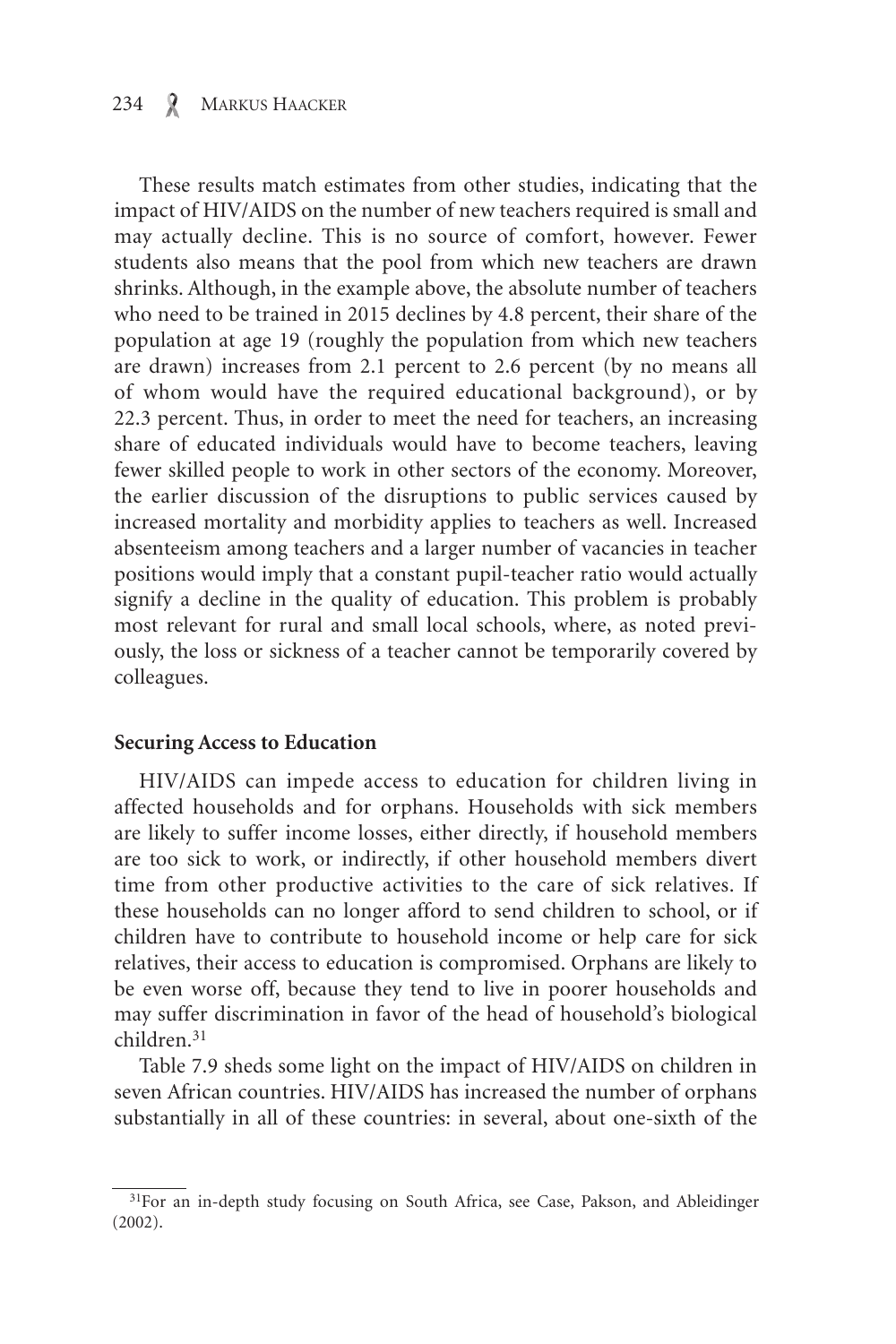|                 |                | Orphans as Share of<br>Young Population,<br>$2003$ (in Percent) <sup>1</sup> |                            | Average Dependency Ratio <sup>2</sup><br>Households | Ratio of<br>Orphans to<br>Nonorphan |      |      |
|-----------------|----------------|------------------------------------------------------------------------------|----------------------------|-----------------------------------------------------|-------------------------------------|------|------|
| Country         | All<br>orphans | <b>AIDS</b><br>orphans                                                       | Households<br>with orphans | with children<br>but no orphans                     | Children<br>Attending School        |      |      |
| <b>Botswana</b> | 15.1           | 10.6                                                                         | 1.4                        | 1.7                                                 | 0.99                                |      |      |
| Côte d'Ivoire   | 13.3           | 6.2                                                                          | 1.4                        | 1.5                                                 | 0.83                                |      |      |
| Ethiopia        | 13.2           | 3.4                                                                          | 1.5<br>1.6                 | 1.5<br>2.0                                          |                                     | 0.60 |      |
| Malawi          | 17.5           | 8.7                                                                          |                            |                                                     |                                     |      | 0.93 |
| South Africa    | 10.3           | 4.5                                                                          | 1.4                        | 1.7                                                 | 0.95                                |      |      |
| Uganda          | 14.6           | 7.5                                                                          | 1.7                        | 2.3                                                 | 0.95                                |      |      |
| Zimbabwe        | 17.6           | 13.5                                                                         | 1.4                        | 2.2                                                 | 0.85                                |      |      |

**Table 7.9. Orphans in Selected Sub-Saharan African Countries**

Sources: UNAIDS/UNICEF/USAID (2004); and UNICEF (2003).

1Children are defined as persons aged 0–17.

2Number of dependents of all ages divided by the number of working-age adults in the household.

child population were orphans in 2001, more than half of whom were AIDS orphans. Reflecting increasing mortality among adults, the share of orphans is expected to rise further in some of the worst-affected countries, to more than 20 percent by 2005 in Botswana and Zimbabwe. Estimated increases in dependency ratios suggest that orphans frequently live in lower-income households. For example, the dependency ratios for Zimbabwe (1.4 for nonorphan households with children, 2.2 for orphan households) suggest that income per capita among households with orphans may be 20 percent lower than among other households with children.<sup>32</sup> Among the countries covered, the difference in school enrollment rates between orphans and nonorphans ranges from a rather low 1 percentage point in Botswana to 40 percentage points in Ethiopia. In general, countries with high enrollment rates overall (which tend to be those countries whose education systems cover a substantial proportion of the poor) show small declines in enrollment rates for orphans.

Although the impact of orphanhood on school enrollment seems to be smallest in countries with universal or near-universal education, some microeconomic evidence suggests that income and wealth have an important role in mitigating the adverse effects on orphans, and that financial assistance can have a highly favorable impact on orphans' enrollment rates. For example, data reported by Ainsworth, Beegle, and Koda (2002)

<sup>&</sup>lt;sup>32</sup>This assumes that the share of income earners among working-age household members, and their incomes, do not differ systematically between the two groups of households.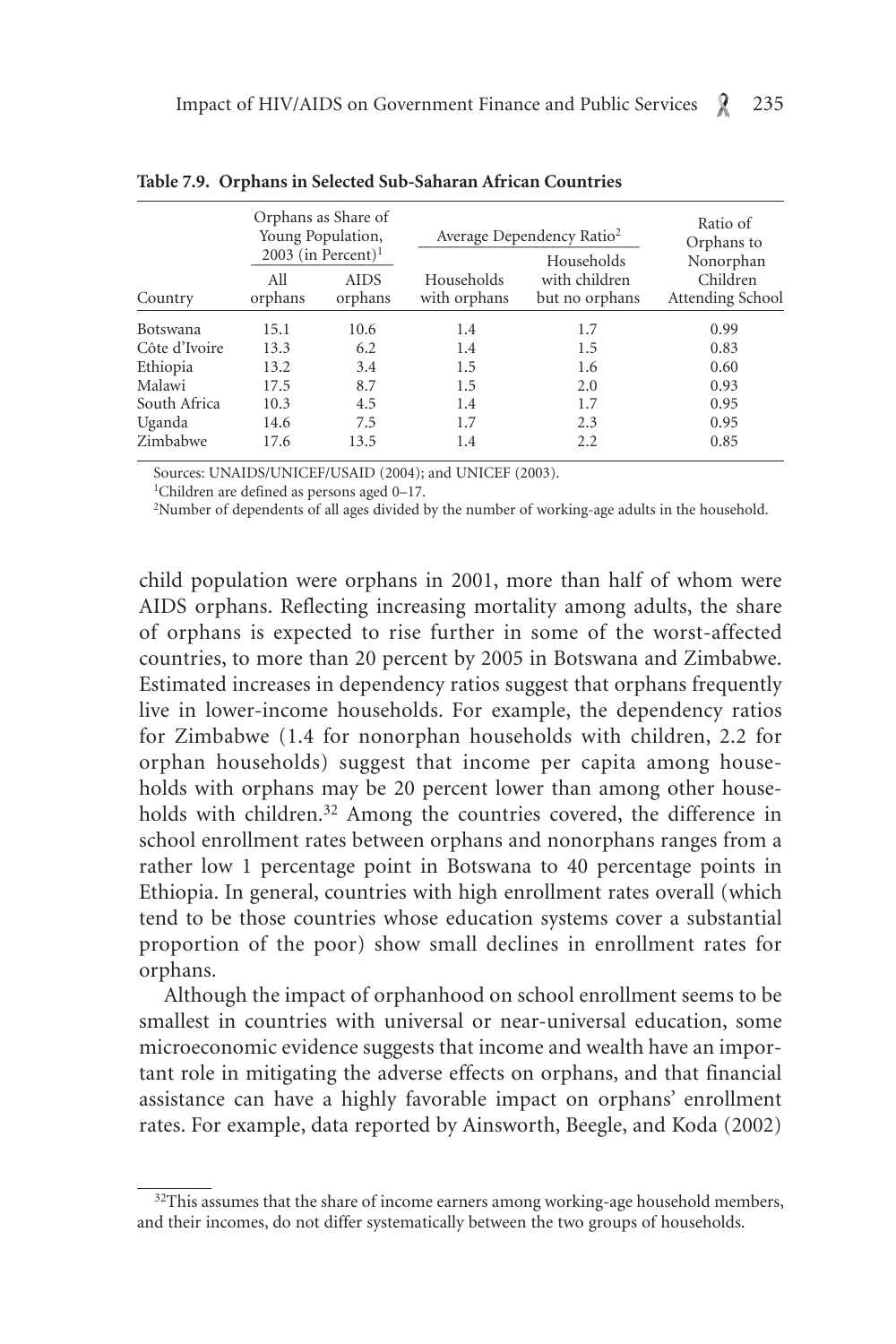suggest that enrollment rates among orphans living in households receiving financial assistance were much higher than among orphans outside of such households. For single-parent orphans, enrollment rates were 20 percentage points higher with financial assistance, whereas for orphans who had lost both parents the difference was close to 50 percentage points.33

Thus, to protect access to education in general and to mitigate the impact of HIV/AIDS on the life prospects of orphans, governments face three challenges. First, they need to minimize the disruptions to education caused by increased absenteeism and mortality, especially in rural areas. Second, they need to ensure that a sufficient number of teachers are trained to compensate for increased attrition. Third, they need to set up support mechanisms (such as subsidies to school fees) to offset orphans' disadvantages in access to education. As the preceding section showed, this generally means that although the *absolute* number of teachers trained may not have to increase (because the number of pupils declines at the same time), an increasing *share* of graduates will have to become teachers. Casual observation might suggest that failure to meet the third objective would facilitate meeting the other two. This apparent trade-off, however, is shortsighted: even though a declining enrollment rate might make it easier to meet a given targeted pupil-teacher ratio, it also means that the number of children receiving an adequate education—the key output of the education sector—would decline. The number of educated people (and thus the pool from which teachers are drawn) would shrink, and the share of graduates who would have to become teachers to achieve target enrollment rates would increase.

In several countries with severe epidemics, the orphan population is projected to increase to more than 15 or even 20 percent of the young population (ages 0 to 17) by 2010. Securing unimpeded access to education for orphans can therefore represent a significant logistical and fiscal challenge. Consequently, national governments (see, for example, Botswana's National Strategic Framework on HIV/AIDS), international agencies like UNAIDS, and bilateral donors (as evident, for example, from the first round of grants under the U.S. President's Emergency Plan for AIDS Relief, or PEPFAR) have made programs to improve the situation of orphans a key component of their policy frameworks on HIV/AIDS.

<sup>&</sup>lt;sup>33</sup>The numbers for nonorphans, paternal orphans, maternal orphans, and two-parent (full) orphans are 57.3, 49.0, 47.1, and 25.6 percent enrolled without financial assistance, and 62.0, 68.3, 70.8, and 73.2 percent enrolled with financial assistance, respectively (Ainsworth, Beegle, and Koda, 2002).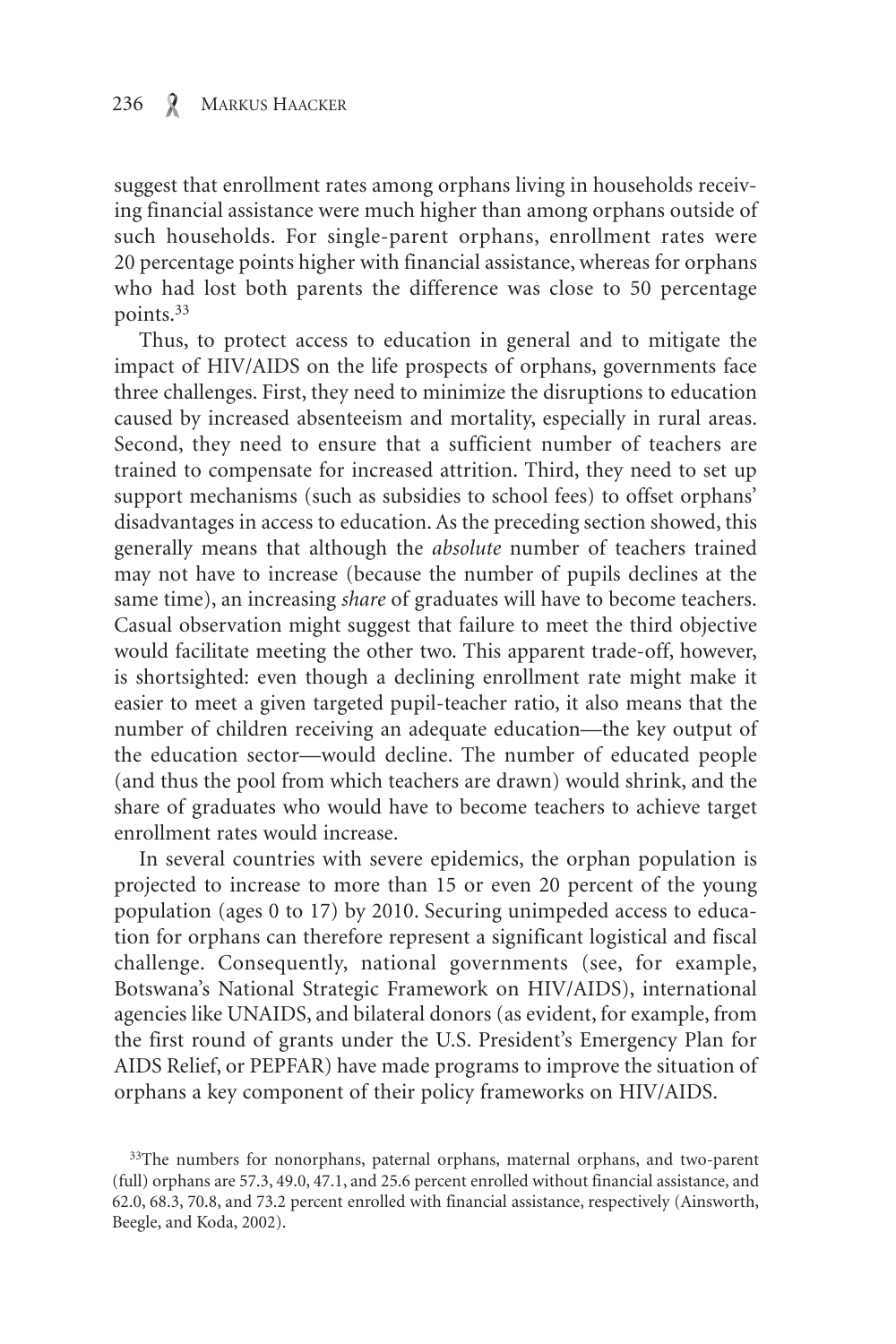# **Social Expenditure**

The categories of social expenditure most directly affected by HIV/AIDS are public health expenditure (interpreted as a form of social insurance), spending targeted at orphans (including income support and subsidies for school fees), and various forms of income support for other affected persons. This paper will touch on only the most important issues (Chapter 8 of this volume, by Plamondon, Cichon, and Annycke, provides a more comprehensive discussion, including coverage rates of social insurance schemes in the worst-affected countries and a quantitative assessment). Especially in countries where health insurance coverage is low, public health expenditure, discussed above, plays an important role in mitigating the economic burden of disease on the affected households. However, as HIV/AIDS weakens and eventually kills a household's income earners, or as other household members have to reallocate time to their care, household income declines and some of the remainder must be diverted to cover the costs of care and treatment. The loss of family members dying for HIV/AIDS-related reasons has further implications for poverty, as assessed by Greener (Chapter 5, this volume). Thus outlays related to social assistance schemes for poor households are likely to rise. Because it primarily strikes young adults, HIV/AIDS is associated with an increase in the number of orphans, as already discussed; they are particularly vulnerable because even a temporary episode of poverty can compromise their access to education. The government may also operate social insurance schemes providing pensions or lump-sum benefits for the elderly, surviving dependents, or disabled persons. Because most of these schemes are contributory, so that HIV/AIDS affects revenue as well as expenditure, pension schemes are covered separately below.

Coverage of formal, contributory social security schemes in most countries facing severe epidemics is limited, but some provide various forms of income support from the general budget. For example, in Botswana residents over age 65 are entitled to a monthly pension of 151 pula (about \$30), and in South Africa male residents over age 65 and female residents over 60 are entitled to a means-tested pension of up to 640 rand (about \$100) a month (for details see U.S. Social Security Administration Office of Policy, 2003). With fewer residents reaching old age, the cost of public income support to the elderly declines, but the fiscal cost of disability benefits rises: for example, South Africa's pension is also extended to the permanently disabled. More-comprehensive social security programs are generally contributory, which implies that often they are accessible to permanent employees in the public and formal private sectors only. However,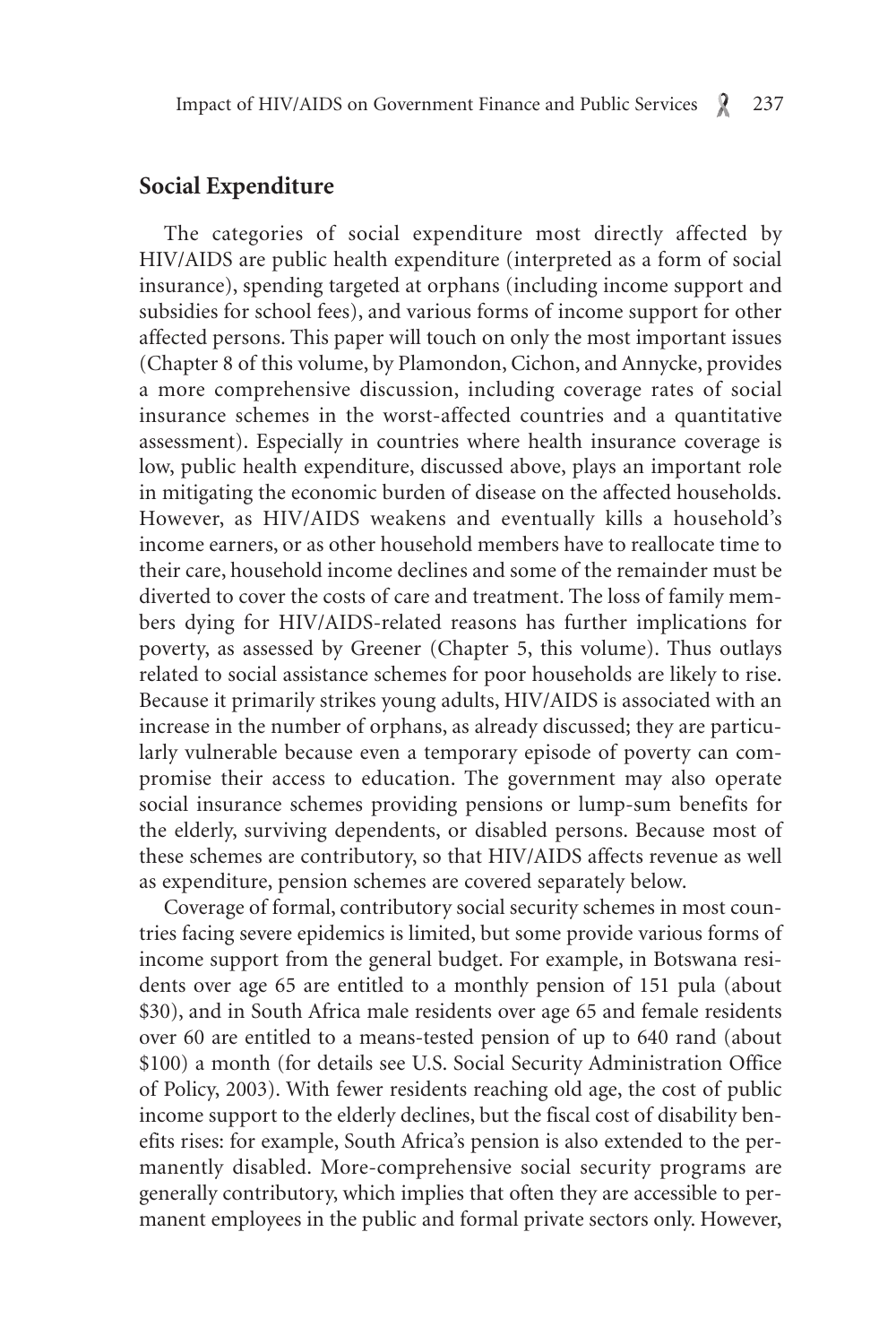HIV/AIDS affects the number of poor households, so that social expenditure targeted at the poor, such as destitution allowances or any form of means-tested grants, is likely to rise.

Orphans are likely to experience at least temporary hardship during the sickness of their parents or other household members, and their access to education can be impaired if they have to care for sick relatives or are discriminated against in their foster families. $34$  For these reasons UNAIDS and major donors have included orphan support as one of the focal points of their comprehensive HIV/AIDS programs (see Table 7.2). Having already discussed the impact of HIV/AIDS on orphans in some detail, in the context of access to education, this discussion will merely add some notes from a social policy perspective. First, universal access to education is a powerful weapon for fighting poverty in general. Since the decline in orphans' enrollment rates tends to be lowest in countries with high overall enrollment (indicative of an education system that is accessible to the disadvantaged segments of the population), such systems are also likely to be more effective at keeping orphans in school. However, orphans are also likely to experience a decline in their material living standards. Case, Paxson, and Ableidinger (2002), for example, provide evidence on this score from South Africa, which is also supported by the available data on dependency ratios in orphan versus nonorphan households (Table 7.9). Given the large numbers of children being orphaned by HIV/AIDS, mitigating the impact on their living standards and securing their access to education will become the key challenge for social policy in countries with severe epidemics, if it is not already.

# **Pension Schemes**

Pension schemes encompass many different institutional arrangements, some operated directly by the government, and others operating independently but with some government oversight and a government guarantee, explicit or implicit, of the pension fund's obligations.<sup>35</sup> Coverage may

<sup>34</sup>Case, Paxson, and Ableidinger (2002, abstract) "find that orphans in Africa on average live in poorer households than non-orphans, and are significantly less likely than nonorphans to be enrolled in school. However, orphans' lower school enrollment is not explained by their poverty: orphans are equally less likely to be enrolled in school relative both to non-orphans as a group and to the non-orphans with whom they live."

<sup>&</sup>lt;sup>35</sup>For a survey of social security issues in sub-Saharan Africa, see Barbone and Sanchez (1999). The most comprehensive and up-to-date survey of existing pension arrangements is U.S. Social Security Administration, Office of Policy (2003).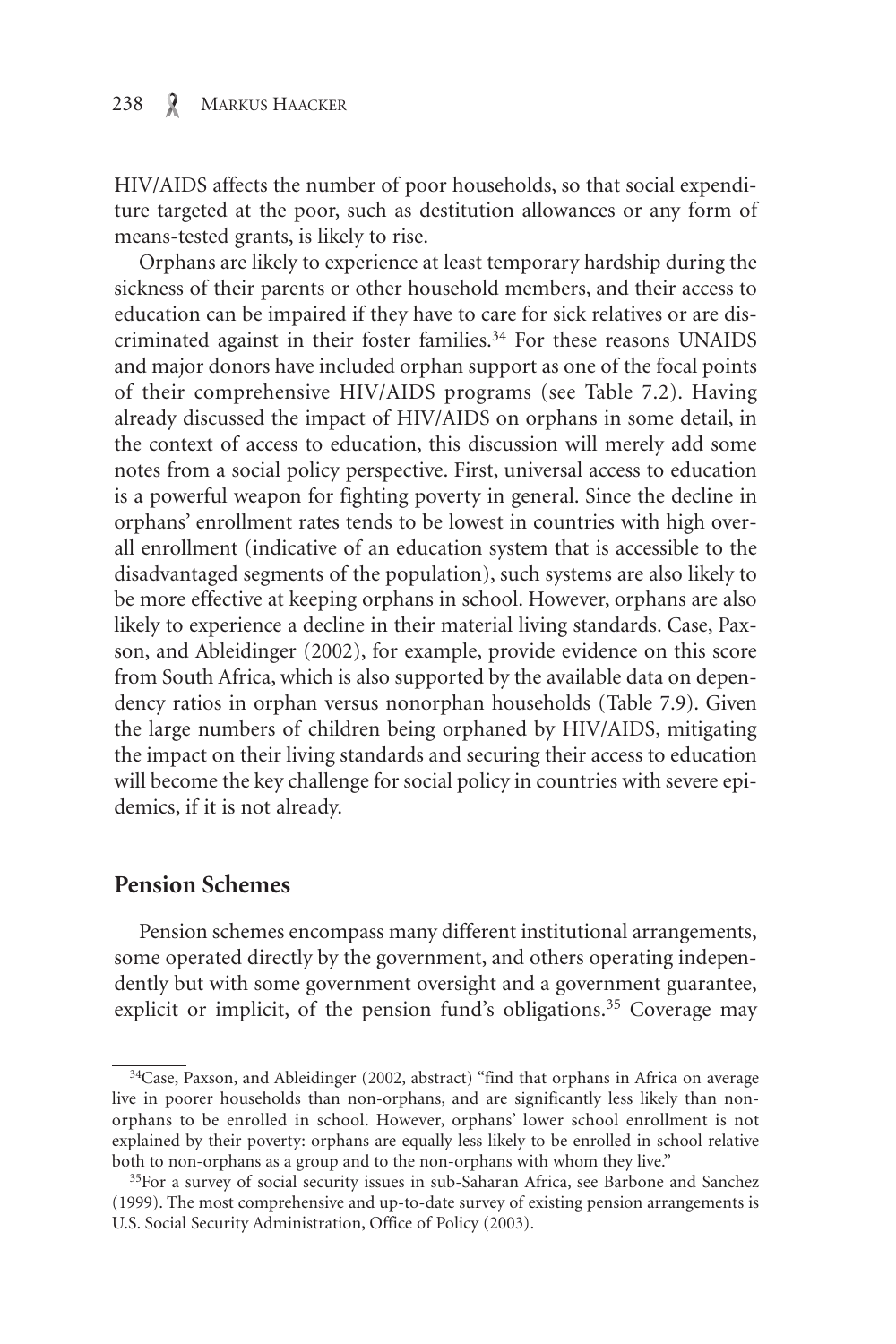extend to government employees only, or to the private sector, or to the general public. Although increased mortality results in a decline in the number of recipients of old-age pensions, outlays on pensions for surviving dependents (the spouse and any under-age children) may increase. Quantitatively, the impact of HIV/AIDS on pensions can amount to a very substantial proportion of the cost of the epidemic.<sup>36</sup> JTK Associates (2002) finds that, to accommodate the impact of HIV/AIDS, contributions to the Swazi public employee pension fund would have to increase by between 2 and 4 percent of the government's payroll. Since the pension fund is contributory, the costs of HIV/AIDS may accrue either to the government, through increased contributions to the pension fund from general revenue, or to government employees, through increased contributions or reduced benefits.

A distinction is commonly made between defined-benefit pension schemes and defined-contribution schemes (the latter including provident funds). Pension benefits under a defined-benefit scheme are typically calculated using a formula based on the duration of contributions and on the contributor's salary or contribution level during his or her last years of work. Because benefits are not tightly linked to accumulated contributions, such schemes are more vulnerable to the demographic shifts associated with HIV/AIDS. In addition to old-age pensions and survivor benefits, defined-benefit schemes typically provide disability benefits, funeral grants, or other death-related lump-sum benefits. Outlays on these benefits are strongly affected by HIV/AIDS, because they rise essentially proportionally with HIV prevalence or mortality.

Under a defined-contribution scheme, participants' contributions are credited, after certain deductions, to their individual accounts within the scheme. At retirement, participants are entitled to receive back their accumulated contributions plus accrued interest, either as a lump sum or as an annuity. If the participant dies before retirement, the accumulated amount is paid out to the heirs. Most defined-contribution schemes also include some elements of defined-benefit schemes, for example to cover the risks of death in service and of disability. The costs of these risk benefits, as well as a share of administrative costs, are subtracted from the contributions. As a consequence, either the accumulated amount available at retirement is smaller than it would be without these benefits (see, for example, Sanlam, 2004), or contribution rates must be adjusted upward to pay for the

<sup>36</sup>This is discussed in some detail in Haacker (Chapter 2, this volume), in the context of the private sector.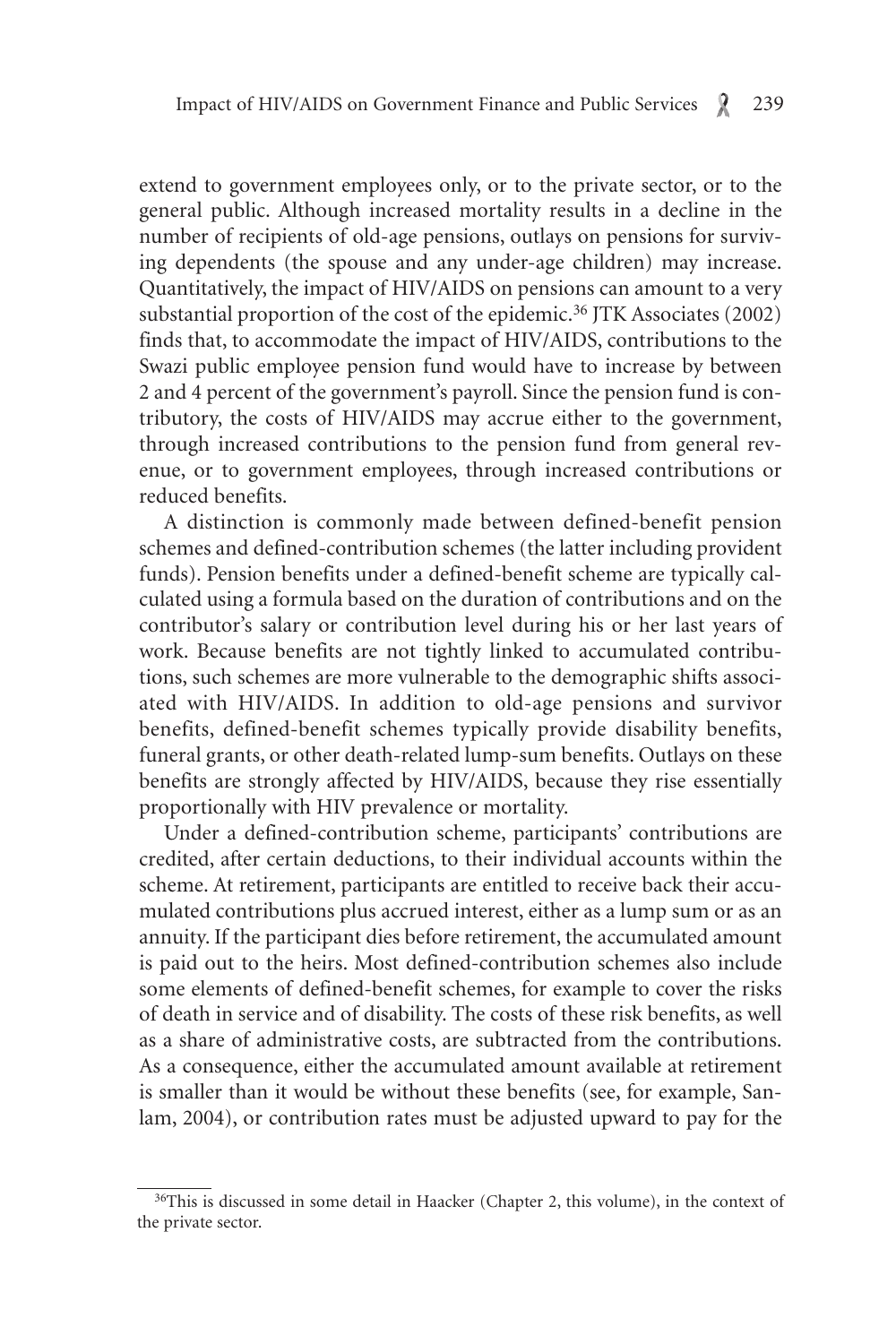benefits. Increased HIV/AIDS-related mortality has little impact on participants' balances under a defined-contribution scheme, because all contributions (net of administrative costs and any risk benefits) credited to any individual account are eventually paid out.<sup>37</sup> However, with increased mortality the total funds administered by the scheme are likely to decline, as contributors (or their surviving dependents) tend to withdraw their accumulated balances earlier than they would have otherwise.

Assessing the net financial impact of HIV/AIDS on the costs of pensions is a complex undertaking. Although fewer contributors reach retirement age and draw retirement pensions, those dying of HIV/AIDS often leave behind young spouses (who may be infected as well) and dependent children, who may be eligible for survivors' pensions. A full quantitative analysis would require complex demographic modeling and therefore is beyond the scope of this chapter. Among the more detailed studies extant, Plamondon, Cichon, and Annycke (Chapter 8, this volume), using a hypothetical example of a country in sub-Saharan Africa, find that HIV/AIDS raises pension outlays by 0.5 percent of GDP by 2015 (from 1.7 percent of GDP without AIDS to 2.2 percent, or by 29 percent). This reflects a 16 percent decline in the number of old-age pensioners, offset by increases in the numbers of disability pensioners (by 64 percent), widows (also by 54 percent), and orphans (which almost treble). The net impact on the fiscal balance or required social security contributions would depend on whether the contributor base remains unchanged (because workers dying of AIDS are replaced) or shrinks. The study examines scenarios along both lines.

# **Government Revenue and the Financing of Health Expenditure**

HIV/AIDS affects domestic government revenue through its adverse effects on the macroeconomy and thus the tax base. Fiscal policy needs to take these changes into account, both in terms of the medium-term fiscal framework and in the context of resource mobilization in the fight against HIV/AIDS. The first part of this section therefore discusses some of the implications of HIV/AIDS for domestic government revenue. In light of the key role of the health sector in mitigating the impact of the epidemic,

<sup>&</sup>lt;sup>37</sup>However, if the quality of the pension fund's portfolio is low, increased mortality would drain the funds available for such investments and could accelerate the pension fund's eventual insolvency. If the government, explicitly or implicitly, guarantees the obligations of the pension fund, it may have to bail the fund out, at a considerable cost.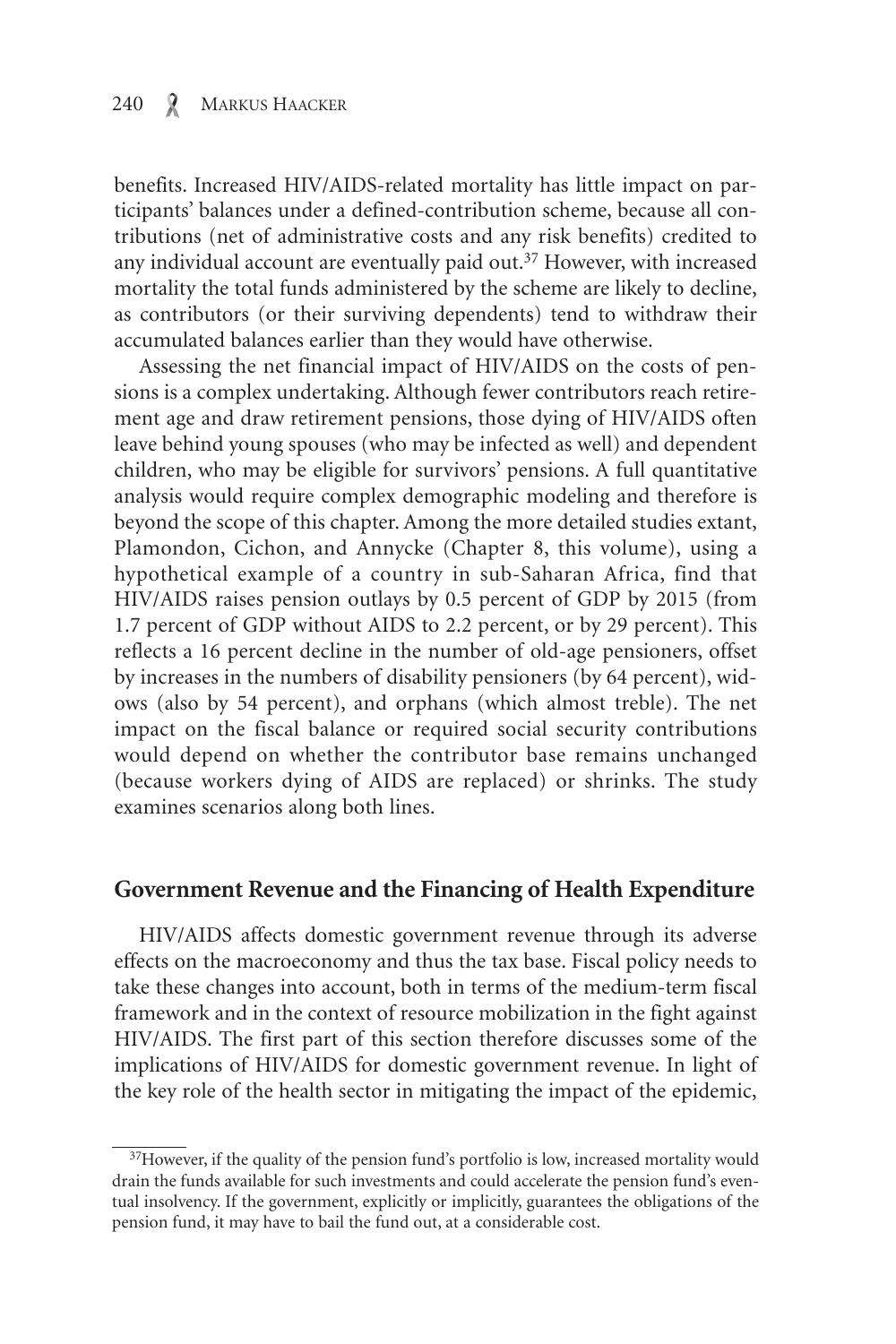and the substantial role of private and external financing, the second part provides a more detailed discussion of the financing of health expenditure. External grants, an important source of health financing in low-income countries, are considered in the context of the international response in the next section of the chapter.

#### **Domestic Government Revenue**

Essentially all macroeconomic studies of countries with severe HIV epidemics agree that GDP growth will slow, leaving GDP substantially lower than what might have been expected before the epidemic escalated.<sup>38</sup> As a consequence, growth in the domestic tax base, and thus in domestic government revenue, also slows, complicating the government's efforts to cope with the increased demand that the epidemic places on its services. As the present discounted value of tax revenue declines, it also becomes more difficult to service a given level of public debt.<sup>39</sup>

The components of domestic revenue most likely to be adversely affected by HIV/AIDS are income taxes and import duties. Corporate income tax revenue declines as increased expenses for training, medical and death-related benefits, and lower employee productivity raise personnel costs for a given level of output. To the extent that companies can pass on these costs to their employees (by cutting benefits or salaries), this will result, all else equal, in a decline in personal income tax revenue. Import duties decline to the extent that the increased demand for health services causes imported medical products, which tend to have reduced or even zero tariff rates, to crowd out other imports on which full duties are paid. Privately financed health expenditure is particularly likely to have such an effect. The government could respond by mobilizing additional resources, for example by raising taxes. Zimbabwe, for example, financed increasing HIV/AIDS-related expenditure through a 3 percent surcharge on payroll taxes, earmarked toward an HIV/AIDS fund. However, in light of the substantial burden of HIV/AIDS on the private sector, the scope for raising additional revenue from this source is limited.

For many countries in sub-Saharan Africa, royalties from various forms of resource extraction (such as oil, minerals, and timber) account for a large share of domestic revenue. There are reasons to believe that these

<sup>38</sup>The macroeconomic impact of HIV/AIDS is discussed in much more detail in Haacker (Chapter 2, this volume).

<sup>&</sup>lt;sup>39</sup>In a different context, Easterly (2001) suggests that failure to respond to the growth slowdown after 1975 was an important cause of the debt crises of the 1980s and 1990s.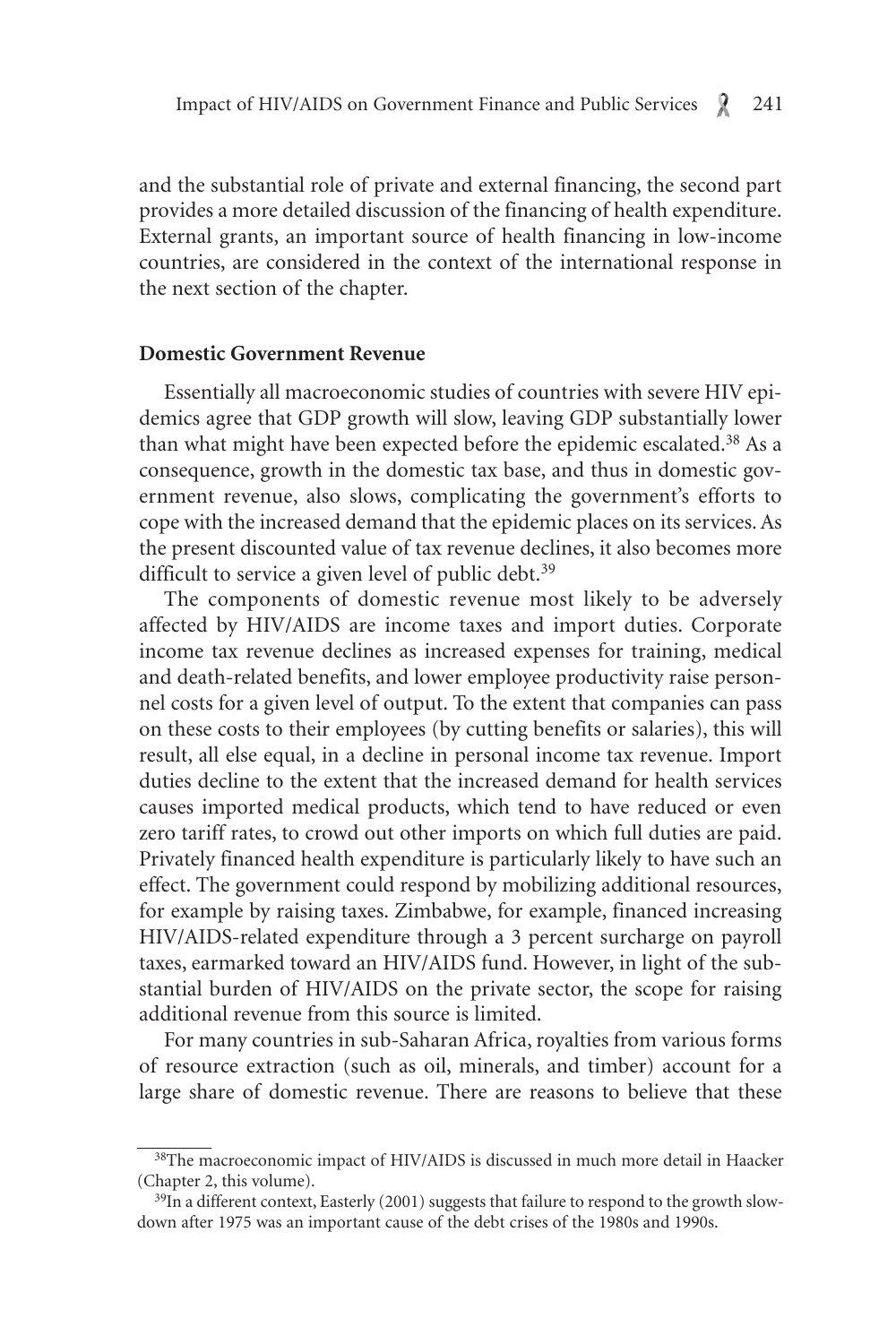activities may be less vulnerable to the HIV epidemic. One reason is simply that a large share of the sector's value added derives from economic rents on the extracted resources rather than from labor. Second, large-scale resource extraction is often conducted by multinational firms, who bring in expatriates to staff key positions and are thus less vulnerable to HIV/AIDS-related shortages in the supply of certain skills; their high value added per employee may also make it profitable for these firms to provide expensive medical treatment to key employees. Third, if these companies pay comparatively high wages to employees with lower skills, they will be able to replace employees lost to HIV/AIDS relatively easily. However, these companies, too, face disruptions to production associated with increased attrition, and, for permanent employees, higher coverage rates of various forms of benefits (medical, pension, and other) mean that the impact on personnel costs is relatively high.

With respect to health expenditure, patient contributions provide another potential source of domestic financing. However, the stillsubstantial cost of antiretroviral treatment relative to most households' incomes means that high co-payments will effectively exclude poor households from treatment. To achieve equitable access to treatment, copayments would have to be means-tested, adding to the administrative costs of the program. More broadly, in countries without a well-functioning private insurance sector, public health services are an essential element of social insurance, and substantial user fees would add to the economic costs of HIV/AIDS for the affected households.

# **Financing of Health Expenditure**

Table 7.10 summarizes available information on the financing of health expenditure in some countries affected by HIV/AIDS. In principle, health expenditure can be financed from government general revenue, public social insurance, external grants, or private insurance, or directly by the individuals or households affected.

The share of public expenditure in total health expenditure varies considerably across African countries, from 16 percent in Côte d'Ivoire to 79 percent in Lesotho. Virtually all public health expenditure is financed by either taxation or external resources; with the exception of Thailand, public health insurance does not play a significant role in any of the countries covered. Especially for countries with relatively low income per capita, external assistance is an important source of financing; in Malawi it accounts for fully 87 percent of public health expenditure, and 41 percent of total health expenditure.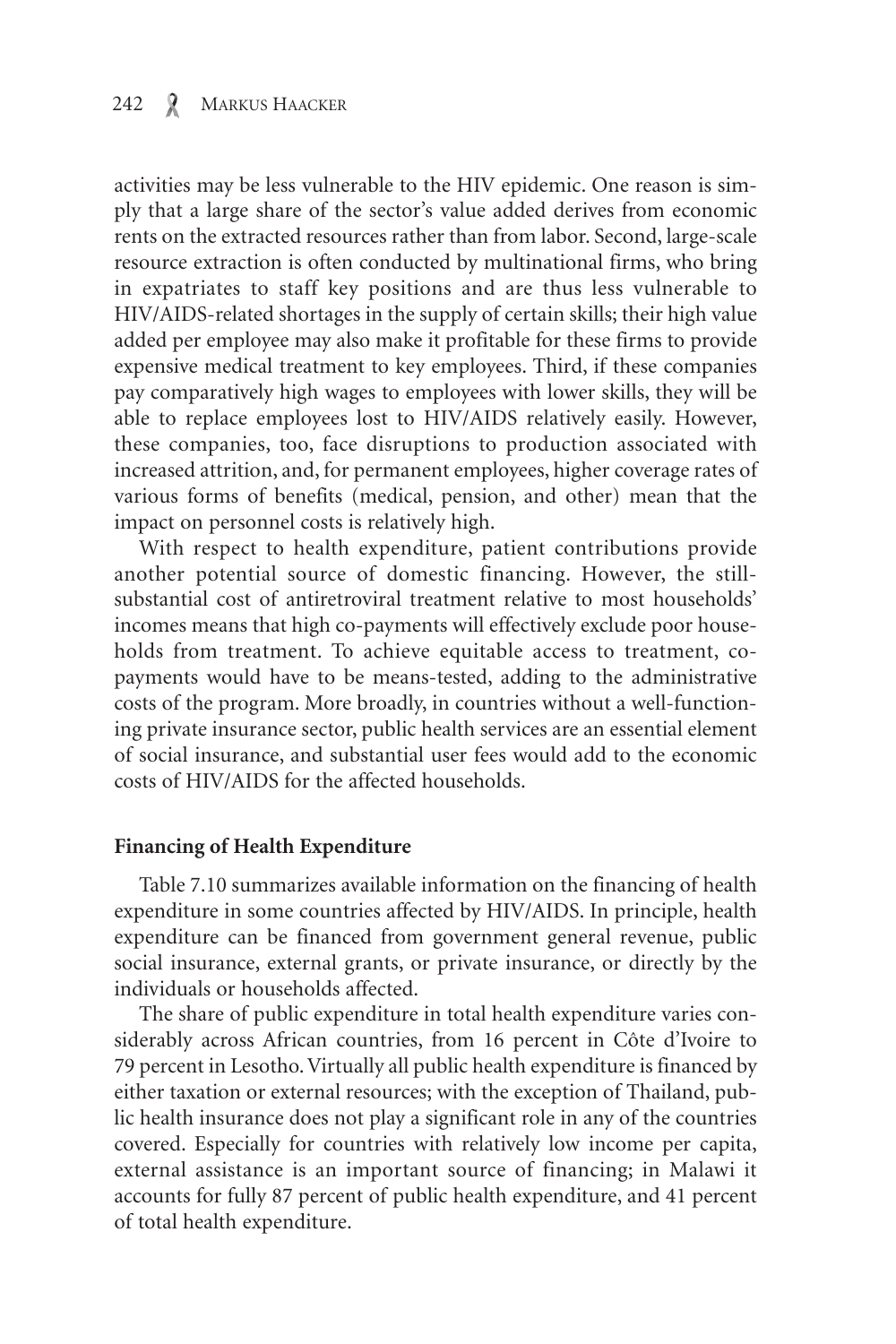| $\frac{1}{2}$            |
|--------------------------|
|                          |
|                          |
|                          |
|                          |
|                          |
|                          |
|                          |
|                          |
|                          |
|                          |
|                          |
|                          |
|                          |
|                          |
|                          |
|                          |
|                          |
|                          |
|                          |
|                          |
|                          |
| $\overline{\phantom{a}}$ |
|                          |
|                          |
|                          |
|                          |
| i                        |
|                          |
| $\frac{1}{2}$<br>ı       |
|                          |
| E<br>F                   |
|                          |

|                     |                         |                         |                            |                                                                                                               |                                |                                                     | Private Financing                 |                                                 |
|---------------------|-------------------------|-------------------------|----------------------------|---------------------------------------------------------------------------------------------------------------|--------------------------------|-----------------------------------------------------|-----------------------------------|-------------------------------------------------|
|                     | Total Financing         |                         | Financing as<br>Public     | External Resources<br>Public Excluding                                                                        | All private<br>as percent      |                                                     | Out of pocket                     | Prepaid as<br>percent of                        |
| Country             | Per capita<br>(dollars) | of GDP<br>Percent       | Percent of<br>Total        | as Percent of Public<br>Expenditure                                                                           | financing<br>of total          | Percent of total<br>financing                       | Percent of private<br>expenditure | expenditure<br>private                          |
| Botswana            | 202                     | 6.6                     | 66.2                       | 0.6                                                                                                           | 33.8                           | 11.9                                                | 35.3                              | 64.7                                            |
| Brazil              | 222                     | 7.6                     | 41.6                       |                                                                                                               | 58.4                           | 37.4                                                | 64.1                              | 35.9                                            |
| Côte d'Ivoire       | 39                      |                         | 16.0                       |                                                                                                               | 84.0                           | 75.3                                                | 89.7                              | 10.3                                            |
| Ethiopia            | $\mathfrak{S}$          | $6.\overline{3}$ , 6    | 40.5                       |                                                                                                               | 59.5                           |                                                     | 84.7                              | 15.3                                            |
| Haiti               |                         | 5.0                     | 53.4                       |                                                                                                               | 46.6                           | 50.4<br>21.1                                        | 45.3                              | 54.7<br>0.0                                     |
| Lesotho             | $\frac{23}{21}$         | $5.\overline{8}$        | 78.9                       |                                                                                                               |                                |                                                     | 100.0                             |                                                 |
| Malawi              | $\overline{13}$         |                         | 35.0                       |                                                                                                               |                                | $\begin{array}{c} 21.1 \\ 28.4 \\ 12.8 \end{array}$ | 43.7                              |                                                 |
| Mozambique          | $\overline{12}$         |                         |                            |                                                                                                               |                                |                                                     |                                   |                                                 |
| Namibia             | $\overline{21}$         |                         | $67.4$<br>$67.8$<br>$41.4$ |                                                                                                               |                                |                                                     | 39.3<br>17.9<br>22.1              |                                                 |
| South Africa        | 225                     |                         |                            |                                                                                                               |                                | $5.8$<br>13.0                                       |                                   | $56.7$<br>$60.7$<br>$7$ , $3$<br>$0.0$<br>$0.0$ |
| Swaziland           | 39                      | $3.\overline{3}$<br>4.4 | 68.5                       | 11.5                                                                                                          | 21.1<br>65.23.36.5<br>75.38.55 | 31.5                                                | 100.0                             |                                                 |
| <b>Canzania</b>     | $209$                   |                         | 46.7                       | 63.2                                                                                                          | 53.3<br>42.9                   | 44.3                                                | 83.1                              |                                                 |
| Thailand            |                         | 3.7                     | 57.1 <sup>1</sup>          | 0.2                                                                                                           |                                | 36.5                                                | 85.0                              | 16.9<br>15.0                                    |
| Uganda              |                         | 5.9                     | 57.5                       | 43.1                                                                                                          | 42.5                           | 22.7                                                | 53.4                              | 46.6                                            |
| Zambia              | $\Omega$                |                         | 53.1                       | 7.7                                                                                                           | 46.9                           | 33.7                                                | 71.8                              | 28.2                                            |
| Zimbabwe            |                         |                         | 15.3                       | 17.2                                                                                                          | 54.7                           | 28.6                                                | 52.2                              | 47.8                                            |
| Source: WHO (2004b) |                         |                         |                            | <sup>1</sup> Includes 26.8 percent of total public health expenditure financed by the social security system. |                                |                                                     |                                   |                                                 |
|                     |                         |                         |                            |                                                                                                               |                                |                                                     |                                   |                                                 |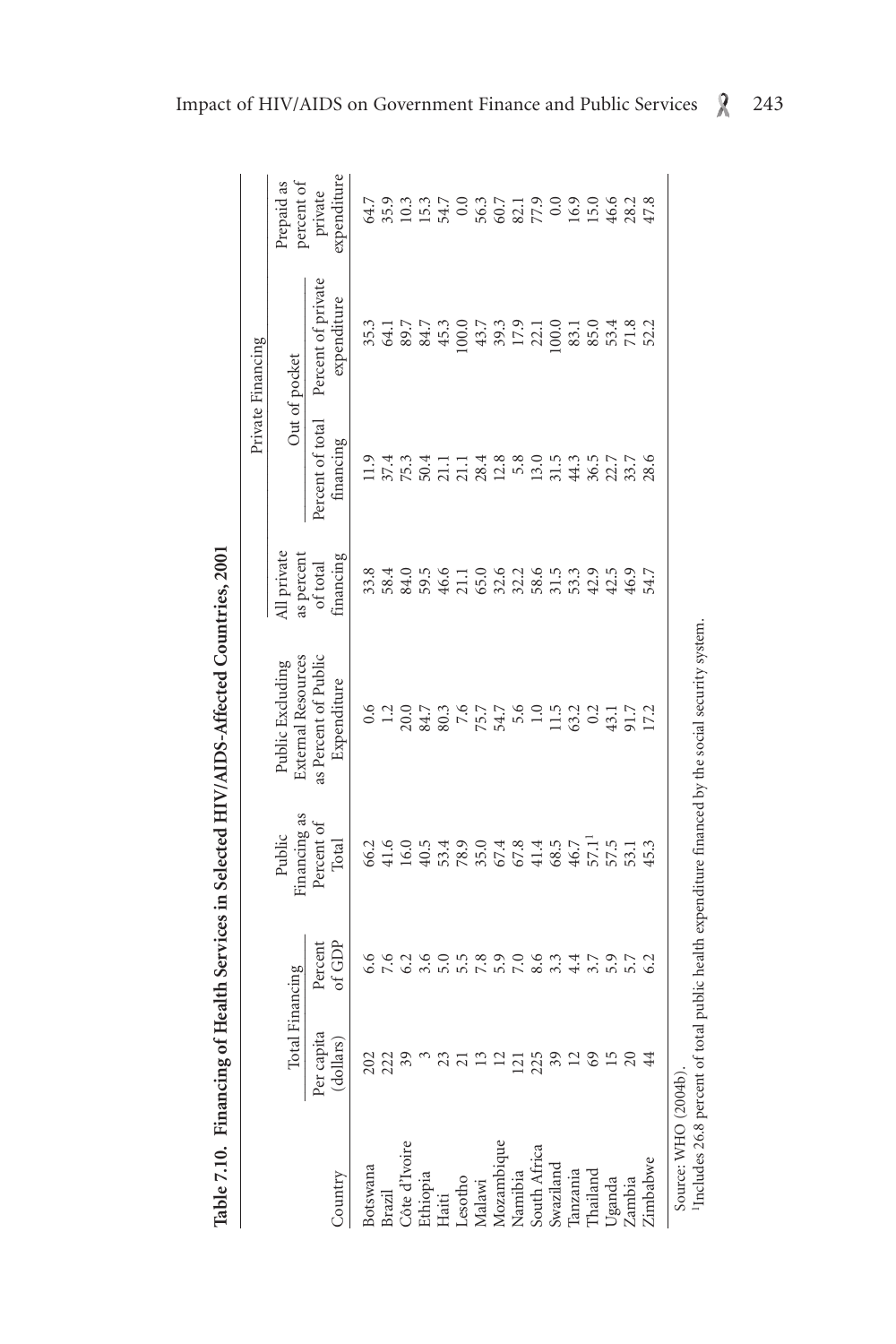Although some African countries with large shares of private health expenditure feature some form of private health insurance, in many the share of private out-of-pocket health expenditure is high by international standards, especially as a proportion of total private health expenditure. This likely reflects the relatively minor role of private health insurance in many low-income countries. Correspondingly, for Botswana, Namibia, South Africa, and Zimbabwe—countries with a relatively well-developed insurance sector—private out-of-pocket health expenditure is less of a factor. In some countries the lack of private health insurance appears to be compensated by public health expenditure.

Detailed data like those presented in Table 7.10 are not available for the financing of HIV/AIDS-related health expenditure specifically. However, Martin (2003) analyzes the financing of HIV/AIDS-related public expenditure in Botswana, Lesotho, Mozambique, South Africa, and Swaziland.<sup>40</sup> Her findings show that the role of external finance for HIV/AIDS-related expenditure is even more pronounced than that for general health expenditure. With the exception of South Africa, which receives very little external aid, external financing accounted for between 79 and 85 percent of HIV/AIDS-related public expenditures in these countries.

# **External Finance and the International Response**

External finance plays a very important role in the financing of HIV/AIDS-related expenditure, but the fiscal implications of the international response to HIV/AIDS are much broader. Most important, changes in the international market for drugs have facilitated the import of cheaper generic versions of patented drugs for countries facing a health emergency. Partly as a response to these developments, a regulated market for generic versions of antiretroviral drugs is emerging, with the aim of making these drugs available to low-income countries at the lowest possible cost. As a consequence, the emphasis of the international response has broadened from an early focus on prevention to a strategy that includes substantially expanded access to antiretroviral treatment.

At the same time, international donors—governments, multilateral organizations, and nongovernmental organizations (NGOs)—have substantially increased their funding of HIV/AIDS-related projects. Complementing the above discussion of the financing of health expenditure at

<sup>40</sup>The study also covers Zimbabwe, but data on HIV/AIDS-related expenditure were not available for this country.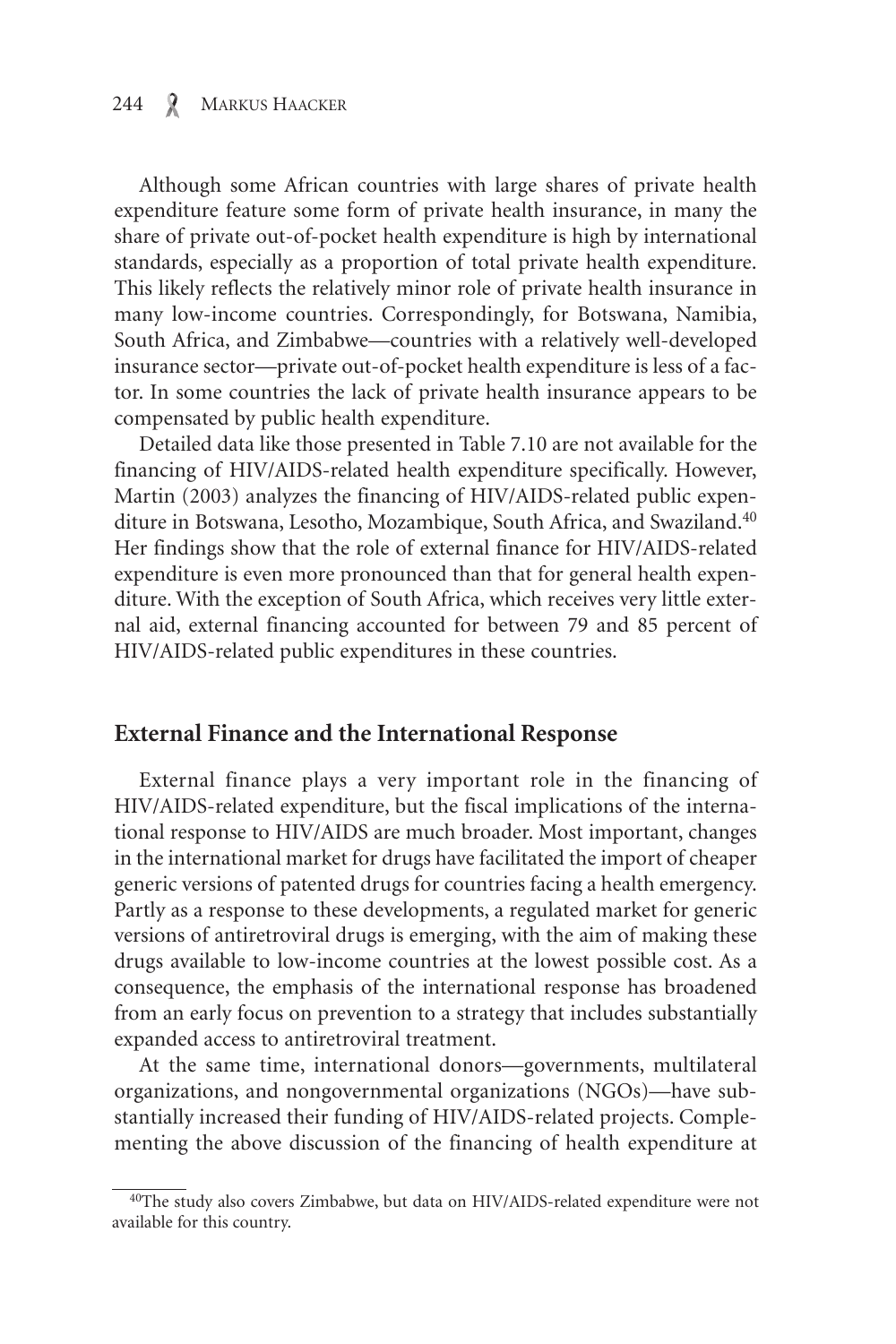the country level, this section will therefore look at global trends in the financing of HIV/AIDS-related expenditure. The management of substantial aid flows, whether they go through the budget or are directly disbursed to NGOs working in the affected countries, poses challenges to the host government and the donor agencies. For example, the activities of the various government agencies and NGOs need to be coordinated, or else the country's limited human resources may be overwhelmed. (The macroeconomic impact of large aid flows on the current account is discussed in Chapter 2 of this volume.) Looking ahead, there is the potential for a "maturity" mismatch between expenditure and its funding: whereas grants are typically short-term (although often with the expectation that they will be renewed) and may be subject to delays in disbursement, HIV/AIDS-related spending—especially investments in treatment involves longer-term financial commitments.

#### **Changes in the International Market for Antiretroviral Drugs**

In 2001 the TRIPs (Trade-Related Aspects of Intellectual Property Rights) agreement of the Doha round of World Trade Organization negotiations formalized trade rules governing patented goods. This is highly relevant for the international market in pharmaceutical products: because research and development costs in the pharmaceutical industry are high, companies can only recover these costs by charging sizable markups over production costs while the products are under patent. Importantly in the context of HIV/AIDS, the TRIPs agreement formalized rules whereby a country facing a public health emergency could grant a "compulsory license," requiring a foreign pharmaceutical firm to license a domestic producer to produce generic versions of its patented medicines for domestic consumption. However, many African countries do not have any domestic pharmaceutical industry to speak of. Partly reflecting growing international concern over the escalating HIV/AIDS crisis, the agreement was therefore subsequently extended to allow countries without domestic production capabilities to import generic versions of patented drugs.

Besides opening the door to the import of generic drugs to combat AIDS, this option also improves the bargaining power of countries facing HIV epidemics when negotiating with the original producers of the drugs. Major reductions in the prices of antiretroviral drugs have already been achieved by individual agreements between pharmaceutical companies the patent holders or producers of generic versions—and governments of affected countries.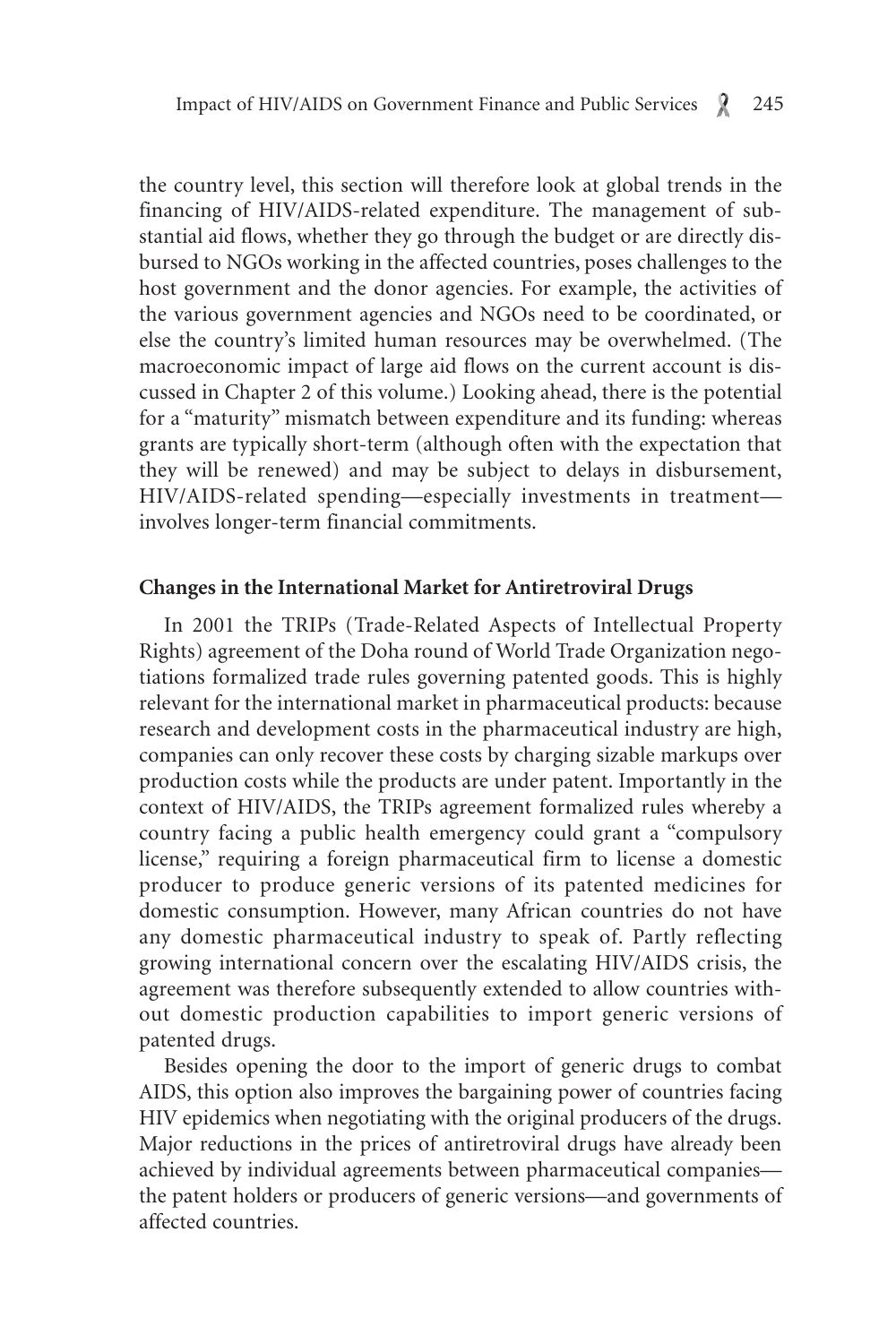However, changes in the international market for antiretroviral drugs, together with the associated fall in the prices of these drugs for developing countries, have resulted in and are being reinforced by the emergence of a more regulated market, in which NGOs or government agencies act as intermediaries. For example, the Clinton Foundation has established a program that aims to reach 2 million people in four African and several Caribbean countries by 2008. It was able to secure low prices for some types of antiretroviral treatment (about \$140 a year) by securing the commitment of the participating countries to substantially roll out antiretroviral drug treatment programs, and by helping to raise funds to cover the costs of the program. The companies involved were able to reduce the price of the drugs because the program guarantees the drug makers a high and predictable volume of sales, and because the arrangement allows companies to save on marketing and distribution costs.<sup>41</sup> Other major initiatives, including PEPFAR, which have a broader HIV/AIDS agenda, also involve bulk purchases of antiretroviral drugs.

# **Global Financing of HIV/AIDS-Related Expenditure**

HIV/AIDS-related spending and funding have increased sharply over the last several years. Estimates of household spending on HIV/AIDS are available for only a few countries (and, where available, are frequently based on small samples). Therefore most of the available data relate to spending by national governments or to sources of financing. Such institutional spending has risen considerably over the last several years for low- and middle-income countries, from about \$300 million in 1996 to \$4.2 billion in 2003 (see Summers and Kates, 2003). Accounting for most of these increases are increases in national spending (from \$20 million in 1996 to \$1.0 billion in 2003) and in bilateral grants (from \$160 million to \$2.0 billion over the same period). The largest contributor at present is the United States, which today accounts for about 20 percent of global funding.

The patterns of financing differ very substantially across regions and countries. According to the HIV/AIDS national accounts published by the Regional AIDS Initiative for Latin America and the Caribbean (SIDALAC), external finance plays a relatively minor role in the Latin America and Caribbean region, accounting for only 1.7 percent of total funding,

 $41$ WHO (2004a, p. 25) suggests, however, that the guarantees that participating countries or programs need to provide to benefit from this low price are "difficult to provide given the relatively small size of their antiretroviral treatment programmes and uncertainty about long-term funding."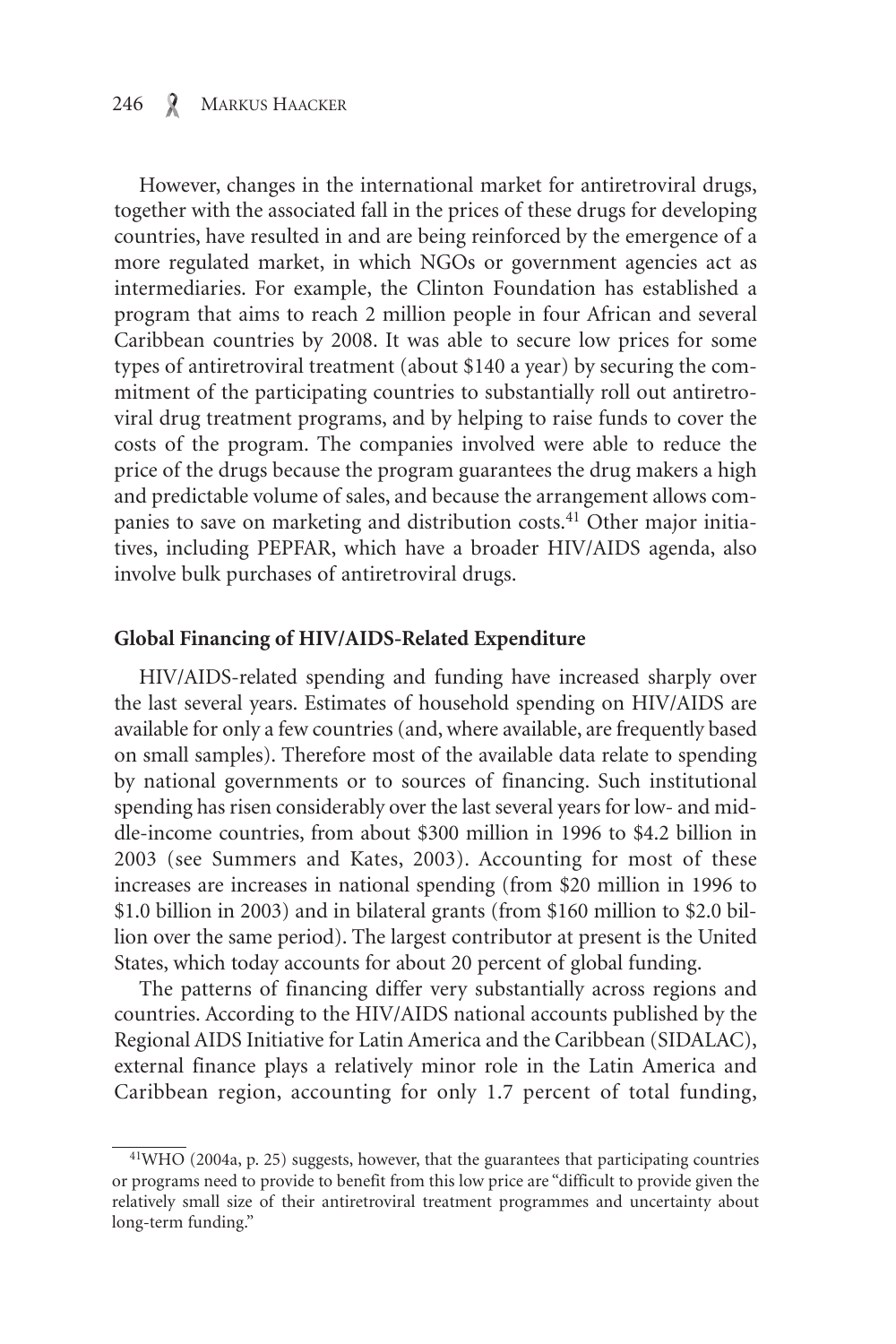| Source                            | Millions of Dollars |
|-----------------------------------|---------------------|
| Total                             | 4,232               |
| U.S. government bilateral         | 852                 |
| Other government bilateral        | 1,163               |
| Global Fund <sup>1</sup>          | 547                 |
| U.N. agencies                     | 350                 |
| World Bank <sup>2</sup>           | 120                 |
| Foundations and other NGOs        | 200                 |
| Governments of affected countries | 1,000               |

**Table 7.11. Estimated Funding for HIV/AIDS Spending in Low-Income Countries by Source, 2003**

Source: Summers and Kates (2003).

<sup>1</sup>HIV/AIDS spending only.

2Grant component of concessional loans.

whereas the domestic public sector accounts for 84.6 percent of HIV/AIDS spending.<sup>42</sup> In sub-Saharan Africa, although data are available for only a few countries, it seems clear that external finance is the most important source of funding.<sup>43</sup> For example, Martin (2003) estimates that external finance accounted for between 79 and 85 percent of all HIV/AIDS spending in Botswana, Lesotho, Mozambique, South Africa, and Swaziland in 2002. UNAIDS (2004b) reports that external financing in Ghana accounted for 74 and 59 percent of all HIV/AIDS-related expenditure in that country in 2002 and 2003, respectively.

Summers and Kates (2003) estimate that total HIV/AIDS-related funding in low-income countries, excluding private health expenditure, amounted to \$4.2 billion in 2003 (Table 7.11). This estimate was based on budget allocations for HIV/AIDS-related grants. Actual disbursements on HIV/AIDS-related activities were somewhat lower, because not all the budgeted grants were disbursed in 2003. As a consequence, Summers and Kates's estimates are about \$600 million higher than those provided by UNAIDS (2004b).<sup>44</sup> The largest discrepancies between funding and spending relate to the activities of the Global Fund to Fight AIDS, Tuberculosis, and Malaria, contributions to which are counted as funding, whereas grant

<sup>42</sup>Data from UNAIDS (2004b). More detailed data are available on SIDALAC's website, www.sidalac.org.mx.

<sup>&</sup>lt;sup>43</sup>The most notable exception is South Africa, which does not receive substantial amounts in external grants, because of its relatively high income per capita.

<sup>44</sup>UNAIDS (2004b) estimates total expenditure of \$4.7 billion, including \$2.1 billion from within-country sources (unlike the Summers and Kates data, these include private expenditure). Excluding within-country sources from both sets of estimates yields expenditures of \$3.2 billion and \$2.6 billion, respectively.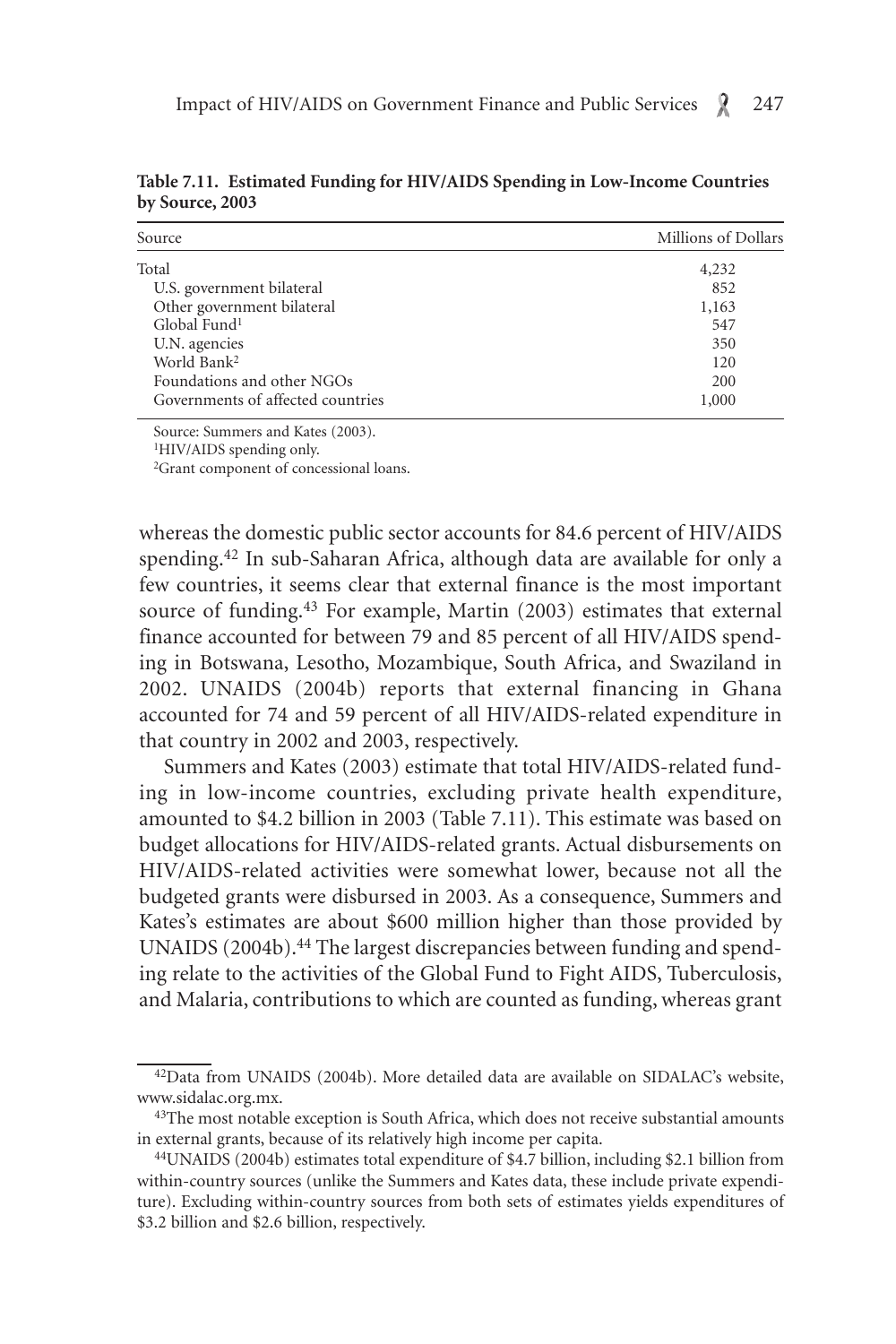# 248 **R** MARKUS HAACKER

disbursements are counted as spending. Since the Global Fund disbursed only about 17 percent of what it received in that year, there is a discrepancy of about \$400 million.45 Similar discrepancies can and commonly do arise as bilateral grants that are pledged are not disbursed, either because the recipient does not meet some formal condition attached to the grant, or because capacity constraints prevent the recipient from implementing the funded project.

UNAIDS (2004b) estimates, on the basis of existing funding commitments, the emergence of major new multilateral and bilateral donors (such as the Global Fund and PEPFAR, respectively), and current trends, that HIV/AIDS funding in low- and middle-income countries will increase to just over \$8 billion in 2005 and about \$10 billion in 2007. Reflecting the important and growing role of the Global Fund (which received \$1.4 billion in contributions in 2003) and PEPFAR (which may provide up to \$15 billion over five years), multilateral and bilateral sources account for most of this increase.<sup>46</sup> The largest share of these resources (43 percent) will be needed in sub-Saharan Africa. However, even this lion's share is much lower than the region's share of people living with HIV/AIDS worldwide: sub-Saharan Africa is home to 66 percent of all HIV-positive individuals worldwide. This discrepancy may reflect the fact that expenditure on prevention is spread more evenly across countries than expenditure on care and treatment, that unit costs for some interventions are lower in Africa than in other regions (in line with its lower income per capita), or that the expansion of services in Africa is impeded by capacity constraints in the short run.

These estimates can be compared against projections of global resource needs (UNAIDS, 2004b) of \$11.6 billion in 2005 (as discussed in some detail above; see Table 7.2), and \$19.9 billion in 2007. The WHO's 3 by 5 initiative, which is more narrowly geared toward medical interventions (palliative care, treatment of opportunistic infections, and antiretroviral treatment account for about 70 percent of total costs), is estimated to cost between \$3.1 billion and \$3.8 billion, depending primarily on what prices are assumed for the various forms of antiretroviral treatment used (see Gutierrez and others, 2004). Now somewhat outdated in terms of its finan-

<sup>&</sup>lt;sup>45</sup>The low ratio of disbursements to receipts largely reflects the fact that the Global Fund typically commits its funds over several years and is only starting operations. Grants committed accounted for 80 percent of contributions received in 2003, according to the Global Fund's financial statements (Global Fund to Fight AIDS, Tuberculosis, and Malaria, 2004).

<sup>46</sup>For a more comprehensive profile of PEPFAR and the Global Fund, see UNAIDS (2004b).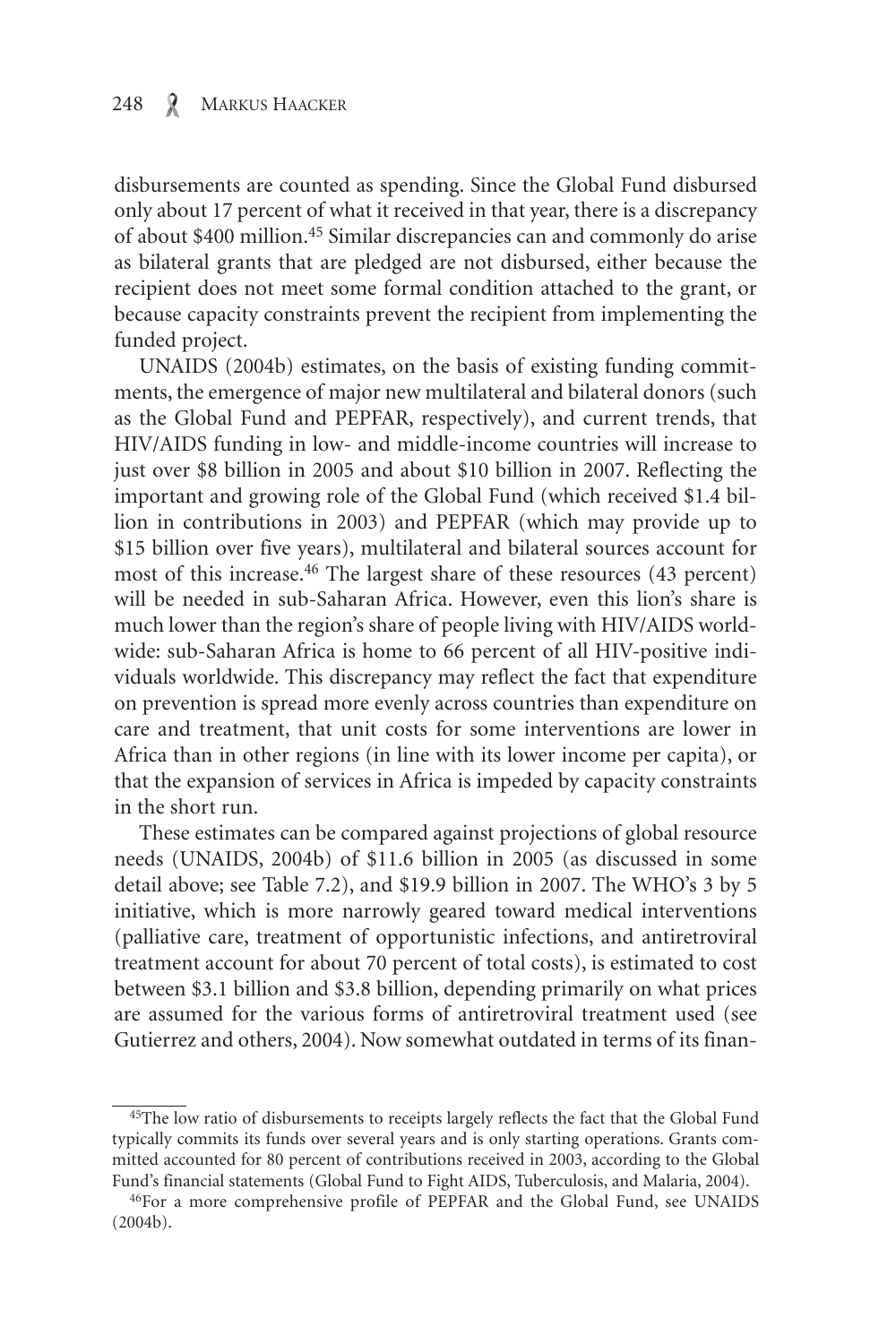cial projections, but still very valuable for its broad assessment of the linkages between macroeconomics and health and its articulation of a broader strategy for investment in health for human development, is the study by the Commission on Macroeconomics and Health (2001). That study estimated that an additional \$14 billion would be needed by 2007, and around \$22 billion by 2015, to scale up the response to HIV/AIDS in 83 low- and middle-income countries.

By all these accounts, the amounts available to fund the response to HIV/AIDS fall well short of the projected resource needs. According to the estimates by UNAIDS, the projected gap between resource needs and available resources amounts to \$3.3 billion in 2005—a shortfall of about 30 percent. On the basis of current commitments and funding trends, UNAIDS projects that this gap will grow, both in absolute and in relative terms, to \$9.7 billion by 2007.

In the absence of increased funding, this emerging (and, according to current projections, growing) resource gap will raise serious political and ethical questions. The most immediate is one of rationing: what will be the appropriate mix of interventions if the required levels of funding are not attained? It may turn out that some countries are successful in planning and implementing a comprehensive response to HIV/AIDS, and attract sufficient funding, while others fail to overcome obstacles to an expanded response. Since countries with a well-functioning health infrastructure in place and a broader human resource base are in a better position to implement such a program, allocating HIV/AIDS funds primarily according to medical criteria could intensify existing inequities between countries, in terms of access to health care and key development indicators such as life expectancy. Rationing can also affect inequities within countries, if, for example, treatment for HIV patients is offered only at a limited number of health facilities located primarily in urban areas. On the other hand, availability of funding may prove not to be the binding constraint to expanding access to treatment, if only a limited share of the population seeks HIV/AIDS-related services, such as voluntary counseling and testing, and the uptake of treatment remains low.

# **Managing HIV/AIDS-Related Aid Flows**

As the global response to HIV/AIDS unfolds, many countries will experience substantial increases in health and other HIV/AIDS-related expenditures, largely financed by external grants. For some countries, especially those with very low income per capita, the additional requirements for an adequate response to HIV/AIDS exceed current health expenditure. This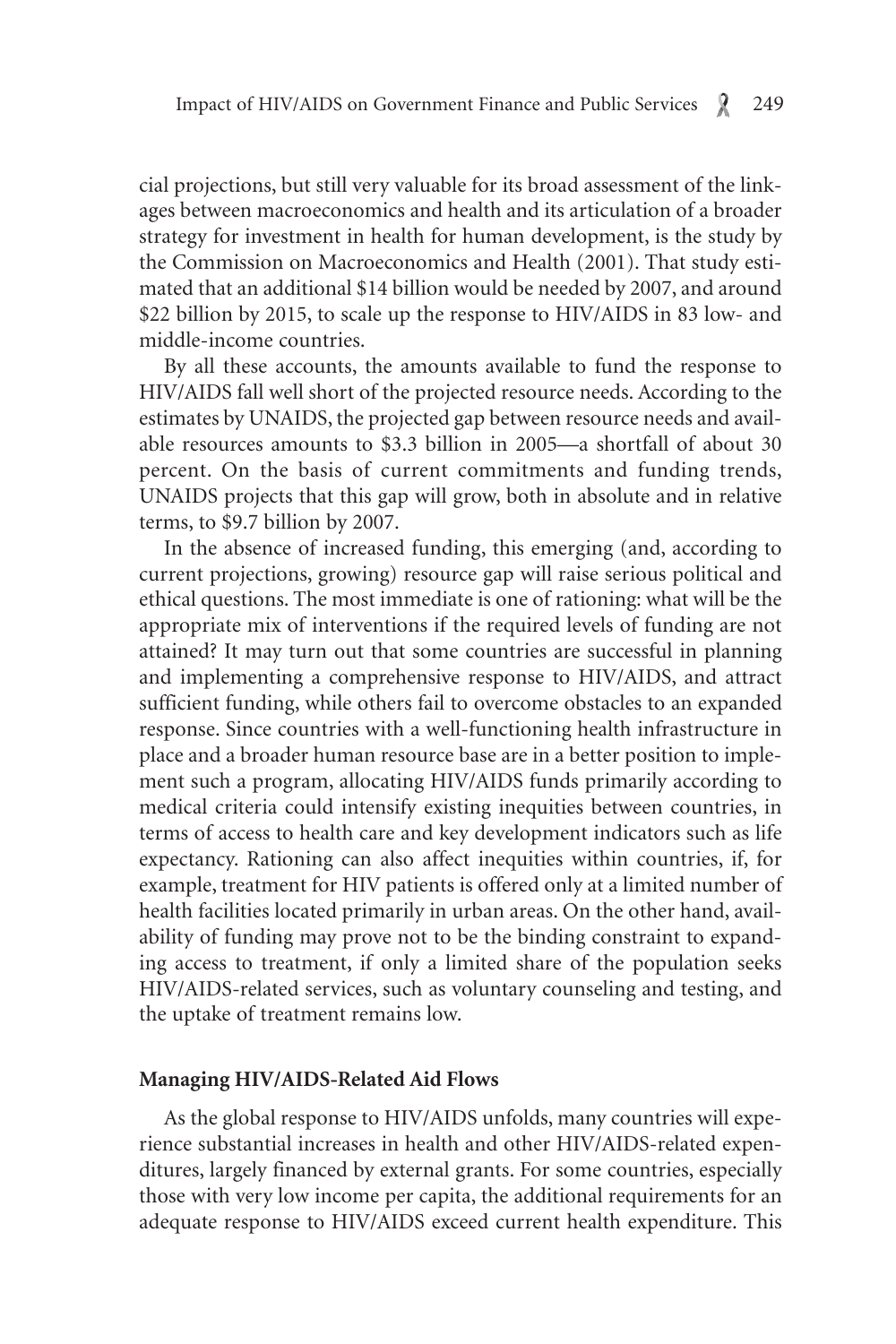# 250 & MARKUS HAACKER

means that health services need to be expanded very rapidly in order to achieve significant coverage rates for treatment and other HIV/AIDSrelated interventions. Challenges to the government include formulating a comprehensive strategy that optimizes the allocation of HIV/AIDS-related funds and is consistent with overall health and development objectives, and coordinating the activities and programs of various donors and implementing agencies—public sector, private sector, and NGOs.<sup>47</sup>

Managing this substantial and rapid increase in health services and coordinating among the various government agencies, donors, and implementing agencies and NGOs poses a difficult challenge. However, many countries affected by HIV/AIDS already start from a situation in which public health services and health facilities operated by various NGOs coexist, and external grants play a key role in enhancing the quality and expanding the geographical coverage of their health services. As external grants are used to strengthen existing health services eroded by increased HIV/AIDS-related demand, to make treatment available to more patients (often using existing health facilities), or to increase the availability of health services, this will strengthen these countries' mixed system of health facilities operated by the government, NGOs, and private providers. Depending on the national strategy on HIV/AIDS or donor objectives, however, the mix of public and private providers may change. (Bennett and Fairbank, 2003, also stress the impact on procurement and distribution of drugs and related commodities.)

There is a need for coordination at the national level—among the government, donors, implementing agencies and NGOs, and civil society—to ensure that the national response to HIV/AIDS is consistent with overall health and development objectives, and to avoid duplication of activities. By developing a strategic framework, the various participants can ensure that the response to HIV/AIDS is adequate at all levels and that the available funds are allocated optimally. Close coordination between the various agencies and civil society would also enhance accountability and complement the oversight and financial control mechanisms of the government and donors.

One area where potential trade-offs exist is the often-limited availability of trained personnel.48 As the international response has evolved to include

<sup>47</sup>Bennett and Fairbank (2003) provide a thorough assessment of the health "system-wide effects of the Global Fund to Fight AIDS, Tuberculosis, and Malaria." Although their discussion goes beyond HIV/AIDS-related activities, the issues they raise apply directly to the discussion here.

<sup>48</sup>On the issues raised in this paragraph, see also Over (Chapter 10, this volume).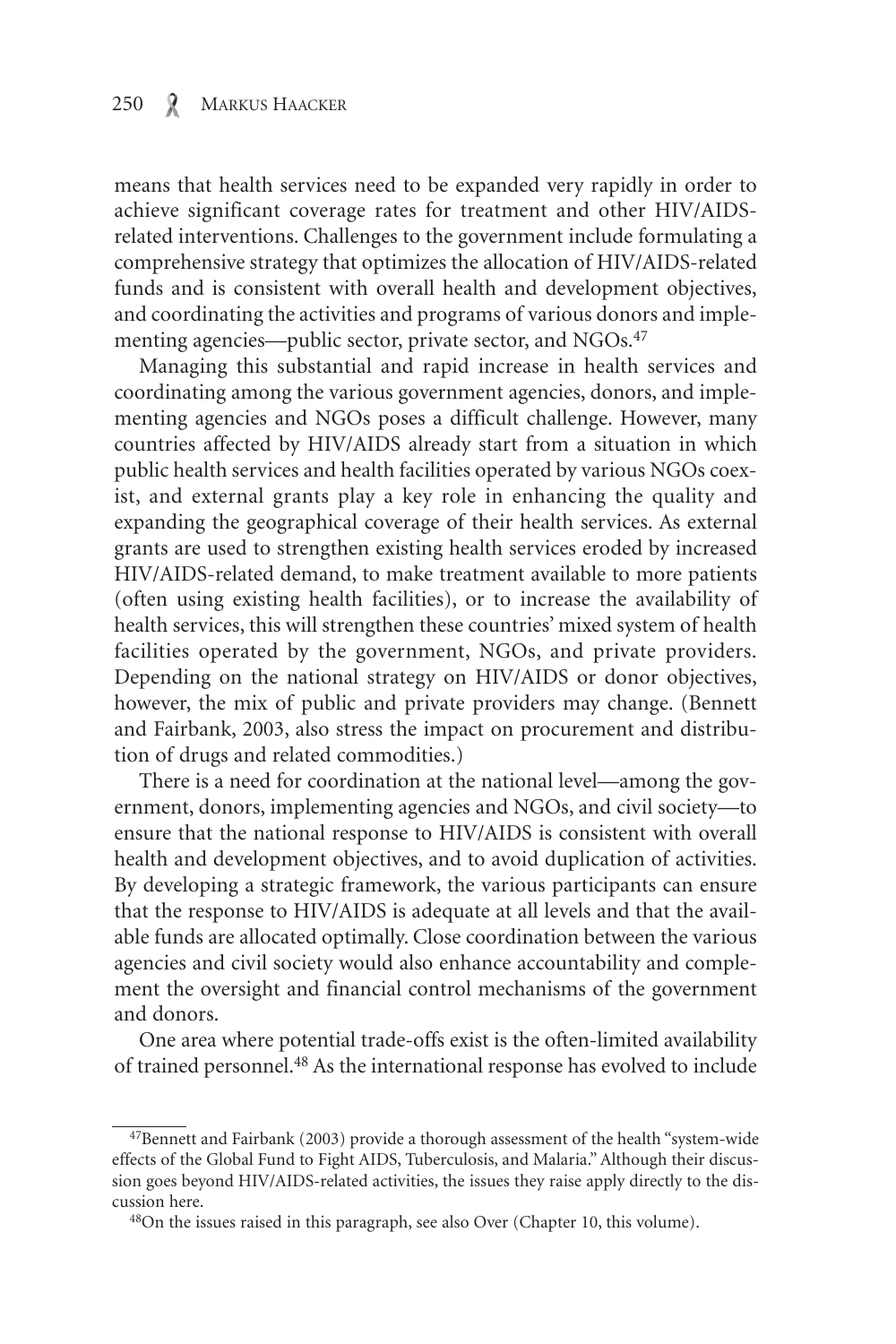substantially enhanced access to antiretroviral treatment, and as this has increasingly become financially possible, major initiatives to expand access to treatment have addressed the lack of human resources in two ways. The first is by developing forms of treatment that minimize the demands on highly trained health personnel. The second is by focusing on training and retaining a sufficient number of health personnel to achieve targets for increased access to treatment (see, for example, WHO, 2003a, 2003b).<sup>49</sup> Especially for countries with relatively low income per capita, this may also involve increasing salaries for health personnel, to reduce brain drain and absenteeism. Nevertheless, the expected increase in the demand for qualified health personnel is substantial, and the government, in cooperation with the various donors and implementing agencies, needs to ensure that increases in HIV/AIDS-related health services do not create bottlenecks elsewhere. Although trade-offs in the allocation of a given number of health personnel exist in the very short run, they can be resolved in the longer run. Major initiatives like the WHO's 3 by 5 initiative, as well as many country proposals submitted to the Global Fund, include provisions for the training of additional health personnel. To the extent that this training is synchronized with the expansion of HIV/AIDS-related services, there will be no adverse effect on other areas of health service provision.

For health services that are largely financed by grants, the sustainability of financing—and thus, in many cases, of the funded services—is an issue. Establishing new health services often implies a political commitment on the part of the government, which cannot easily be reversed should funding dry up. (For example, the closure of hospitals is often a hotly contested political issue.) Outside the HIV/AIDS context, many grants finance investments in infrastructure, with government bearing some of the investment costs and all the operating costs. For these grants (provided that the government decides that it can sustain the operating costs), sustainability is less of an issue, since the time frame of the grant is similar to that of the project, and delays in disbursements can frequently be accommodated simply by delaying the project. HIV/AIDS-related grants, however, are primarily applied to the current costs of programs, and increased access to treatment—treatment that is cost intensive in terms of medical supplies and human resources—will reinforce this trend. Once these health services are established, scaling them down in response to shortfalls in aid flows would be very difficult, not to mention undesirable from a

<sup>49</sup>Over (Chapter 10, this volume) provides a thorough discussion of the changes in the demand for and supply of health services.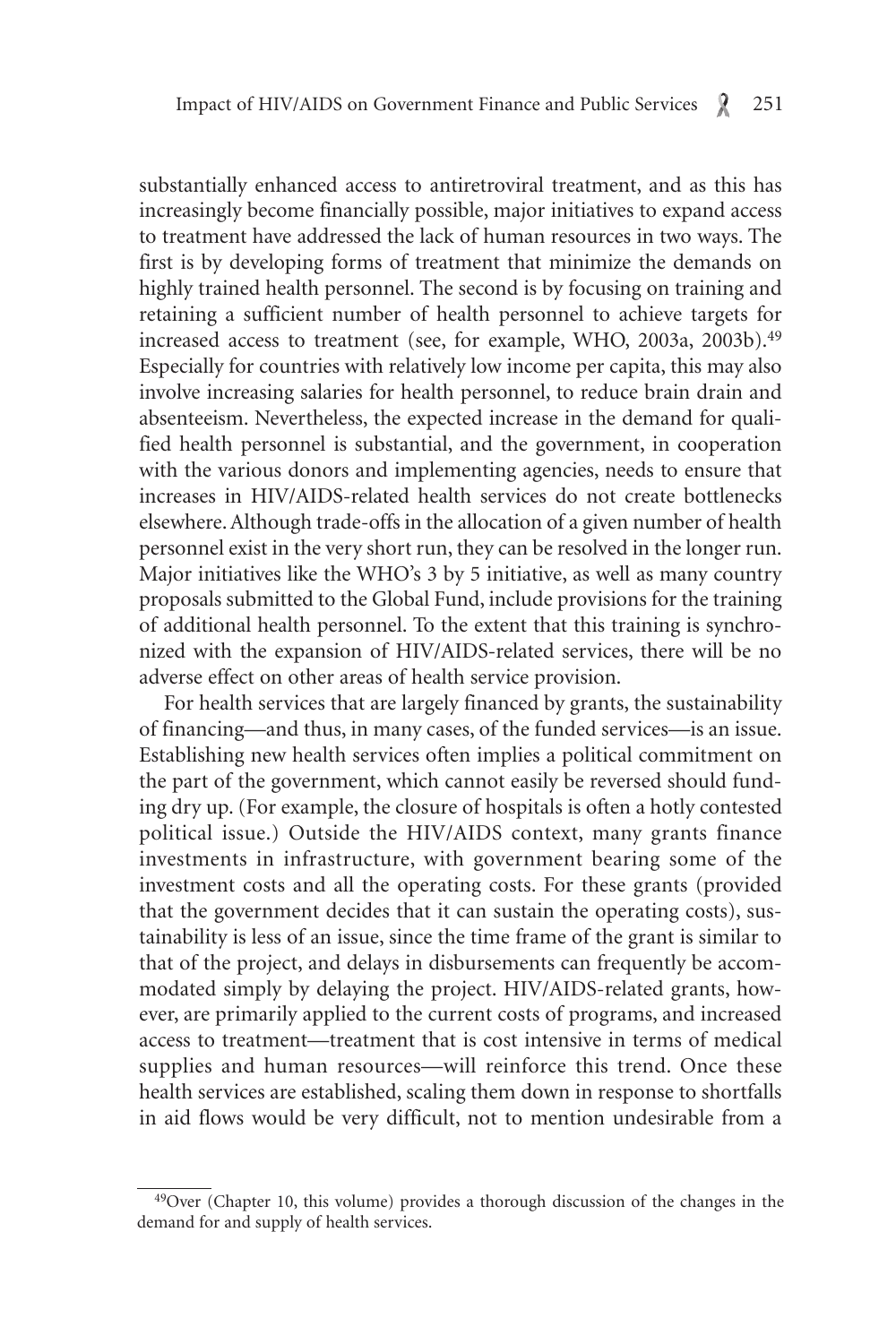public health perspective, and would leave the government financially and politically vulnerable.

# **Impact of HIV/AIDS in the Longer Run**

There are three key areas in which an assessment of the impact of and the response to HIV/AIDS highlights fundamentally different challenges in the longer run. One is that coping and prevention strategies are less affected in the longer run by preexisting capacity constraints. Whereas the emphasis in the short run is on optimizing the response given institutional, physical, and social constraints, in the longer run these constraints are endogenous. Another is that most of the analysis of the adverse impact of HIV/AIDS focuses on the disruptions caused by HIV/AIDS-related morbidity and mortality. However, some of the impact of HIV/AIDS may accumulate over time. Examples include the effects of HIV/AIDS on institutional memory, discussed above, and the implications for investments in physical and human capital. The third is the indirect effect on the fiscal balance of the government's response to HIV/AIDS, if it succeeds in bringing down HIV prevalence and mitigating the macroeconomic impact.

The government's response to HIV/AIDS is subject to financial constraints and existing capacity constraints, both in terms of human resources and in terms of physical infrastructure. For example, with trained health personnel in short supply, a given increase in health spending may fail to achieve a commensurate increase in health services coverage. Strategies to improve access to treatment for HIV patients, in addition to the financing of drugs, therefore emphasize investments in health personnel and facilities. The WHO's 3 by 5 initiative, for example, includes a strong training component.

Most of the literature on the economic and developmental impact of HIV/AIDS, whether on the macroeconomy, on the public service, on the private sector, or on households, focuses on current disruptions caused by increased mortality and morbidity. However, much of the adverse impact of HIV/AIDS may become evident only in the longer run. One example, discussed above, is institutional memory. An institution may be able to accommodate the loss of an additional 2 or 3 percent of its staff in a given year, replacing them through internal reassignments or newly recruited staff with similar skills. Replacing an additional 25 percent of its staff over 10 years, however, may prove much more difficult and damaging to the organization's efficiency, as institutional memory is weakened and the range and depth of the staff's experience deteriorate.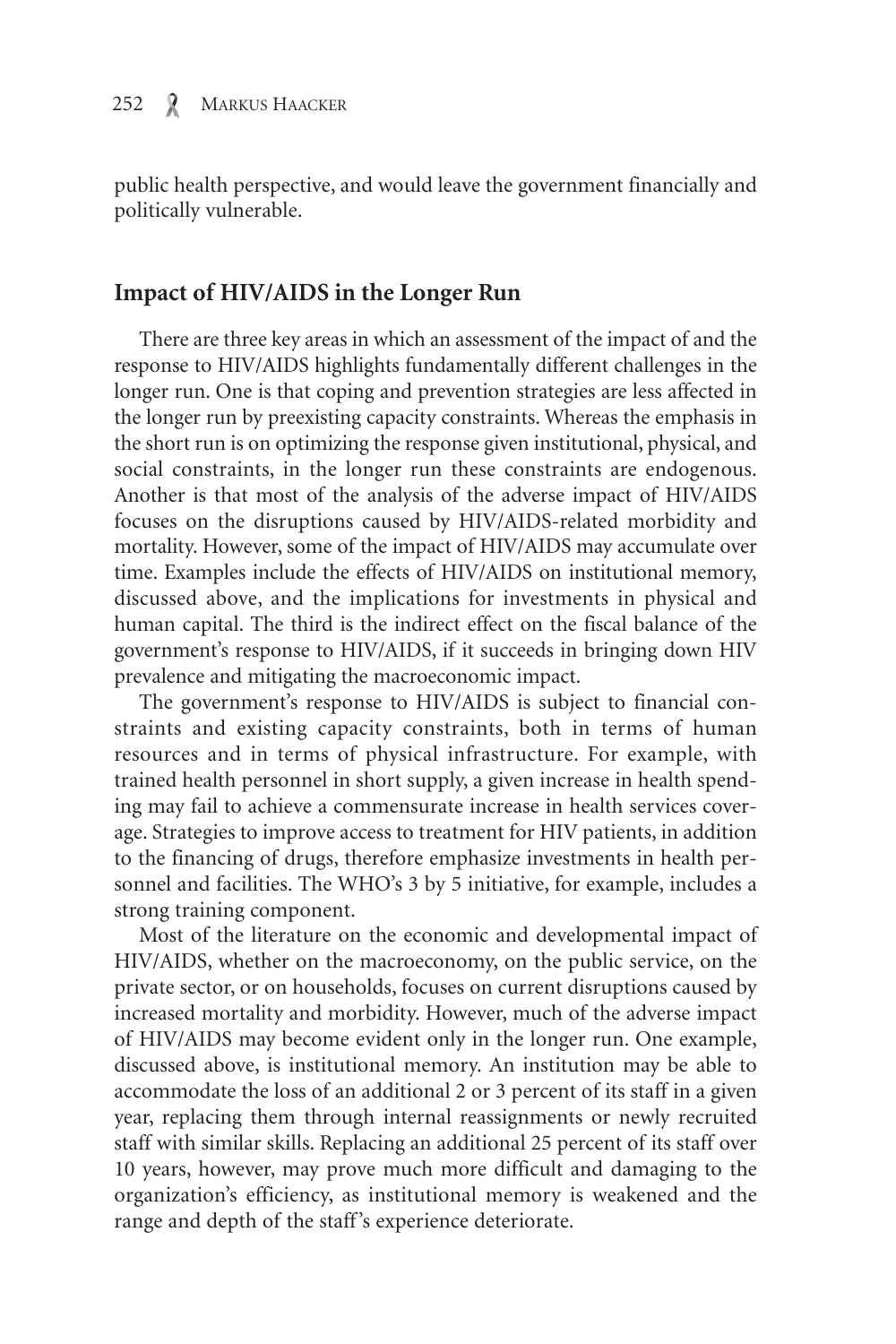To the extent that the government succeeds in reducing HIV prevalence rates and mitigating the macroeconomic effects, the fiscal balance will improve. For example, reduced HIV prevalence results in lower personnel costs, reduced health expenditure, and reduced social outlays. It will also mitigate the slowdown in GDP growth, and thus in the growth of the domestic tax base. Masha (Chapter 9, this volume) shows that a sound HIV/AIDS policy framework can yield both savings on some types of HIV/AIDSrelated expenditure and improvements in domestic revenue, which can offset a significant proportion of the costs of implementing the framework. These gains, however, derive largely from reduced mortality and morbidity. Thus, given the long time it takes for preventive measures to reduce the incidence of HIV infection, these financial gains have little impact in the short run. Yet even though the macroeconomic effects do not appear immediately, including a macroeconomic assessment in a policy framework on HIV/AIDS can help in informing the choice of policy targets.

# **Conclusions**

HIV/AIDS poses a huge challenge to governments facing severe epidemics. Even as the demand for certain categories of public services (most importantly, health services) increases substantially, the capacities of governments to cope with the epidemic are eroded, in part because of increased mortality and morbidity among government employees. The analysis in this chapter shows that the impact of HIV/AIDS on government employees goes far beyond the disruptions and increased costs associated with increased attrition owing to HIV/AIDS. As mortality among young adults increases, the age composition of the civil service changes. Fewer public servants survive to an age when they might normally be candidates for higher managerial positions; as a result, some of these positions must be filled with less qualified or less experienced people, and the quality of decision making is likely to deteriorate.

The most visible impact of HIV/AIDS on governments' operations has been on health services and expenditures. With antiretroviral treatment initially out of reach for all but a few AIDS victims, the emphasis in the health sector was on palliative care and the treatment of opportunistic infections. The existing health services had insufficient capacity to cope with the increased demand, and health facilities responded by reducing access to care for less urgent medical conditions. Following the dramatic decline in the prices of antiretroviral treatment, and with financial support from the international community, much of the emphasis has shifted toward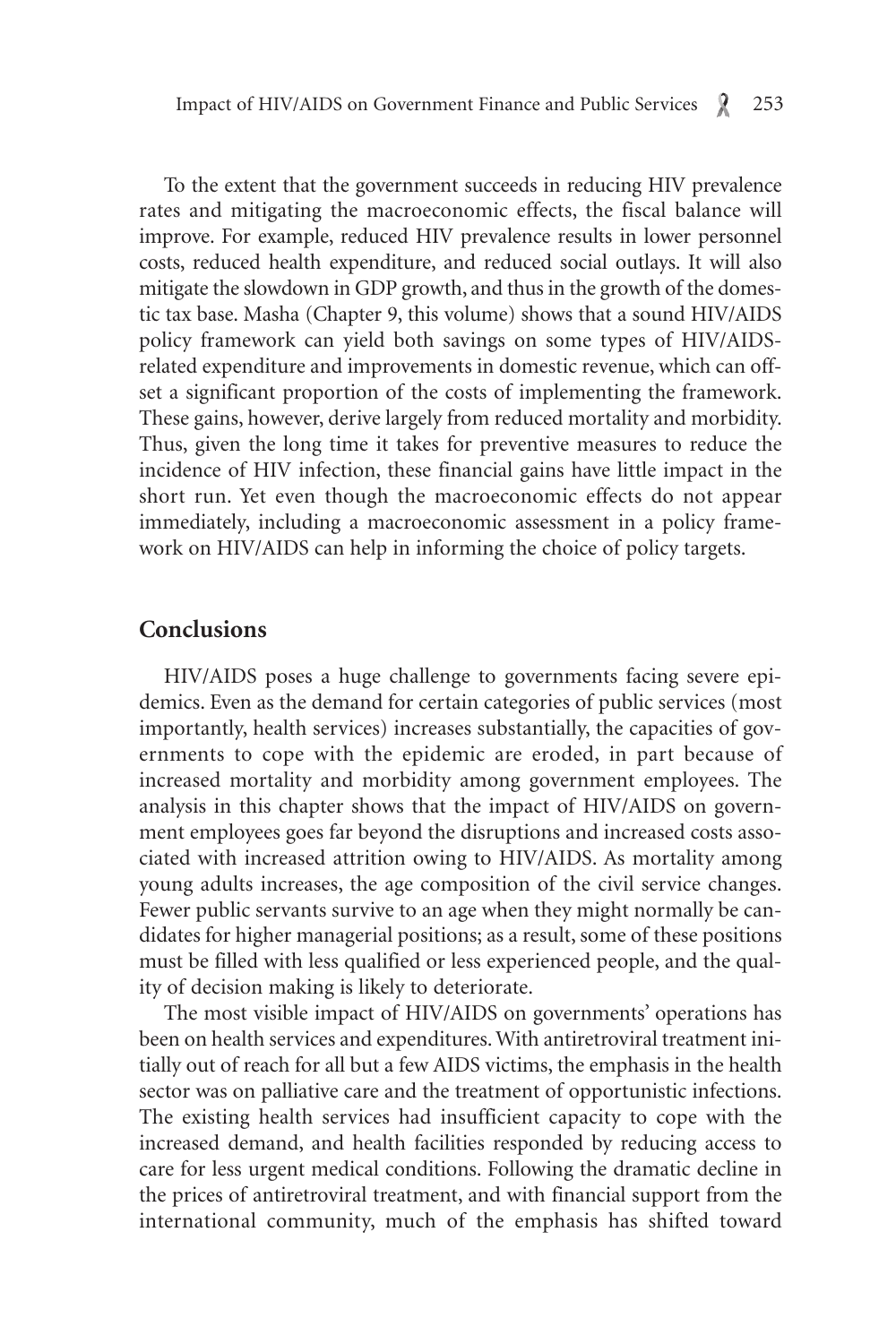improving access to that treatment. Given the still-limited availability of health personnel and the toll that HIV/AIDS is taking on government employees, providing antiretroviral treatment in a way that makes the most efficient use of trained staff is an integral part of the approach.

Grants from international and bilateral donors play a critical role in the financing of HIV/AIDS-related expenditure. UNAIDS estimates that, in 2003, more than three-fourths of public expenditure on HIV/AIDS in developing countries worldwide (including the activities of NGOs) was financed by external grants. Thus a government that presents to potential international donors a sound policy framework for fighting the epidemic and mitigating its impact may be able to cover most of its costs through grants. However, such grants typically finance only those expenditures that directly relate to HIV/AIDS. Most of the more indirect costs of HIV/AIDS—increasing personnel costs, rising social expenditure, and a decline in domestic revenue as the tax base is eroded—would still be covered by the government from its own resources, and the analysis in this chapter has shown that these costs can be substantial.

The analysis presented here grew out of the experience of providing economic policy advice in countries facing severe HIV/AIDS epidemics. Considering the impact of and the response to HIV/AIDS from a fiscal policy perspective is important for a variety of reasons. First, in countries with severe epidemics, HIV/AIDS affects all areas of public services and the domestic tax base, and it forces substantial increases in spending in some services. In these circumstances, one simply cannot conduct responsible fiscal policy without taking into account the broad impact of HIV/AIDS on government employees and the budget. Second, efforts to fight the epidemic and mitigate its impact have important consequences for the budget and the management of public services, in the form of increased expenditure, increases in required personnel, and the need to coordinate the activities of international donors. Finally, a successful HIV/AIDS policy, by reducing the number of new infections and improving the health status of people living with HIV, can mitigate the impact of HIV/AIDS on the economy as a whole, and thus soften the impact on public services and the government budget.

# **References**

Ainsworth, Martha, Kathleen Beegle, and Godlike Koda, 2002, "The Impact of Adult Mortality on Primary School Enrolment in Northwestern Tanzania," Africa Region Human Development Working Paper (Washington: World Bank).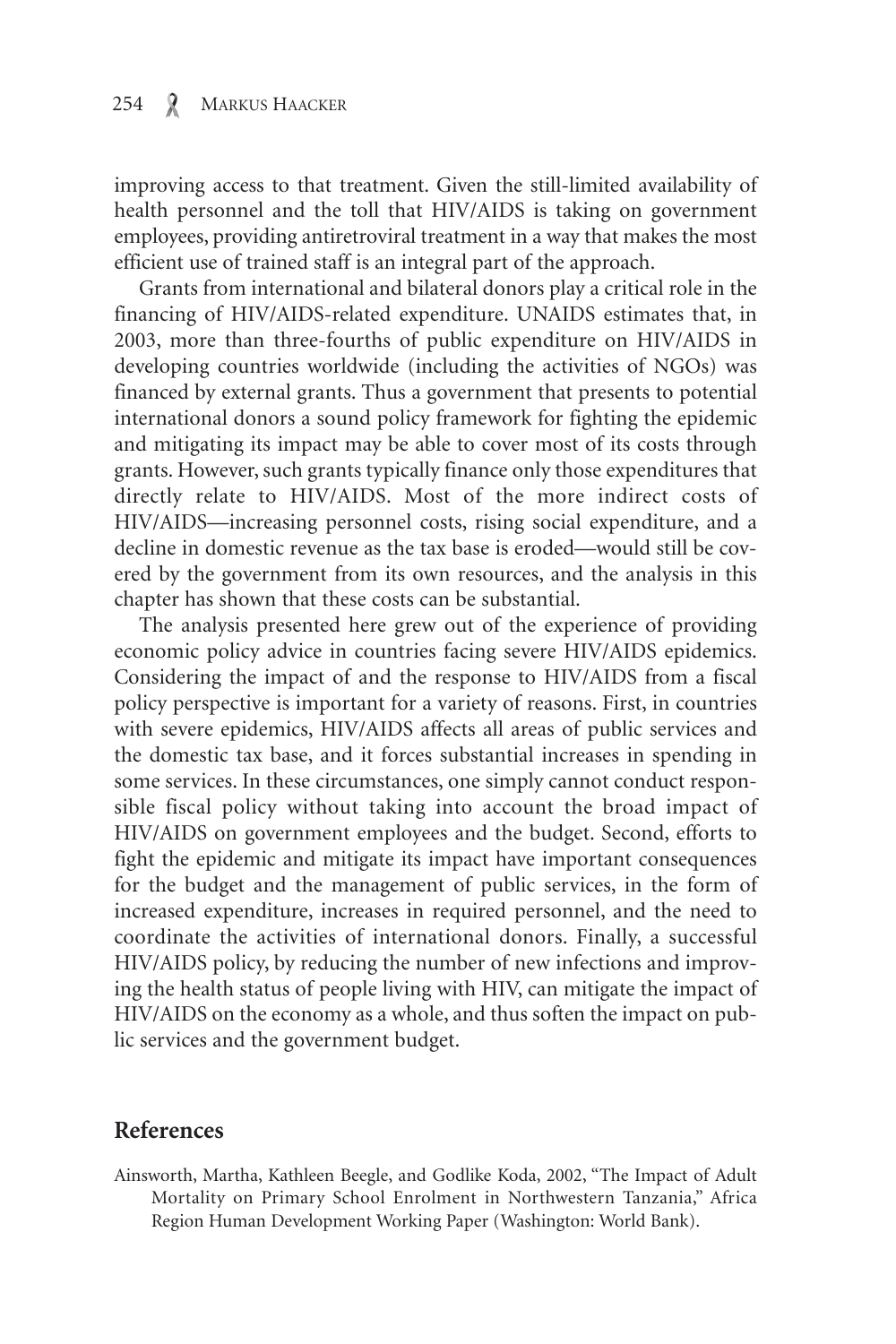- Barbone, Luca, and Luis-Alvaro Sanchez B., 1999,"Pensions and Social Security in Sub-Saharan Africa: Issues and Options," World Bank Africa Region Working Paper No. 4 (Washington: World Bank).
- Barnett, Tony, and Alan Whiteside, 2002, *AIDS in the Twenty-First Century—Disease and Globalization* (Basingstoke, United Kingdom, and New York: Palgrave Macmillan).
- Bautista, Sergio Antonio, and others, 2003, "Costing of HIV/AIDS Treatment in Mexico" (Bethesda, Maryland: Abt Associates).
- Bennett, Sara, and Alan Fairbank, 2003, "The System-Wide Effects of the Global Fund to Fight AIDS, Tuberculosis, and Malaria: A Conceptual Framework" (Bethesda, Maryland: Abt Associates).
- Botswana National AIDS Coordinating Agency, 2003, *Botswana National Strategic Framework for HIV /AIDS 2003–09* (Gaborone, Botswana).
- Braimah, Samuel D., 2004, "HIV/AIDS and the Public Sector" (unpublished; Durban, South Africa: Health Economics and HIV/AIDS Research Unit, University of KwaZulu Natal).
- Case, Anne, Christina Paxson, and Joseph Ableidinger, 2002, "Orphans in Africa," NBER Working Paper No. 9213 (Cambridge, Massachusetts: National Bureau of Economic Research).
- Castro-Leal, Florencia, and others, 2000, "Public Spending on Health Care in Africa: Do the Poor Benefit?" *Bulletin of the World Health Organization,* Vol. 78, No. 1, pp. 66–74.
- Commission on Macroeconomics and Health, 2001, "Macroeconomics and Health: Investing in Health for Economic Development" (Geneva: World Health Organization).
- Creese, Andrew, Katherine Floyd, Anita Alban, and Lorna Guinness, 2002, "Cost-Effectiveness of HIV/AIDS Interventions in Africa: A Systematic Review of the Evidence," *The Lancet,* Vol. 359, pp. 1635–42.
- Easterly, William R., 2001,"Growth Implosions and Debt Explosions: Do Growth Slowdowns Cause Public Debt Crises?" *Contributions to Macroeconomics,* Vol. 1, No. 1.
- Filmer, Deon, Jeffrey Hammer, and Lant Pritchett, 2000, "Health Policy in Poor Countries: Weak Links in the Chain," Policy Research Working Paper No. 1874 (Washington: World Bank).
	- ———, 2002, "Weak Links in the Chain II—A Prescription for Health Policy in Poor Countries," *World Bank Research Observer*, Vol. 17, No. 1, pp. 47–66.
- Global Fund to Fight AIDS, Tuberculosis, and Malaria, 2004, *Annual Report 2003* (Geneva).
- Global HIV Prevention Group, 2003, "Access to HIV Prevention—Closing the Gap" (Seattle, Washington, and Washington, D.C.: Bill and Melinda Gates Foundation and Kaiser Family Foundation).
- Government of Malawi and United Nations Development Programme (UNDP), 2002, "The Impact of HIV/AIDS on Human Resource in the Malawi Public Sector" (Lilongwe, Malawi).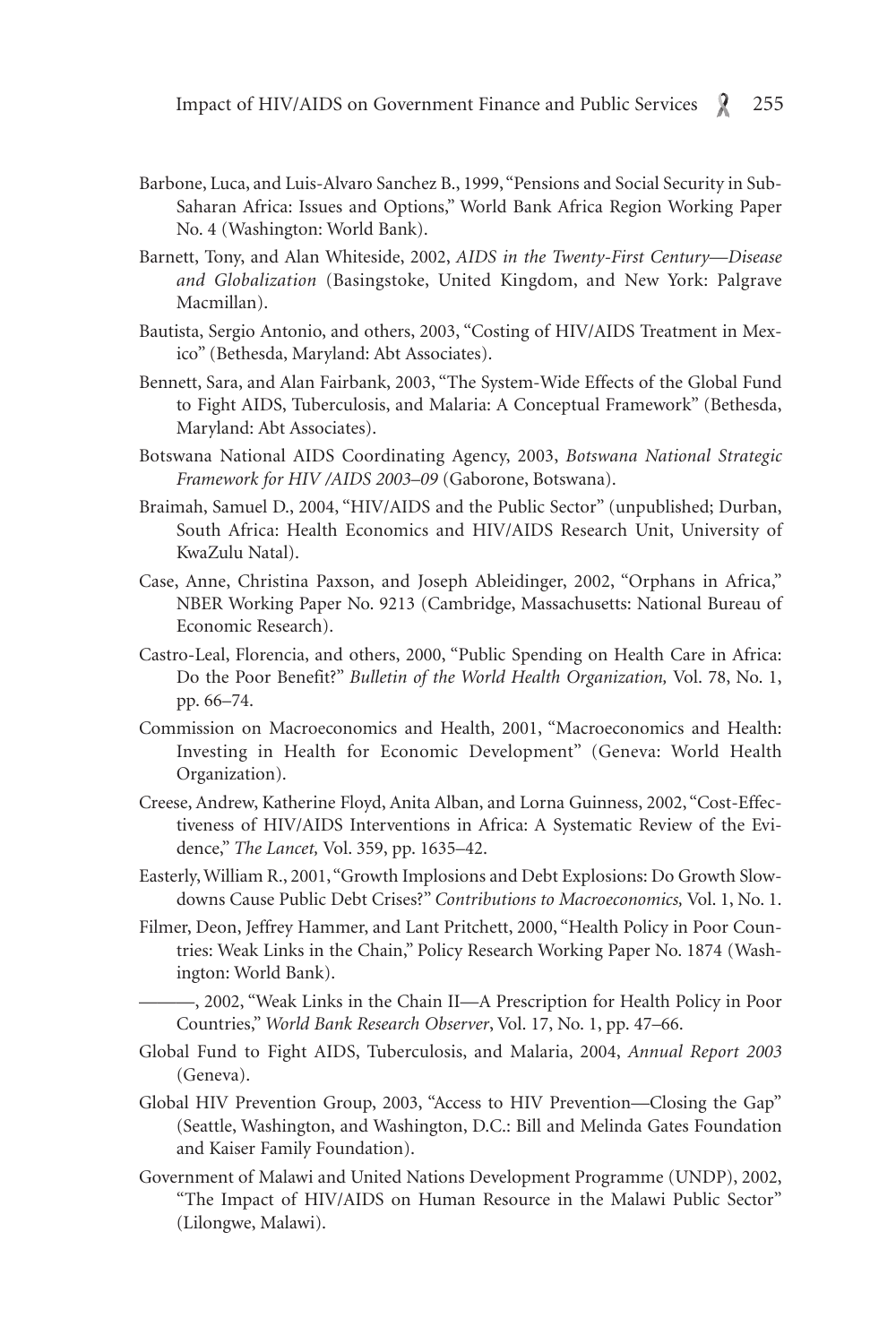- Government of the Republic of South Africa, 2003, "Operational Plan for Comprehensive HIV and AIDS Care, Management and Treatment for South Africa" (Pretoria).
- Grassly, Nicolas C., and others, 2003, "The Economic Impact of HIV/AIDS on the Education Sector in Zambia," *AIDS,* Vol. 17, No. 7, pp. 1039–44.
- Gupta, Sanjeev, Marijn Verhoeven, and Erwin Tiongson, 2001, "Public Spending on Health Care and the Poor," IMF Working Paper No. 01/127 (Washington: International Monetary Fund).
- Gutierrez, Juan Pablo, and others, 2004, "Achieving the WHO/UNAIDS Antiretroviral Treatment 3 by 5 Goal: What Will It Cost?" *The Lancet,* Vol. 364, pp. 63–64.
- Haacker, Markus, 2002, "The Economic Consequences of HIV/AIDS in Southern Africa," IMF Working Paper 02/38 (Washington: International Monetary Fund).
- Hansen, Kristian, and others, 2000, "The Costs of HIV/AIDS Care at Government Hospitals in Zimbabwe," *Health Policy and Planning,* Vol. 15, No. 4, pp. 432–40.
- Harvard University, Individual Members of the Faculty of, 2001, "Consensus Statement on Antiretroviral Treatment for AIDS in Poor Countries" (Cambridge, Massachusetts: Harvard University).
- International Crisis Group, 2001, "HIV/AIDS as a Security Issue" (Washington and Brussels).
- Joint United Nations Programme on HIV/AIDS (UNAIDS), 2002, *Report on the Global HIV/AIDS Epidemic* (Geneva).
	- ———, 2003a, "Report on the State of HIV/AIDS Financing (Revised/Updated June 2003)" (Geneva).
	- ———, 2003b, "Progress Report on the Global Response to the HIV/AIDS Epidemic" (Geneva).
- ———, 2004a, *2004 Report on the Global HIV/AIDS Epidemic* (Geneva).
- ———, 2004b, "Financing the Expanded Response to AIDS—July 2004" (Geneva).
- Joint United Nations Programme on HIV/AIDS (UNAIDS), United Nations Children's Fund (UNICEF), and U.S. Agency for International Development (USAID), 2004, "Children on the Brink 2004" (Geneva, New York, and Washington).
- JTK Associates, 2002, "The Impact of HIV/AIDS on the Central Agencies of the Government of Swaziland" (Mbabane, Swaziland).
- Kombe, Gilbert, David Galaty, and Chizoba Nwagbara, 2004, "Scaling Up Antiretroviral Treatment in the Public Sector in Nigeria: A Comprehensive Analysis of Resource Requirements" (Bethesda, Maryland: Abt Associates).
- Kombe, Gilbert, and Owen Smith, 2003, "The Costs of Anti-Retroviral Treatment in Zambia" (Bethesda, Maryland: Abt Associates).

———, 2004, "Emerging Issues in Implementing Antiretroviral Treatment in Sub-Saharan Africa: Evidence from Zambia and Uganda," paper presented at the conference of the International AIDS Economics Network, Bangkok.

Malaney, Pia, 2000, "The Impact of HIV/AIDS on the Education Sector in Southern Africa," CAER II Discussion Paper No. 81 (Cambridge, Massachusetts: Harvard Institute for International Development).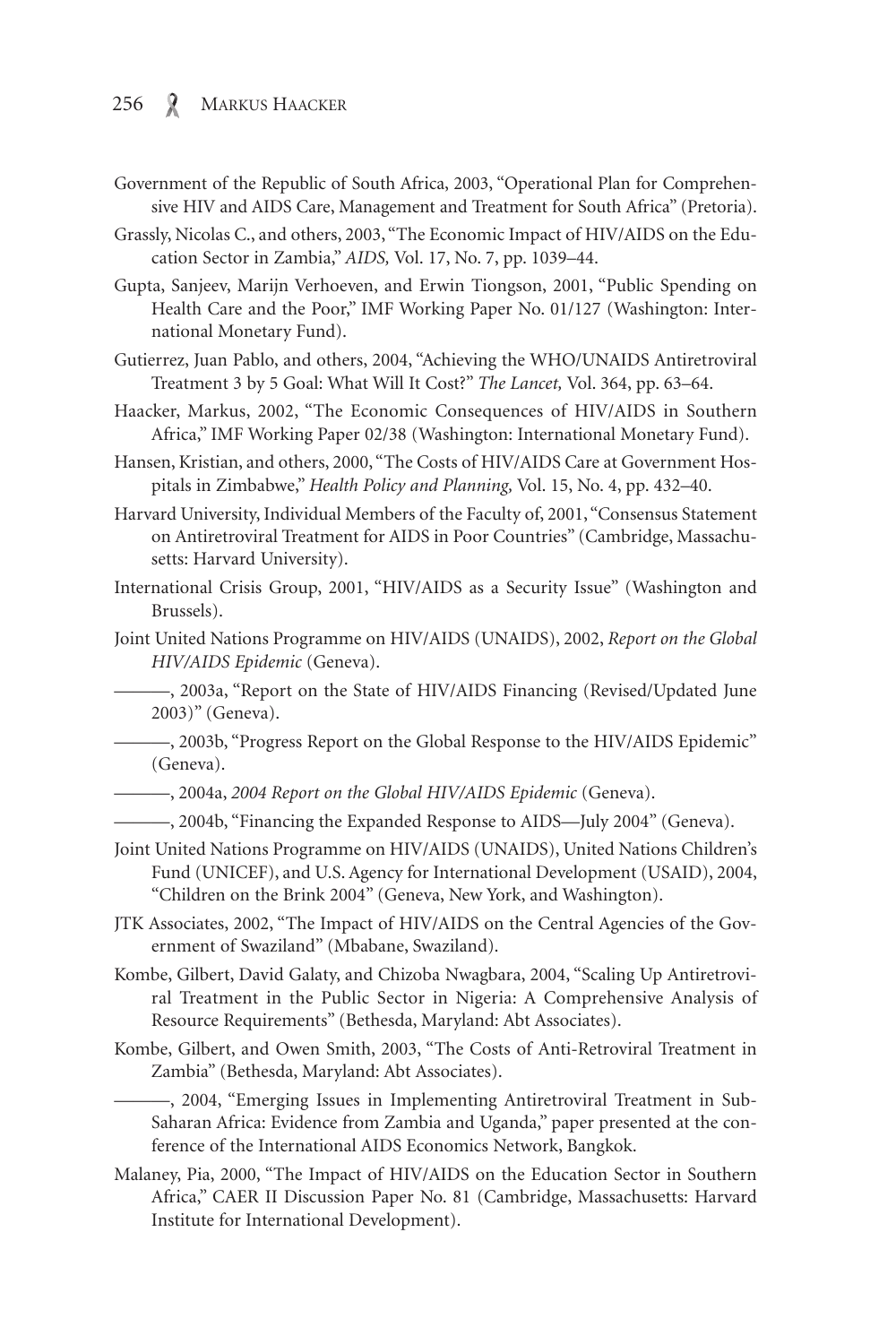- Martin, H. Gayle, 2003, "A Comparative Analysis of the Financing of HIV/AIDS Programmes in Botswana, Lesotho, Mozambique, South Africa, Swaziland, and Zimbabwe" (Pretoria, South Africa: Human Sciences Research Council).
- Noguera, Marilyn, and others, 2003, "Zimbabwe: Antiretroviral Therapy Program: Issues and Opportunities for Initiation and Expansion" (Arlington, Virginia: DELIVER, John Snow Inc.).
- Opuni, Marjorie, and Stefano Bertozzi, 2003, "Financing HIV/AIDS Prevention and Care in Low- and Middle- Income Countries (September 2003)." Available via the Internet: hivinsite.ucsf.edu/InSite.
- Rosen, Sydney, and others, 2004, The Cost of HIV/AIDS to Businesses in Southern Africa," *AIDS,* Vol. 18, pp. 317–24.
- Sanlam, 2004, "The 2004 Sanlam Survey on Retirement Benefits" (Bellville, South Africa).
- Simon, John, and others, 2000, "The Response of African Businesses to HIV/AIDS," in Commonwealth Secretariat, *HIV/AIDS in the Commonwealth 2000/01* (London: Kensington Publications).
- Steinberg, Malcolm, and others, 2002, "Hitting Home: How Households Cope with the Impact of the HIV/AIDS Epidemic" (Washington: Kaiser Family Foundation).
- Stover, John, Lori Bollinger, and Katharine Cooper-Arnold, 2003, "Goals Model for Estimating the Effects of Resource Allocation Decisions on the Achievement of the Goals of the HIV/AIDS Strategic plan (Version 3.0)" (Glastonbury, Connecticut and Washington: The Futures Group International).
- Summers, Todd, and Jennifer Kates, 2003, "Global Funding for HIV/AIDS in Resource Poor Settings" (Washington: Kaiser Family Foundation).
- Topouzis, Daphne, 2003, "Addressing the Impact of HIV/AIDS on Ministries of Agriculture: Focus on Eastern and Southern Africa" (Geneva and Rome: UNAIDS and FAO).
- United Nations Children's Fund (UNICEF), 2003, "Africa's Orphaned Generation" (New York).
- United Nations Educational, Scientific, and Cultural Organization (UNESCO), 2001, *World Education Report 2000* (Paris).
- United States Social Security Administration, Office of Policy, 2003, "Social Security Programs Throughout the World: Africa, 2003" (Washington).
- World Bank, 2001, *World Development Indicators 2001* (Washington).
- ———, 2002, "Education and AIDS—A Window of Hope" (Washington).
- ———, 2003, "HIV/AIDS in Central America: An Overview of the Epidemic and Priorities for Intervention" (Washington).
	- ———, 2004a, *World Development Report 2004: Making Services Work for Poor People* (Washington).
		- ———, 2004b, *World Development Indicators 2004* (Washington).
- World Bank AIDS Campaign Team for Africa, 2001, "Costs of Scaling HIV Program Activities to a National Level in Sub-Saharan Africa: Methods and Estimates" (Washington).